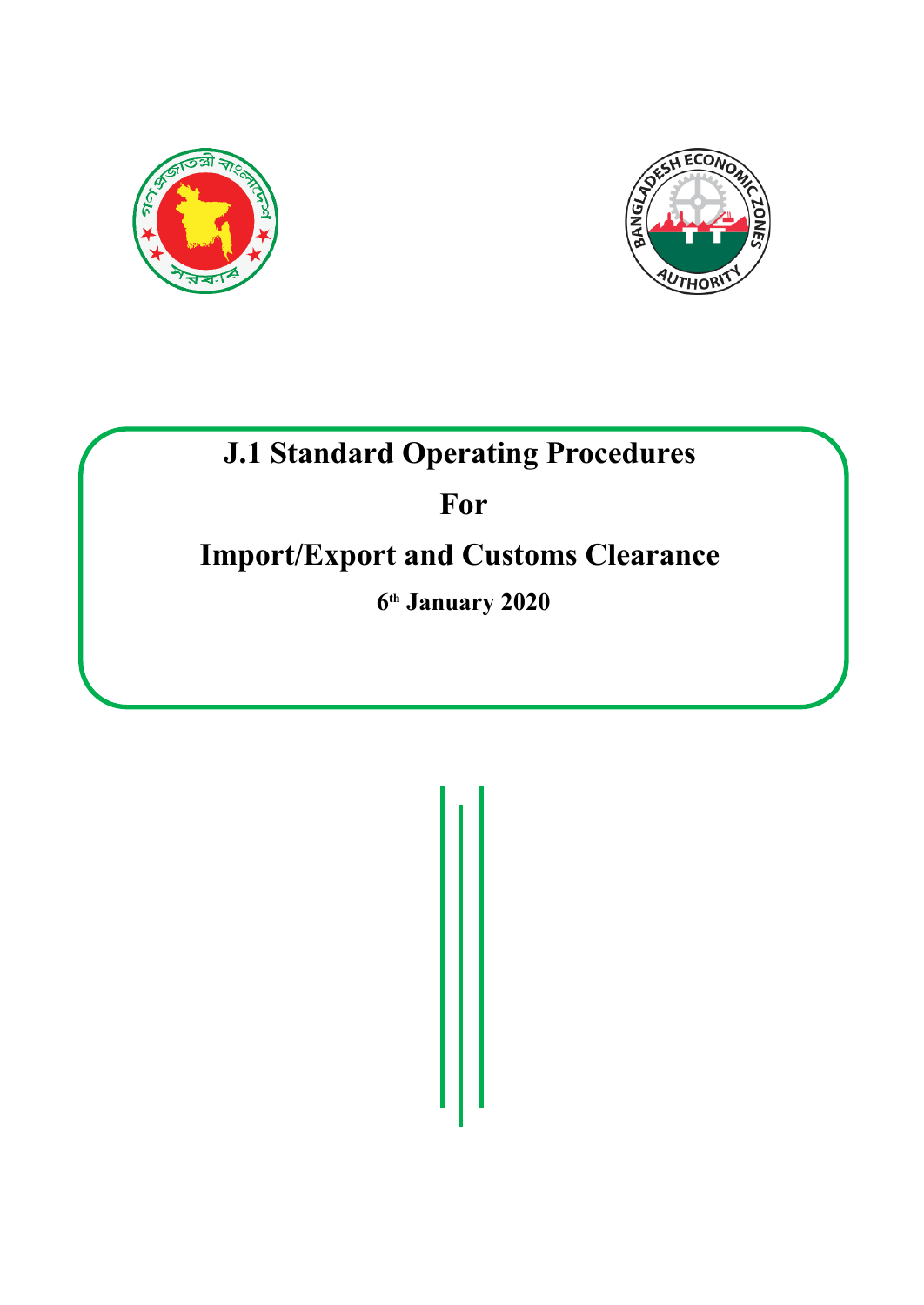# *J.1 Procedures for Transferring Goods for Import/Export and Customs Clearance*

The Unit Investors having production activities in the Economic Zones (EZs) are allowed to transfer goods from/to abroad, from one company to another within the EZ and in between two companies operating in two separate EZs, provided they comply with the rules and regulations as stipulated in the Customs Act 1969, the NBR Customs (Amendment), 2017, the NBR S.R.O. Customs Procedures 2017 and the NBR S.R.O. the Customs (Economic Zones) Procedures 2017, the Bonded Warehouse Licensing Rules 2008, and NBR S.R.O. Customs Ruling (Advance) Rules 2016. It is worth mentioning here that issuance of regulatory permission and/or approval and associated customs clearance activities are governed by the two Authorities i.e. Bangladesh Economic Zones Authority (BEZA) and The Office of the Commissioner of Customs (Bond) or any other Commissioner of Customs authorized by the National Board of Revenue (NBR) .

#### **A. Permissions/Approvals issued by Bangladesh Economic Zones Authority (BEZA):**

Before obtaining any permissions/approvals by BEZA, the Unit Investor in the EZ can have prior consultation with BEZA-OSS Centre, if necessary. Once the Unit Investor is well aware about the necessary actions, he or she can apply for such permissions/ approvals to BEZA in prescribed form following the Standard Operating Procedures (SOPs) as explained in the subsequent section. For transfer of goods, the Unit Investors shall obtain following permissions/approvals from BEZA:

#### **i. Import Permit (IP):**

To import raw or semi-finished products from outside Bangladesh without paying any duty and taxes against valid bond license for further processing and export.

#### **ii.Export Permit (EP):**

To export finished or semi-finished products outside Bangladesh against valid bond license.

#### **iii. Sample Permit (Import/Export) (S P):**

To import or export limited quantity of sample goods without paying any duty and tax against valid bond license.

#### **iv. Local Purchase/Procurement Permit (LPP):**

To procure raw or semi-finished materials from the local market outside the EZ i.e. Domestic Tariff Area without paying any taxes against valid bond license for further processing and export or domestic sale.

#### **v.Local Sales Permit (LSP):**

To sell or supply finished or semi-finished products to the local market i.e. Domestic Tariff Area for home consumption.

**vi. Approval of Sub-Contract:**  $*$ Online Application is under development.<br>To take sub-contract from sub-contractee who has bond license in EZ or to offer sub-contract to subcontractor who has bond license in EZ.

Some of the applications for permissions /approvals can also be submitted through online (Please visit BEZA-OSS website: <https://ossbeza.org/>). Regarding the payment of the application fees, BEZA-OSS Center issues monthly invoice against individual Unit Investor by email during the first week of the next month and the Unit Investor pays such fee to BEZA nominated bank and submits receipt to BEZA.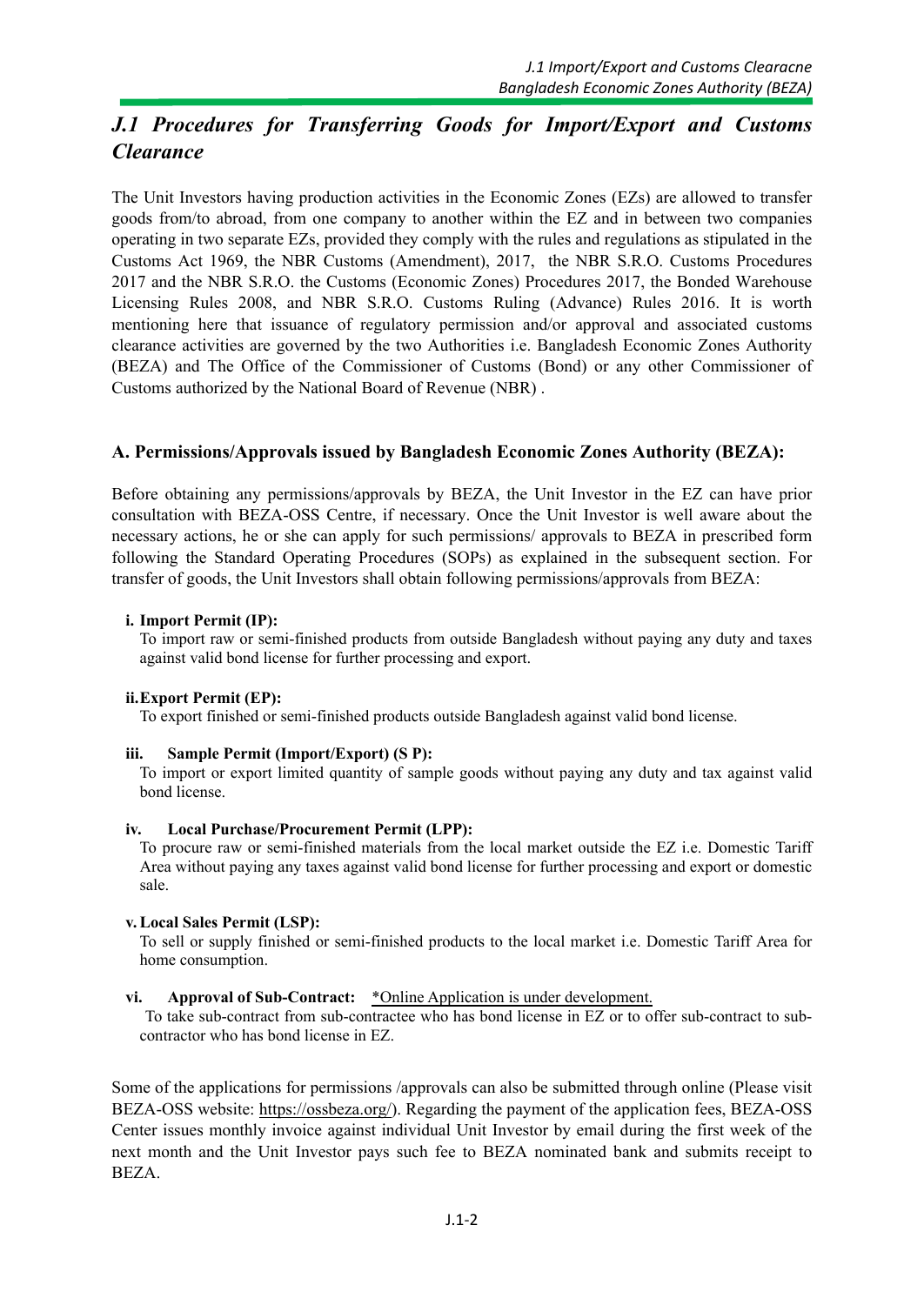#### **B. Permissions authorized by the Customs Authority, National Board of Revenue (NBR):**

After receiving required permissions/approvals issued by BEZA, the Unit investor operating in the EZ also needs to comply with the customs procedures and complete formalities with the relevant Customs Authorities at the ports (seaport, river port, land port and airport) and the customs offices at the EZ(\*to be established in the individual EZs) to import or export goods following the Standard Operating Procedures (SOPs).

In case of import from abroad, the Clearing and Forwarding (C&F) Agent as appointed by the Unit Investors firstly submits manifest data electrically through ACYCUDA World System upon receiving the original shipping documents by the Importer's bank sent by the relevant Exporter/Seller. When the ship/aircraft /truck arrives at the seaport/airport/land port, the nominated C&F Agent then prepares and submits Bill of Entry with additional documents to the Port Authority electrically. The concerned Customs officials perform valuation and duty assessment works even if it rates zero. If there is no observation with documents and cargo, the Port Authority issues the "Gate Pass" for clearing the goods from the port. For more detailed information about formalities, please visit the website of the Customs Authority.<sup>1</sup>

In case of export to the overseas, the customs officials within an EZ verify the submitted documents as forwarded by the BEZA-OSS Centre. If these documents are in right order and consistent with those in the delivery van, the Customs Office issues the "Gate Pass" and the goods are allowed to the leave for the designated port/airport/land port. After verification of Bill of Export submitted by the C&F Agent appointed by the Exporter, the Customs Officials at the Port Authority allow the cargo to load into a vessel/aircraft. The C&F Agent then submits the Export Bill of Lading and manifest data through the respective Shipping Agent. For more detailed information about formalities, please visit the website of the Customs Authority.<sup>2</sup>

#### **C. Definitions:**

Following official jargons are important and relevant to the Customs Procedures as mentioned in the SOPs and as such, these are mentioned below:

- **Import** in relation to any Economic Zone means import from outside Bangladesh and includes goods brought into an Economic Zone from the Domestic Tariff Area or to any other Zone[Section-2(f) of Notification No. 42/Customs/199].
- **Export** from an Economic Zone means export to outside Bangladesh and includes goods supplied from a Zone to the Domestic Tariff Area or to any other Zone [Section-2(g) of Notification No. 42/Customs/199].
- Sample means limited quantity of goods easily identifiable and having no commercial value[Chapter Two, Export Policy Order 2015-2018].
- **Ship-back** means re-export after import of the defective raw materials through bond. In this regard vide provisions of The Customs Act, 1969 Section 168, the commissioner of customs can order reexport of such imported goods without paying customs duties like "Frustrated Cargo". If any defect is identified in raw material imported under bond and necessitates re-exporting, the permission is given

*<sup>1</sup>Import Manifest data [http://www.customs.gov.bd/files/Manifest\_users\_guide.pdf] Bill of Entry [http://www.bangladeshcustoms.gov.bd/procedures/p\_import/123] <sup>2</sup>Export Manifest data [http://www.customs.gov.bd/files/Manifest\_users\_guide.pdf] Bill of Export [http://www.bangladeshcustoms.gov.bd/procedures/p\_export/123]*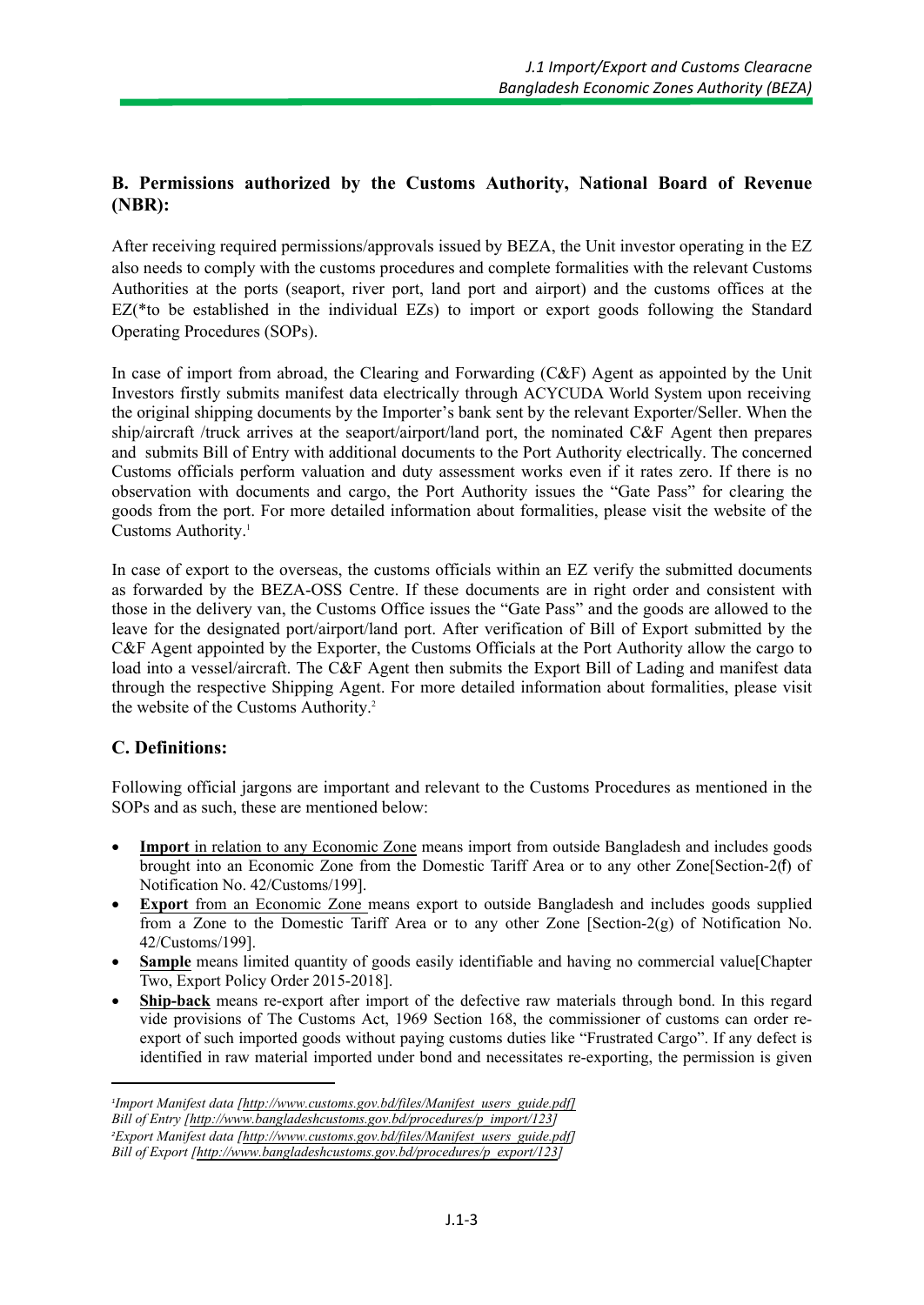accordingly [FAQ No.71 of Customs Bond Commissionerate (CBC) Website].

- **In-Bond** means entry of imported raw or semi-finished materials in the bonded warehouse [Section-2(o) of Notification No. 42/Customs/199].
- **Ex-Bond** means removal of finished and semi-finished materials in the bonded warehouse [Section-2(p) of Notification No. 42/Customs/199].
- **Inter-Bond Transfer** means, between the two bond licensed companies, the imported goods in bond facility are subject to the permission of the Customs Authority transfer from a bonded area to another bonded area outside EZ.
- **Intra-Bond Transfer** means, between the two bond licensed companies, the imported goods in bond facility are subject to the permission of the Customs Authority transfer from a bonded area to another bonded area in the same EZ.
- **Domestic Tariff Area (DTA)** means any area in Bangladesh outside the limit of a Zone [Section-2(h) of Notification No. 42/Customs/199].
- **Customs Computer System** basically indicates ACYCUDA World System, meaning a nation-wide computerized Customs system which handles manifest information, customs declarations and other accounting or transit procedures.
- **Bill of Entry/Bill of Export** means Customs declaration for imported/exported goods which is submitted by a nominated C&F Agent or importer/exporter [Section-2(c), 2(d) of Customs Act 1969].
- **C&F Agent** means a person or an organization acting as Clearing and Forwarding Agent [Section-2(a) of Customs Act 1969 / Import Policy Order 2015-2018].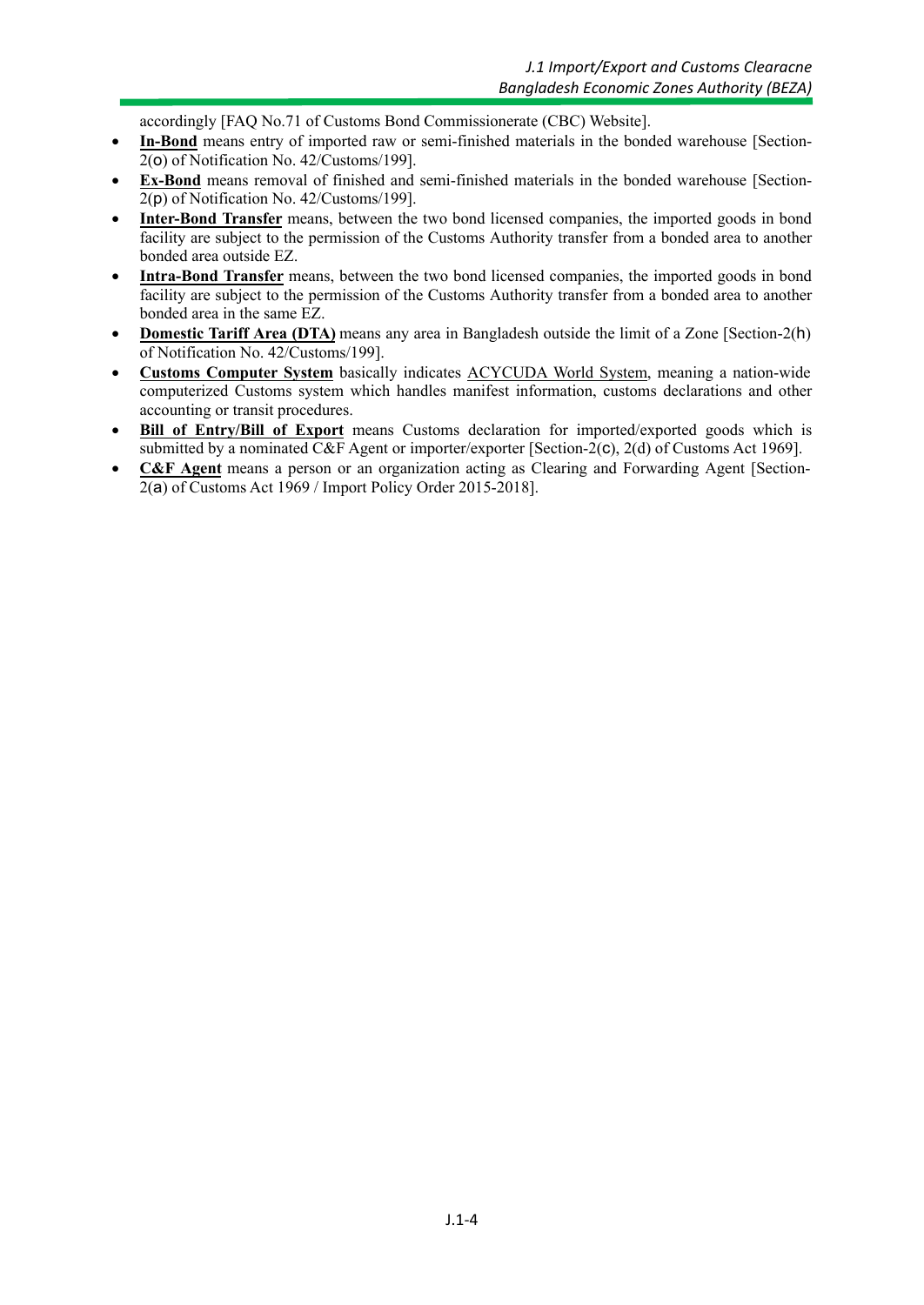#### **D. Standard Operating Procedures (SOPs)**

As described below, most common transactions are covered in accordance with classification of two types of investors: 1) Export-oriented unit investor with Bond License; 2) Domestic-oriented unit investor without Bond License. Following section explains the specific procedures of issuing BEZA concerned permissions and/or approvals and customs clearance for transfer of goods in the EZs and also the formalities for Advance Ruling System for the classification of goods:

#### 1 Export-oriented Unit Investor with Bond license

#### **1.1 Import from OVERSEAS J.1-5**

- 1.1.1 Raw-materials/Semi-finished productsJ.1-5
- 1.1.2 Machinery, Spare parts and Construction materialsJ.1-6
- 1.1.3 Sample goodsJ.1-8
- 1.1.4 Re-import of defected goods exportedJ.1-9
- **1.2. Import from Domestic Tariff Area (DTA) J.1-10**
- 1.2.1 Local Purchase/Procurement of raw materialsJ.1-10

#### **1.3. Export to OVERSEASJ.1-12**

- 1.3.1 Finished/Semi-finished products J.1-12
- 1.3.2 Machinery, Spare parts for repair (Temporarily)J.1-13
- 1.3.3 Sample goodsJ.1-14
- 1.3.4 Re-export or Ship-back of defected good imported J.1-16

#### **1.4. Export to Domestic Tariff Area (DTA) J.1-17**

1.4.1 Local Sales of Finished/Semi-finished products J.1-17

#### **1.5. Import/Export from/to Another Bond Area (Inter-Bond /Intra-Bond Transfer) J.1-18**

- 1.5.1 In-Bond from Another Bonded Industry or Warehouse outside/inside EZ in Bangladesh J.1-18
- 1.5.2 Ex-Bond to Another Bonded Industry or Warehouse outside/inside EZ in Bangladesh J.1-19
- 1.5.3 Take Sub-Contracting from Another Bonded Industry or Warehouse outside/inside EZ in Bangladesh J.1-20
- 1.5.4 Offer Sub-Contracting to Another Bonded Industry or Warehouse outside/inside EZ in Bangladesh J.1-21

#### 2 Domestic-oriented Unit Investor without Bond license

#### **2.1 Import from OVERSEASJ.1-24**

- 2.1.1 Raw-materials/Semi-finished products J.1-24
- 2.1.2 Machinery, Spare parts and Construction materials J.1-25
- 2.1.3 Sample goods J.1-27

#### **2.2. Export to OVERSEASJ.1-28**

- 2.2.1 Finished/Semi-finished products J.1-28
- 2.2.2 Machinery, Spare parts for repair (Temporarily) J.1-30
- 2.2.3 Sample goods J.1-31

#### 3 Other License/Approvals related to Transferring Goods

#### **3.1 Advance Ruling System for the classification of goods J.1-33**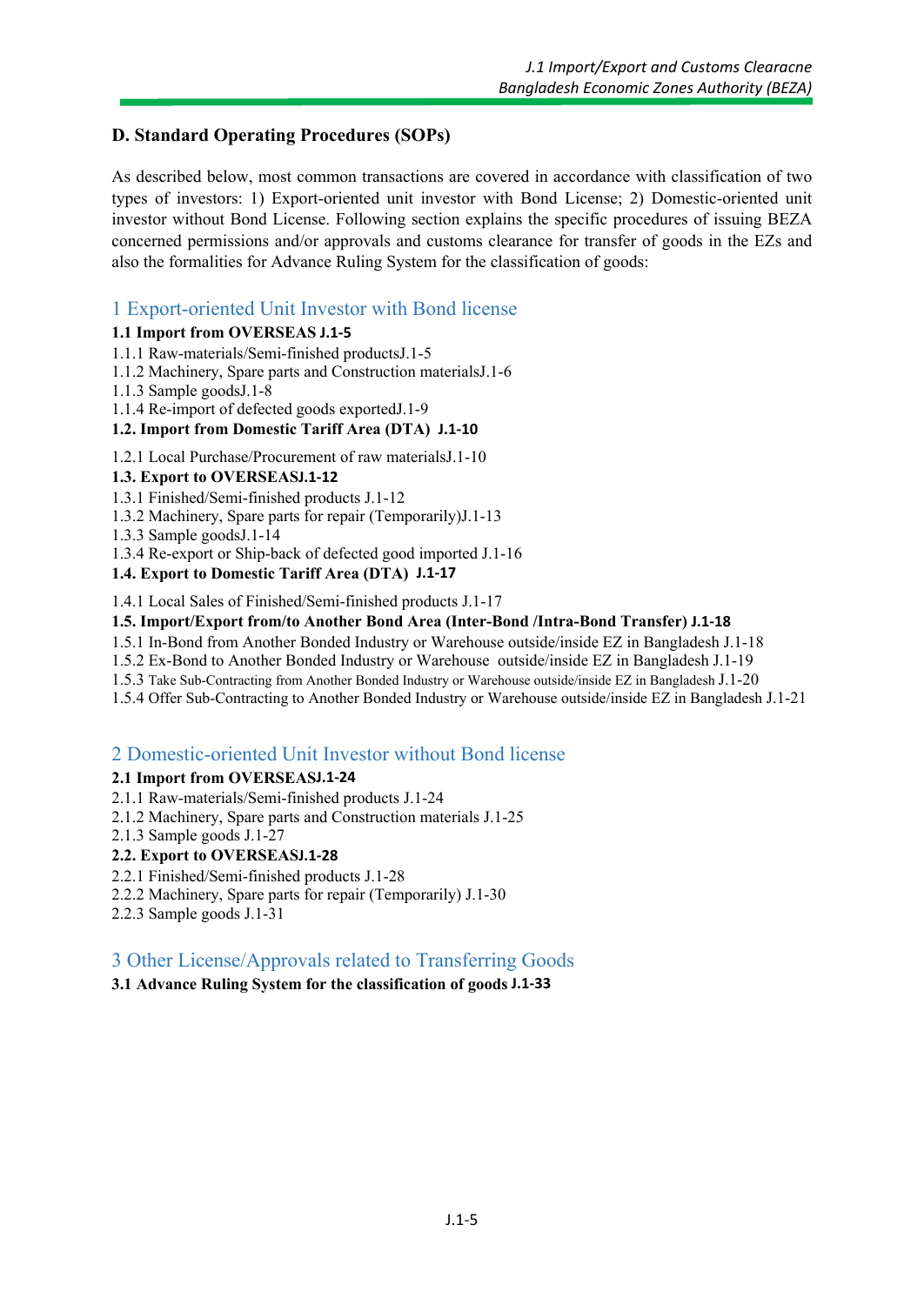#### **1. Export-oriented Unit Investor with Bond license**

#### **1.1 Import from OVERSEAS**

#### **1.1.1 Import of raw materials/semi-finished goods from overseas**

| <b>Required Documents</b> | 1. Online application form for Import Permit (IP) issued by BEZA<br>2. Supporting Documents for obtaining Import Permit<br>2.1 Proforma Invoce<br>2.2 Commercial Invoice<br>2.3 Packing List<br>2.4 Bill of Lading $(B/L)$<br>2.5 Letter of Credit (L/C) (if necessary)<br>2.6 Certificate of Origin (if necessary)<br>3. Bill of Entry with signature of Customs at the Port<br>* No. 1-2 are submitted to BEZA online for Import Permit.<br>* No. 1-3 are submitted to Customs in EZ for entering the good into EZ.<br>*Other documents might be required in accordance with the type of cargo. |
|---------------------------|---------------------------------------------------------------------------------------------------------------------------------------------------------------------------------------------------------------------------------------------------------------------------------------------------------------------------------------------------------------------------------------------------------------------------------------------------------------------------------------------------------------------------------------------------------------------------------------------------|
| <b>Actual Procedures</b>  |                                                                                                                                                                                                                                                                                                                                                                                                                                                                                                                                                                                                   |
|                           | 1. Importer executes Sales Contract/Proforma invoice with the seller and<br>he or she then opens Letter of Credits before shipping the goods in the<br>partner country.                                                                                                                                                                                                                                                                                                                                                                                                                           |
|                           | 2. When obtaining original shipping documents, importer/ the nominated<br>person accesses to BEZA-OSS online website and submits the application<br>for Import Permit with supporting documents online.                                                                                                                                                                                                                                                                                                                                                                                           |
|                           | 3. After verification by BEZA, the importer/ the nominated person<br>obtains Import Permit online.                                                                                                                                                                                                                                                                                                                                                                                                                                                                                                |
|                           | 4. Shipping Agent submits IGM (Import General Manifest) to the<br>Customs Authority via ASYCUDA World system.                                                                                                                                                                                                                                                                                                                                                                                                                                                                                     |
|                           | 5. After the cargo arrives, the importer/ the designated C&F Agent<br>submits Bill of Entry with supporting documents via ASYCUDA World<br>system. Bill of Entry should be prepared by the specific format, which is<br>SAD (Single Administrative Document).                                                                                                                                                                                                                                                                                                                                     |
|                           | 6. Customs officer in the port checks whether the submitted documents<br>are completed or not, and, if they are satisfied, approves and returns Bill<br>of Entry with Customs signature to Importer/C&F Agent. Customs<br>valuation is simultaneously made in the Port (even if it rates zero). The<br>Customs Authority may make physical inspection if necessary.                                                                                                                                                                                                                               |
|                           | The clearance procedure of cargo is changed according to its category as<br>below:<br>Green category: No physical inspection is required;<br>Yellow category: Inspection for the documentation is required; and<br>Red category: Physical inspection of the goods is required.                                                                                                                                                                                                                                                                                                                    |
|                           | 7. The C&F Agent transfers the cargo with showing the gate pass, which<br>is issued by Customs of the Port, at the gate of the Port and goes to the                                                                                                                                                                                                                                                                                                                                                                                                                                               |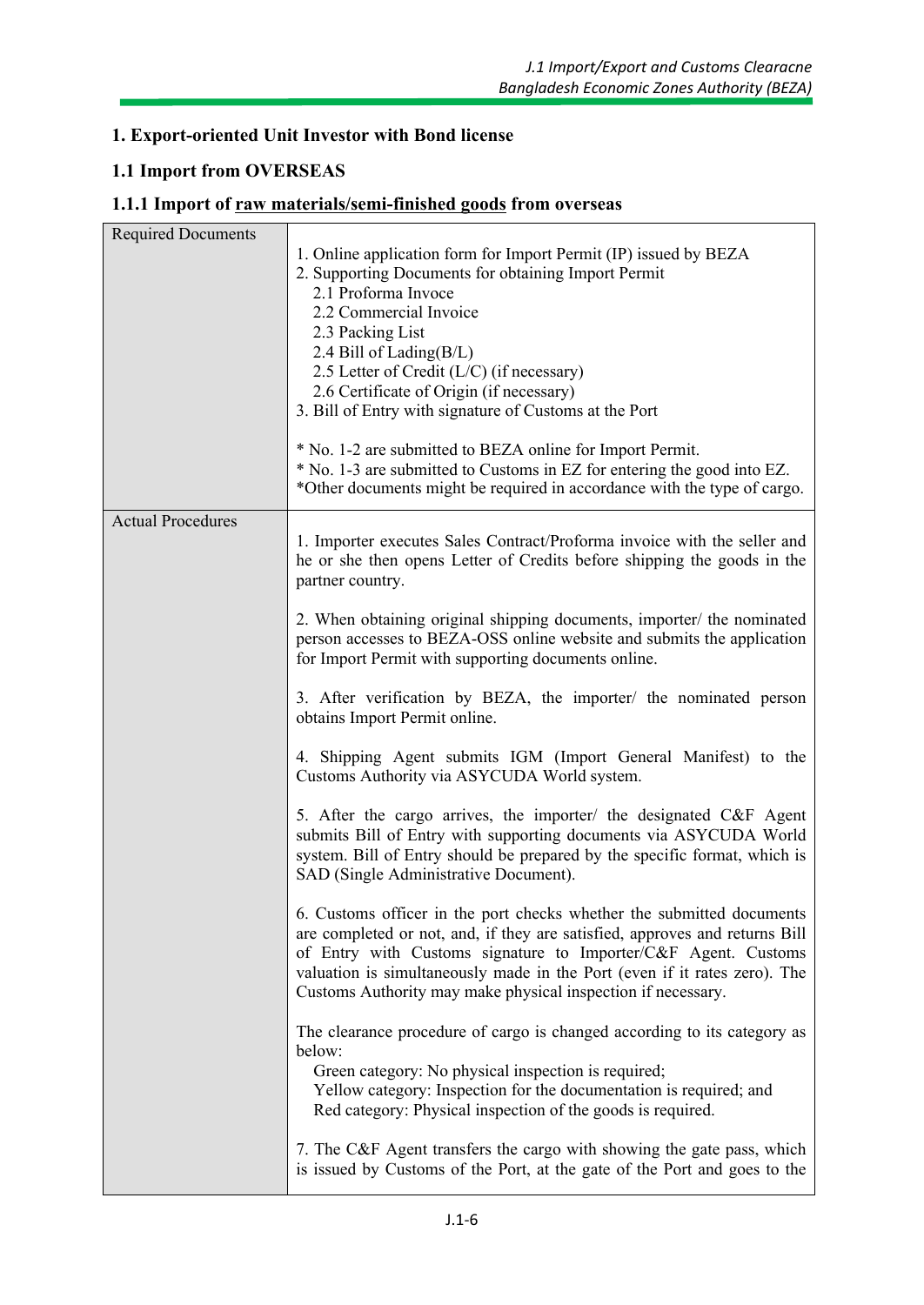|                        | gate of the designated EZ.<br>8. The importer/C&F Agent submits IP with other necessary documents to<br>Customs office in the EZ. Customs office issues the gate pass to enter the<br>gate into EZ if there is no problem.                                                                            |
|------------------------|-------------------------------------------------------------------------------------------------------------------------------------------------------------------------------------------------------------------------------------------------------------------------------------------------------|
|                        | 9. The driver/staff in an industrial unit shows the gate pass at the gate of<br>the designated EZ when arriving at the designated EZ. Customs in the EZ<br>may inspect the cargo if necessary. If there is no observation of the<br>documents and cargo, the driver can go to the designated factory. |
| Time Frame             | 1 working day (BEZA)<br>1 day (Customs)<br>* If the relevant documents are properly submitted and any physical<br>inspection is not required                                                                                                                                                          |
| <b>Application Fee</b> | Tk. 500 (BEZA)<br>No Charge (Customs)                                                                                                                                                                                                                                                                 |
| Remarks                | - Customs Office in EZ visits each EZ Unit Investor and conducts<br>physical inspection for the storage and management of bonded goods on<br>an ad hoc basis.                                                                                                                                         |

# **1.1.2 Import of Machinery, Spare parts and Construction materials from overseas**

| <b>Required Documents</b> | 1. Online application form for Import Permit (IP) issued by BEZA         |
|---------------------------|--------------------------------------------------------------------------|
|                           | 2. Supporting documents for obtaining Import Permit                      |
|                           | 2.1 Packing List                                                         |
|                           | 2.2 Commercial Invoice                                                   |
|                           | 2.3 Letter of Credit (L/C)                                               |
|                           | 2.4 Bill of Lading(B/L)                                                  |
|                           | 2.5 Proforma invoice                                                     |
|                           | 2.6 Certificate of Origin (if necessary)                                 |
|                           | 3. Bill of Entry with signature of Customs at the Port                   |
|                           | * No. 1-2 are submitted to BEZA online for Import Permit.                |
|                           | * No. 1-3 are submitted to Customs in EZ for entering the goods into EZ. |
|                           | *Other documents might be required in accordance with the type of cargo  |
|                           |                                                                          |
|                           | ***Please follow the Remarks                                             |
| <b>Actual Procedures</b>  |                                                                          |
|                           | 1. Importer executes Sales Contract/Proforma Invoice with the seller and |
|                           | he or she then opens Letter of Credits before shipping the goods in the  |
|                           | partner country.                                                         |
|                           |                                                                          |
|                           | 2. When obtaining original shipping documents, importer/ the nominated   |
|                           | person accesses to BEZA-OSS online website and submits the application   |
|                           | for Import Permit with supporting documents online.                      |
|                           | 3. After verification by BEZA, the importer/ the designated C&F Agent    |
|                           | obtains Import Permit online. BEZA officials will endorse supporting     |
|                           | documents.                                                               |
|                           |                                                                          |
|                           | 4. Shipping Agent submits IGM (Import General Manifest) to the           |
|                           | Customs Authority via ASYCUDA World system.                              |
|                           |                                                                          |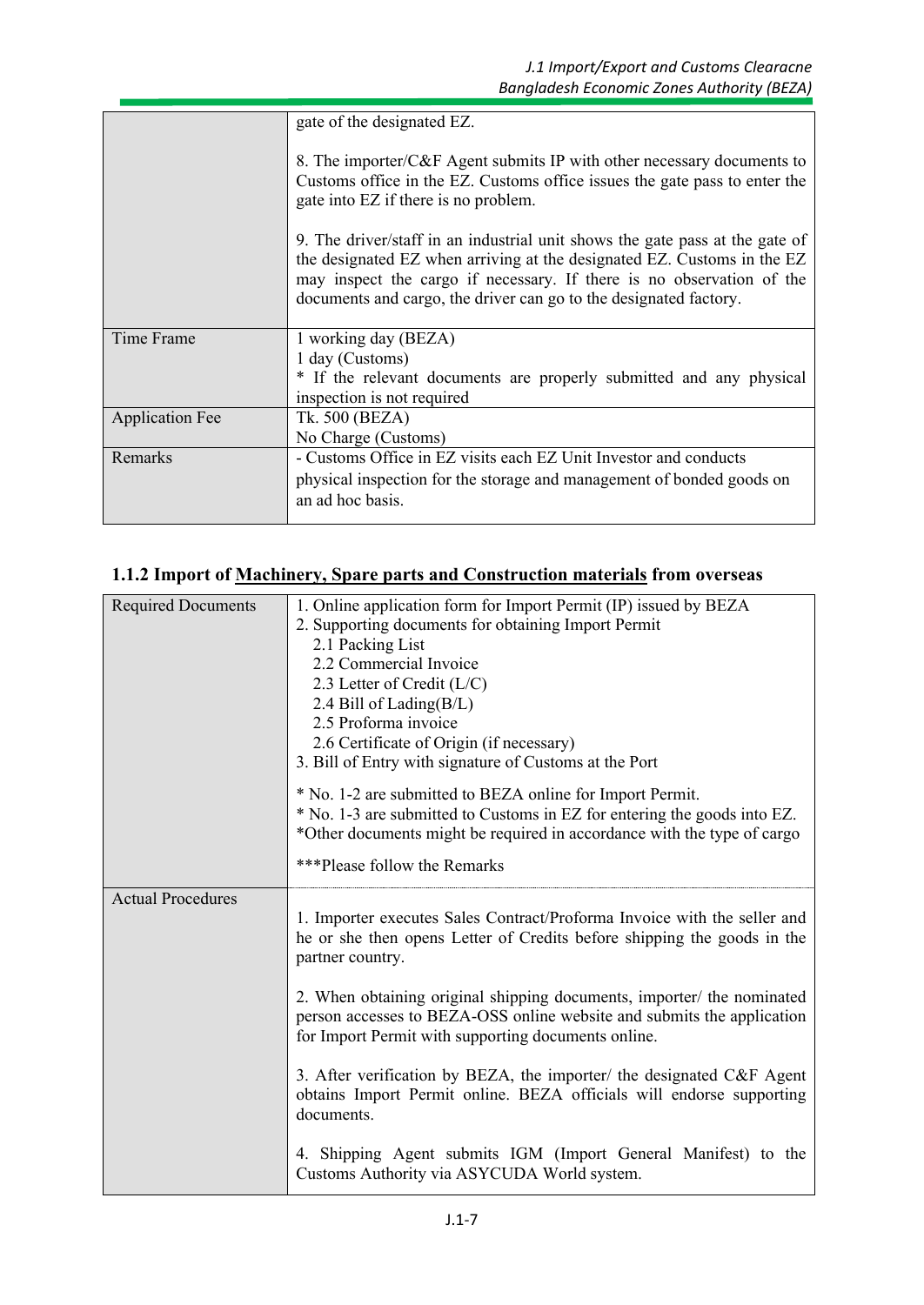|                        | 5. After the cargo arrives, the importer/ the designated C&F Agent<br>submits Bill of Entry with the supporting documents via ASYCUDA<br>World system. Bill of Entry should be prepared by the specific format,<br>which is SAD (Single Administrative Document).                                                                                                   |  |
|------------------------|---------------------------------------------------------------------------------------------------------------------------------------------------------------------------------------------------------------------------------------------------------------------------------------------------------------------------------------------------------------------|--|
|                        | 6. Customs officer in the port checks whether the submitted documents<br>are completed or not, and, if they are satisfied, approves and returns Bill<br>of Entry with Customs signature to Importer/C&F Agent. Customs<br>valuation is simultaneously made in the Port (even if it rates zero). The<br>Customs Authority may make physical inspection if necessary. |  |
|                        | The clearance procedure of cargo is changed according to its category as<br>below:<br>Green category: No physical inspection is required;<br>Yellow category: Inspection for the documentation is required; and<br>Red category: Physical inspection of the goods is required.                                                                                      |  |
|                        | 7. The C&F Agent transfers the cargo with showing the gate pass, which<br>is issued by Customs of the Port, at the gate of the Port and goes to the<br>gate of the designated EZ.                                                                                                                                                                                   |  |
|                        | 8. The importer/C&F Agents submits IP with other necessary documents<br>to Customs office in the EZ. Customs office issues the gate pass to enter<br>the goods into EZ if there is no problem.                                                                                                                                                                      |  |
|                        | 9. The driver/staff in an industrial unit shows the gate pass at the gate of<br>the designated EZ when arriving at the designated EZ. Customs in the EZ<br>may inspect the cargo if necessary. If there is no observation of the<br>documents and cargo, the driver can go to the designated factory.                                                               |  |
| Time Frame             | 1 working day (BEZA)<br>1 day (Customs)<br>* If the relevant documents are properly submitted and any physical<br>inspection is not required                                                                                                                                                                                                                        |  |
| <b>Application Fee</b> | Tk. 500 (BEZA)<br>No charge (Customs)                                                                                                                                                                                                                                                                                                                               |  |
| Remarks                | - For importing Machinery and Spare parts for repairing purpose, the<br>required documents as well as the procedure are basically the same as the<br>procedure No.1.2 above. However, the physical inspection about the<br>specification is required.                                                                                                               |  |
|                        | - Regarding capital machineries and construction materials, all import<br>duties, Regulatory duties, Supplementary duties and Value Added Tax are<br>exempted[S.R.O No. 209-Law /2015/46].                                                                                                                                                                          |  |
|                        | - Capital machineries that can be applied to tax exemption are defiend by<br>NBR in related Standard Regulatory Order (S.R.O.). The relevant<br>information is given by NBR official website.                                                                                                                                                                       |  |
|                        | - In terms of procurement of Machinery from manufacturer, one (1) set of<br>price quotations along with catalogues etc. needs to be additionally<br>submitted to BEZA before importation.                                                                                                                                                                           |  |
|                        | - In terms of procurement of Machinery and construction materials from                                                                                                                                                                                                                                                                                              |  |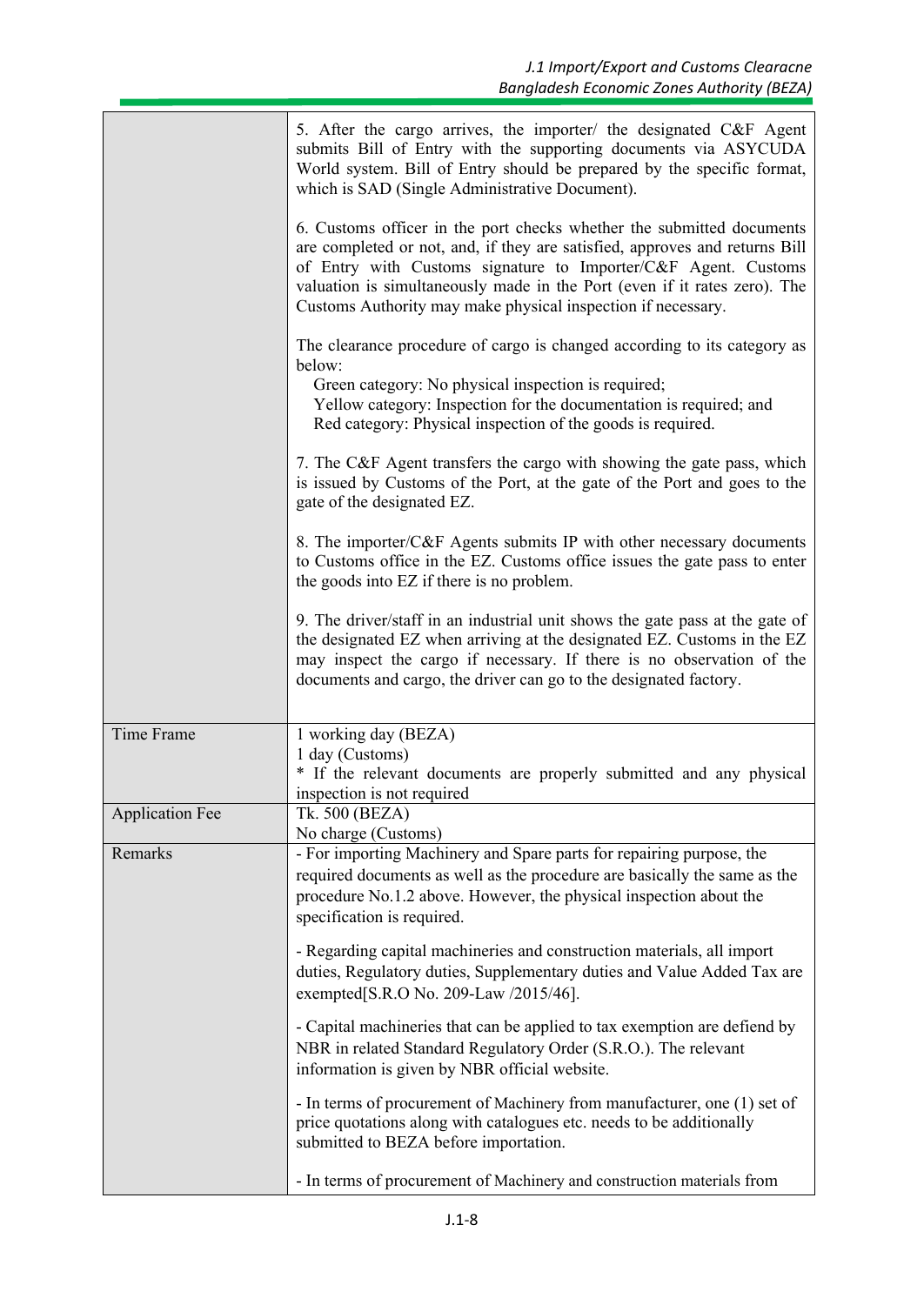| reputed machinery suppliers, three (3) set of price quotations from reputed<br>machinery suppliers needs to be additionally submitted to BEZA before<br>importation. |  |
|----------------------------------------------------------------------------------------------------------------------------------------------------------------------|--|
| - In terms of import of Building Materials, building plan and building<br>design are need to be submitted to BEZA before importation.                                |  |

# **1.1.3 Import Sample goods from overseas**

| <b>Required Documents</b> | 1. Online application form for Sample Permit (SP) issued by BEZA<br>2. Supporting documents for obtaining Sample Permit<br>2.1 Commercial Invoice<br>2.2 Packing List<br>2.3 Consumption Statement (=Declaration letter by the unit investor)<br>2.4. Forwarding letter (if applicable)<br>2.5. Copy of Valid Passport (In case of importing the goods by hand)<br>3. Bill of Entry with signature of Customs at the Port<br>* No. 1-2 are submitted to BEZA online for Sample Permit.<br>* No. 1-3 are submitted to Customs in EZ for entering the goods into EZ.<br>*Other documents might be required in accordance with the type of<br>cargo. |  |
|---------------------------|---------------------------------------------------------------------------------------------------------------------------------------------------------------------------------------------------------------------------------------------------------------------------------------------------------------------------------------------------------------------------------------------------------------------------------------------------------------------------------------------------------------------------------------------------------------------------------------------------------------------------------------------------|--|
| <b>Actual Procedures</b>  |                                                                                                                                                                                                                                                                                                                                                                                                                                                                                                                                                                                                                                                   |  |
|                           | 1. Importer/ the nominated person accesses to BEZA-OSS online website<br>and submits the application for Sample Permit with supporting<br>documents online.                                                                                                                                                                                                                                                                                                                                                                                                                                                                                       |  |
|                           | 2. After verification by BEZA, the importer/ the nominated person<br>obtains Sample Permit online. BEZA officials will endorse supporting<br>documents.                                                                                                                                                                                                                                                                                                                                                                                                                                                                                           |  |
|                           | 3. Shipping Agent submits IGM (Import General Manifest) to the<br>Customs Authority via ASYCUDA World system.                                                                                                                                                                                                                                                                                                                                                                                                                                                                                                                                     |  |
|                           | 4. After the cargo arrives, the importer/ the designated C&F Agent<br>submits Bill of Entry with the supporting documents via ASYCUDA<br>World system. Bill of Entry should be prepared by the specific format,<br>which is SAD (Single Administrative Document).                                                                                                                                                                                                                                                                                                                                                                                 |  |
|                           | 5. Customs officer in the port checks whether the submitted documents<br>are completed or not, and, if they are satisfied, approves and returns Bill<br>of Entry with Customs signature to Importer/C&F Agent. Customs<br>valuation is simultaneously made in the Port (even if it rates zero). The<br>Customs Authority may make physical inspection if necessary.                                                                                                                                                                                                                                                                               |  |
|                           | The clearance procedure of cargo is changed according to its category as<br>below:<br>Green category: No physical inspection is required;<br>Yellow category: Inspection for the documentation is required; and<br>Red category: Physical inspection of the goods is required.                                                                                                                                                                                                                                                                                                                                                                    |  |
|                           | 6. The C&F Agent transfers the cargo with showing the gate pass, which<br>is issued by Customs of the Port, at the gate of the Port and goes to the                                                                                                                                                                                                                                                                                                                                                                                                                                                                                               |  |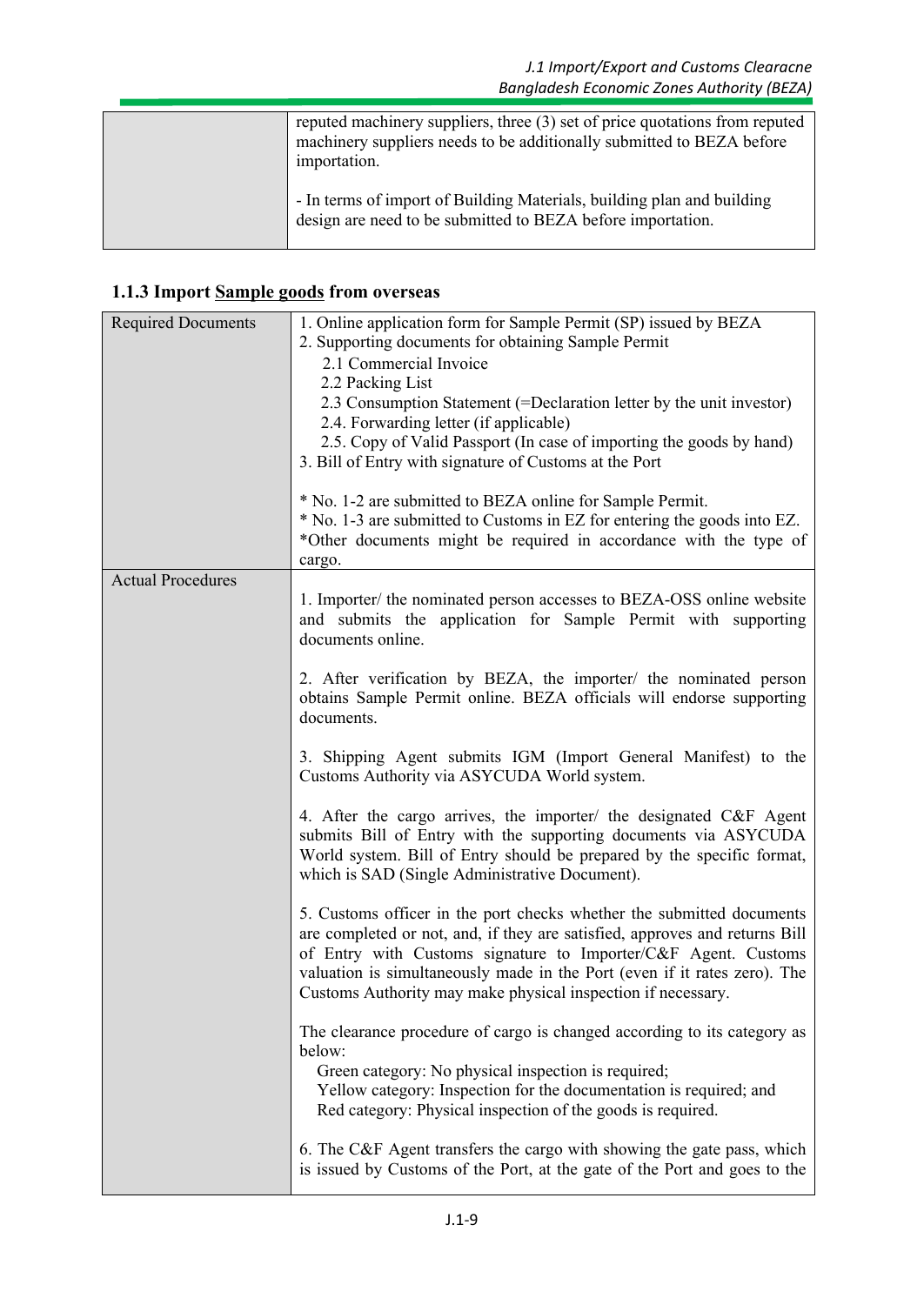|                        | gate of the designated EZ.                                                                                                                                                                                                                                                                            |
|------------------------|-------------------------------------------------------------------------------------------------------------------------------------------------------------------------------------------------------------------------------------------------------------------------------------------------------|
|                        | 7. The importer/C&F Agent submits SP with other necessary documents<br>to Customs office in the EZ. Customs office issues the gate pass to enter<br>the goods into EZ if there is no problem.                                                                                                         |
|                        | 8. The driver/staff in an industrial unit shows the gate pass at the gate of<br>the designated EZ when arriving at the designated EZ. Customs in the EZ<br>may inspect the cargo if necessary. If there is no observation of the<br>documents and cargo, the driver can go to the designated factory. |
| Time Frame             | 1 working day (BEZA)<br>1 day (Customs)<br>* If the relevant documents are properly submitted and any physical<br>inspection is not required                                                                                                                                                          |
| <b>Application Fee</b> | Tk. 500 (BEZA)<br>No charge (Customs)                                                                                                                                                                                                                                                                 |
| Remarks                | The limitation of importing Samples is different between the products.                                                                                                                                                                                                                                |

# **1.1.4 Re-import of defective goods exported from overseas**

| <b>Required Documents</b> | 1. Online application form for Import Permit(IP) issued by BEZA                                                                                                                                                                                                   |
|---------------------------|-------------------------------------------------------------------------------------------------------------------------------------------------------------------------------------------------------------------------------------------------------------------|
|                           | 2. Supporting documents for obtaining Import Permit                                                                                                                                                                                                               |
|                           | 2.1. Packing List                                                                                                                                                                                                                                                 |
|                           | 2.2. Commercial Invoice                                                                                                                                                                                                                                           |
|                           | 2.3. Letter of Credit $(L/C)$                                                                                                                                                                                                                                     |
|                           | 2.4 All Documents of Ship-Back                                                                                                                                                                                                                                    |
|                           | 3. Bill of Entry with signature of Customs at the Port                                                                                                                                                                                                            |
|                           | * No. 1-2 are submitted to BEZA online for Import Permit.                                                                                                                                                                                                         |
|                           | * No. 1-3 are submitted to Customs in EZ for entering the goods into EZ.                                                                                                                                                                                          |
|                           | *Other documents might be required in accordance with the type of cargo                                                                                                                                                                                           |
| <b>Actual Procedures</b>  | 1. Importer/ the nominated person accesses to BEZA-OSS online website<br>and submits the application for Import Permit with supporting documents<br>online.                                                                                                       |
|                           | 2. After verification by BEZA, the importer/ the nominated person<br>obtains Import Permit online. BEZA officials will endorse supporting<br>documents.                                                                                                           |
|                           | 3. Shipping Agent submits IGM (Import General Manifest) to the<br>Customs Authority via ASYCUDA World system.                                                                                                                                                     |
|                           | 4. After the cargo arrives, the importer/ the designated C&F Agent<br>submits Bill of Entry with the supporting documents via ASYCUDA<br>World system. Bill of Entry should be prepared by the specific format,<br>which is SAD (Single Administrative Document). |
|                           | 5. Customs officer in the port checks whether the submitted documents<br>are completed or not, and, if they are satisfied, approves and returns Bill<br>of Entry with Customs signature to Importer/C&F Agent. Customs                                            |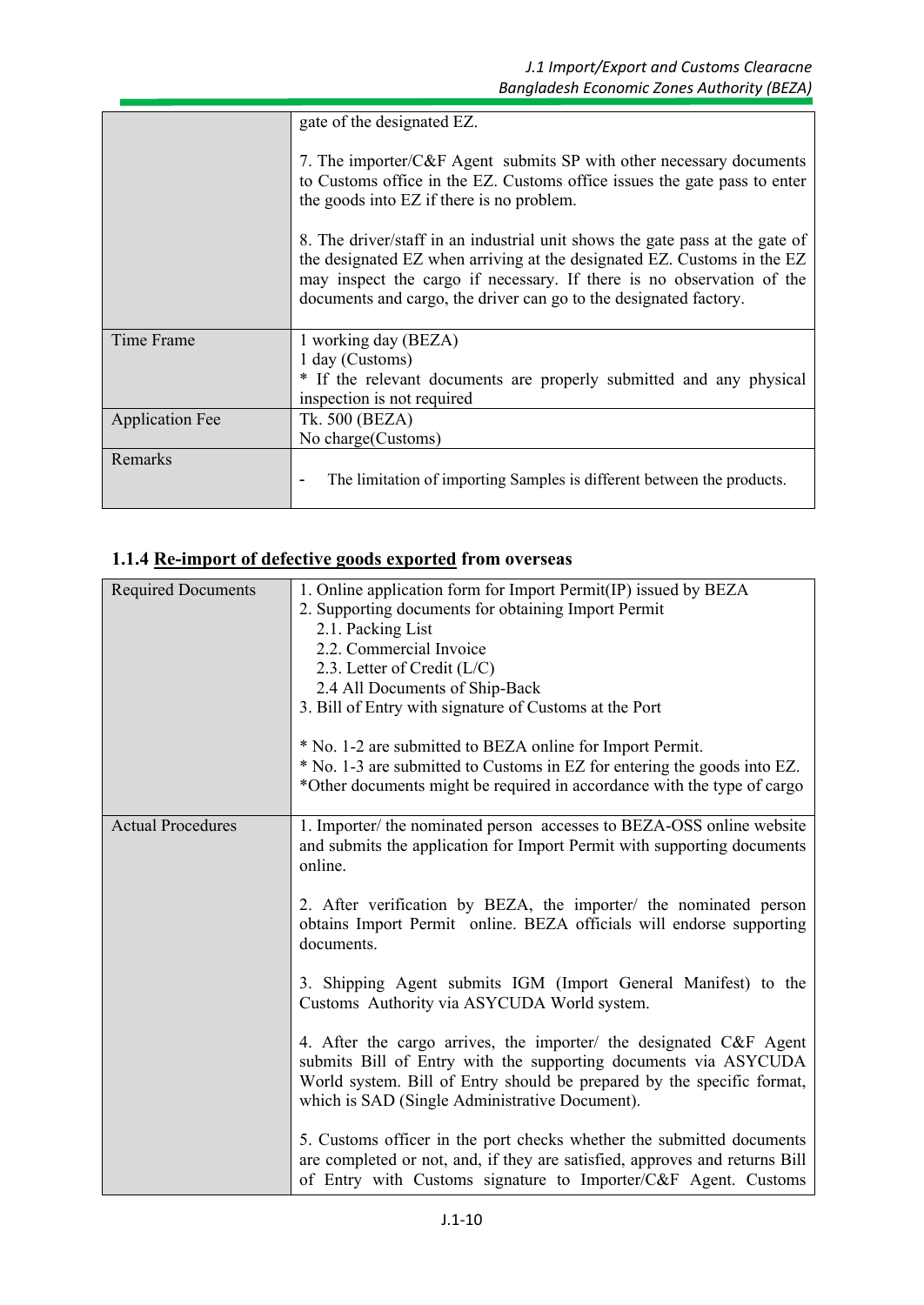|                        | valuation is simultaneously made in the Port (even if it rates zero). The<br>Customs Authority may make physical inspection if necessary.                                                                                                                                                             |
|------------------------|-------------------------------------------------------------------------------------------------------------------------------------------------------------------------------------------------------------------------------------------------------------------------------------------------------|
|                        | The clearance procedure of cargo is changed according to its category as<br>below:<br>Green category: No physical inspection is required;<br>Yellow category: Inspection for the documentation is required; and<br>Red category: Physical inspection of the goods is required.                        |
|                        | 6. The C&F Agents transfers the cargo with showing the gate pass, which<br>is issued by Customs of the Port, at the gate of the Port and goes to the<br>gate of the designated EZ.                                                                                                                    |
|                        | 7. The importer/C&F Agent submits IP with other necessary documents<br>to Customs office in the EZ. Customs office issues the gate pass to enter<br>the gate in to EZ if there is no problem.                                                                                                         |
|                        | 8. The driver/staff in an industrial unit shows the gate pass at the gate of<br>the designated EZ when arriving at the designated EZ. Customs in the EZ<br>may inspect the cargo if necessary. If there is no observation of the<br>documents and cargo, the driver can go to the designated factory. |
| Time Frame             | 1 working day (BEZA)<br>1 day (Customs)<br>* If the relevant documents are properly submitted and any physical<br>inspection is not required                                                                                                                                                          |
| <b>Application Fee</b> | Tk. 500 (BEZA)<br>No charge (Customs)                                                                                                                                                                                                                                                                 |
| Remarks                |                                                                                                                                                                                                                                                                                                       |
|                        | When the unit investor re-imports defected goods from the seller, the<br>$\overline{a}$<br>investor will enjoy the same benefits as the first imported goods.                                                                                                                                         |
|                        | This case should be written in the contract and Letter of Credit $(L/C)$ .                                                                                                                                                                                                                            |

### **1.2 Import from Domestic Tariff Area (DTA)**

#### **1.2.1 Local Purchase/Procurement of raw materials from DTA**

Required Documents 1.Online Application form for Local Purchase Permit(LPP) issued by BEZA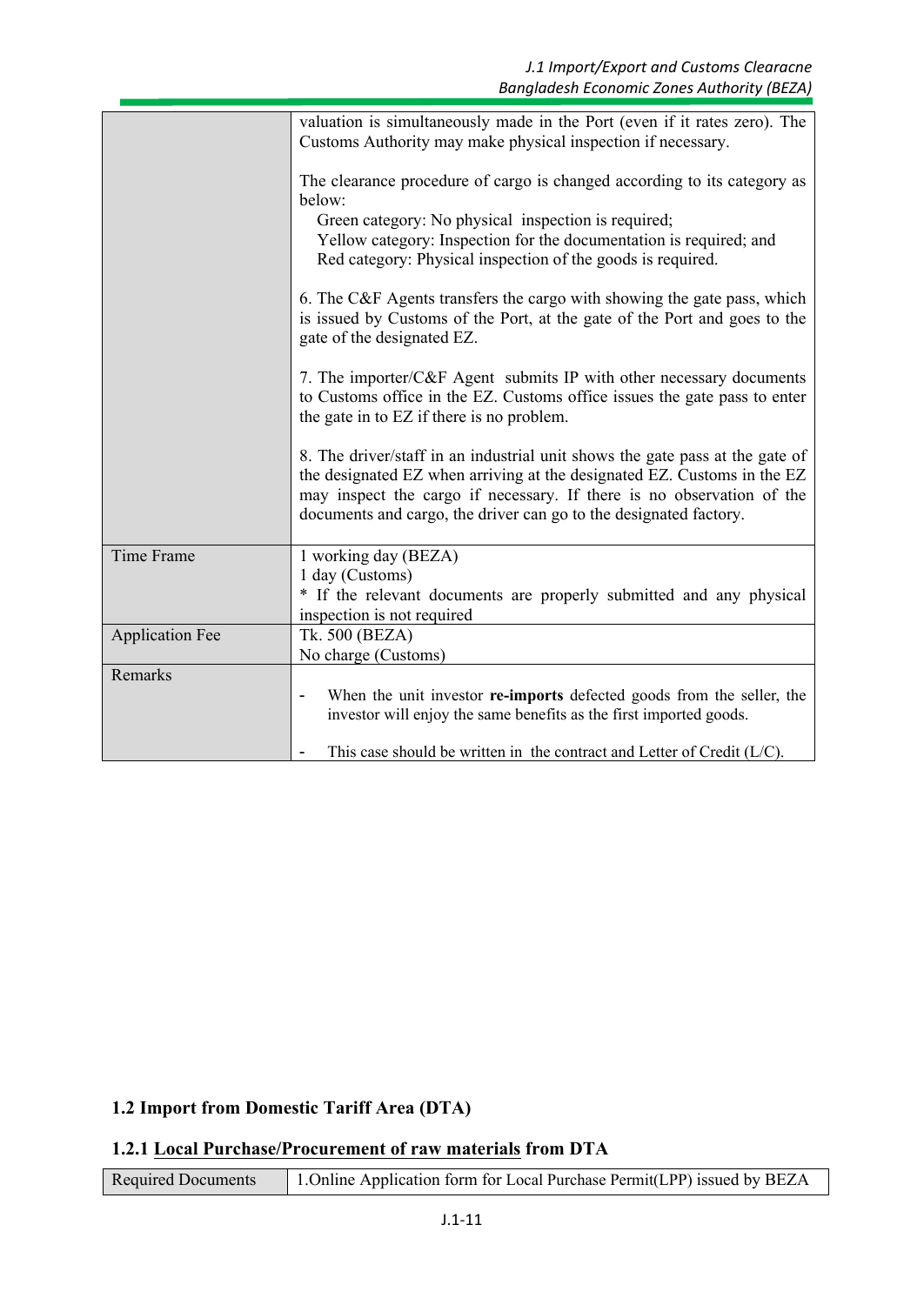|                          | 2. Supporting Documents for obtaining Local Purchase Permit<br>2.1 Commercial Invoice<br>2.2 Packing List<br>2.3 Sales Contract<br>2.4 Letter of Credit(L/C) (if necessary)<br>2.5 Prior approval from BEZA for used machinery & generator (if<br>applicable)<br>3. Delivery Challan<br>4. Bill of Entry<br>* No. 1-2 are submitted to BEZA online for Local Purchase Permit.<br>* No. 1-4 are submitted to Customs in EZ for entering the goods into EZ.<br>* Other documents might be required in accordance with the type of cargo.                                                                                       |
|--------------------------|------------------------------------------------------------------------------------------------------------------------------------------------------------------------------------------------------------------------------------------------------------------------------------------------------------------------------------------------------------------------------------------------------------------------------------------------------------------------------------------------------------------------------------------------------------------------------------------------------------------------------|
| <b>Actual Procedures</b> | 1. Importer/ the nominated person accesses to BEZA-OSS online website<br>and submits the application for Local Purchase Permit with supporting<br>documents online.<br>2. After verification by BEZA, the importer/ the nominated person obtains<br>Local Purchase Permit online. BEZA determines and informs the quantity to<br>be approved in this Local Purchase Permit.                                                                                                                                                                                                                                                  |
|                          | 3. The Importer/ C&F Agent prepares Bill of Entry.<br>4. When the cargo is arrived at the gate of the EZ, the Importer/ C&F Agent<br>submits Bill of Entry with other required documents to Customs office in<br>the EZ. Customs office also conducts the physical examination. The<br>Valuation<br>including<br>classification<br>Customs<br>and<br>assessment<br>i <sub>S</sub><br>simultaneously made even if it rates zero.<br>5. Customs office in EZ issues the gate pass when satisfied.<br>6. The approved cargo is able to be transferred into the designated factory<br>when the driver/staff shows the gate pass. |
| <b>Time Frame</b>        | 1 working day (BEZA)<br>1 day (Customs)<br>* If the relevant documents are properly submitted and any physical<br>inspection is not required                                                                                                                                                                                                                                                                                                                                                                                                                                                                                 |
| <b>Application Fee</b>   | Tk. 500 (BEZA)<br>No charge (Customs)                                                                                                                                                                                                                                                                                                                                                                                                                                                                                                                                                                                        |
| Remarks                  | The application for Local Purchase/Procurement can be applied only by<br>$\overline{\phantom{a}}$<br>the bond licensed industries.<br>In case of purchasing a used Machinery, the residual life should be<br>declared in writing less than 10 years.                                                                                                                                                                                                                                                                                                                                                                         |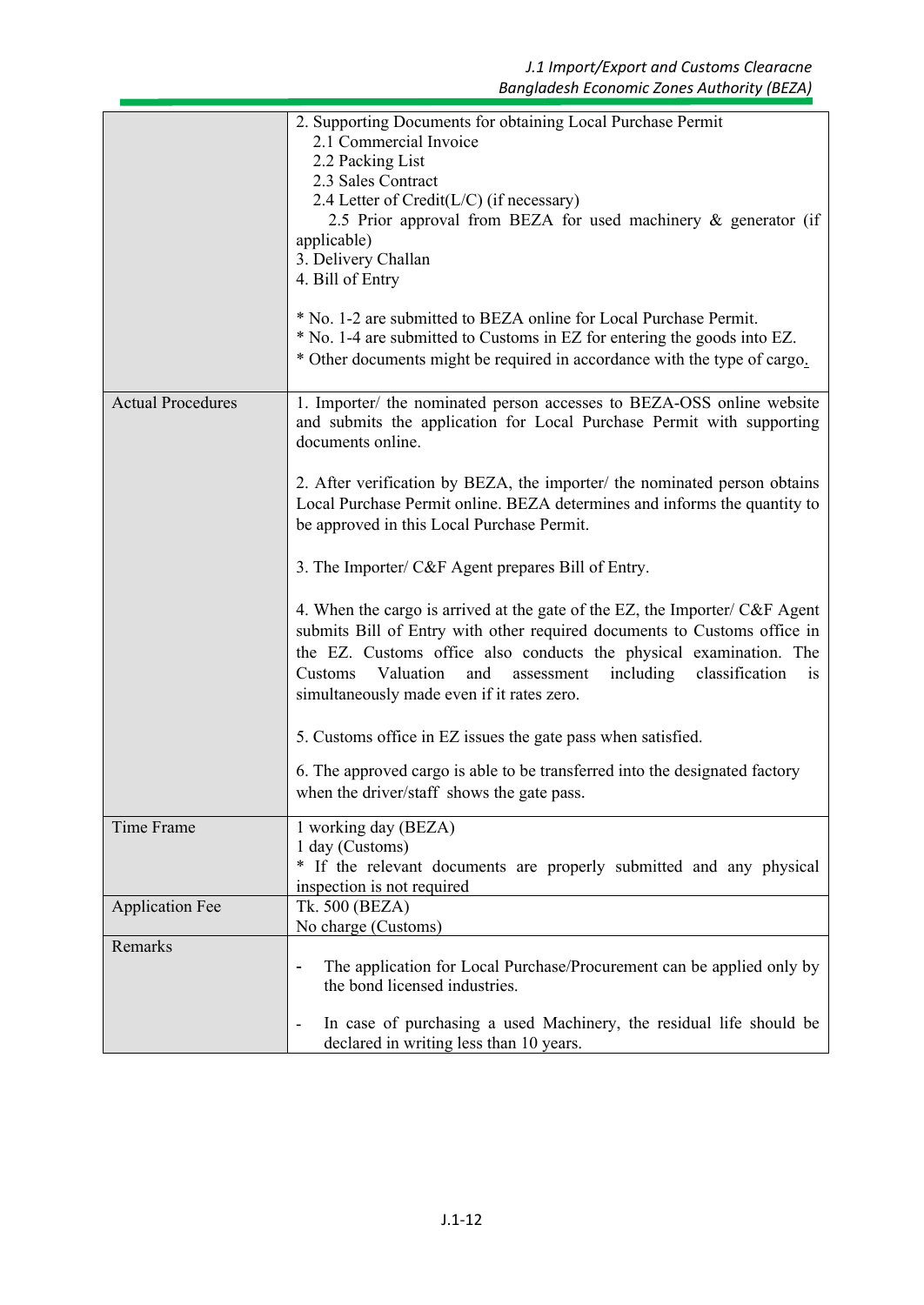#### **1.3 Export to OVERSEAS**

| <b>Required Documents</b> | 1. Online Application Form for Export Permit(EP) issued by BEZA<br>2. Supporting Documents for obtaining Export Permit<br>2.1. Commercial Invoice<br>2.2. Packing List                                                                                                                 |
|---------------------------|----------------------------------------------------------------------------------------------------------------------------------------------------------------------------------------------------------------------------------------------------------------------------------------|
|                           | 2.3. EXP form certified by Authorized Dealers (ADs)<br>2.4. Letter of Credit (L/C)/Purchase Order/Export Order etc.                                                                                                                                                                    |
|                           | * No. 1-2 are submitted to BEZA online as well as the Customs office in<br>EZ.<br>*Other documents might be required in accordance with the type of cargo                                                                                                                              |
|                           |                                                                                                                                                                                                                                                                                        |
| <b>Actual Procedures</b>  | 1. Exporter/Applicant accesses to BEZA OSS website and fills in the<br>application form and submits it with other required documents online.                                                                                                                                           |
|                           | 2. BEZA official issues Export Permit if he/she does not have any<br>observation about submitted documents. Applicant obtains Export Permit<br>online. BEZA officials will endorse the supporting documents.                                                                           |
|                           | 3. Exporter/C&F Agent physically prints out and submits Export Permit<br>by BEZA with all other required documents to the Customs office in EZ.                                                                                                                                        |
|                           | 4. The Customs office in EZ verifies the submitted documents.                                                                                                                                                                                                                          |
|                           | 5. The Customs office gives the gate pass to pass out the gate of EZ when<br>satisfied. In case of container cargo, the cargo can be loaded into the<br>container.                                                                                                                     |
|                           | 6. The cargo truck goes through the EZ by showing the gate pass and then<br>goes to the designated Port.                                                                                                                                                                               |
|                           | 7. Exporter/ C&F Agent submits the export declaration (=Bill of<br>Export/Shipping Bill) and other required documents to the Customs<br>Authority through ASYCUDA World system.<br>*They may submit Bill of Export in the earlier stage if the documents are<br>ready to be submitted. |
|                           | 8. When arriving the Port, the C&F Agent shows the gate pass with other<br>supporting documents to the Port Authority or Private off dock. The<br>Customs office verifies the submitted documents before the cargo allows<br>to be loaded into a vessel/aircraft.                      |
|                           | 9. Shipping Agent issues Export B/L after the cargo is loaded into a<br>vessel/aircraft.                                                                                                                                                                                               |
|                           | 10. Export general Manifest (EGM) is submitted through ASYCUDA<br>World system after Export B/L is verified and the cargo loaded into<br>vessel/aircraft at the Port/Airport/Boarder by Master of Vessel for<br>representative.                                                        |

# **1.3.1 Export Finished/Semi-finished products to overseas**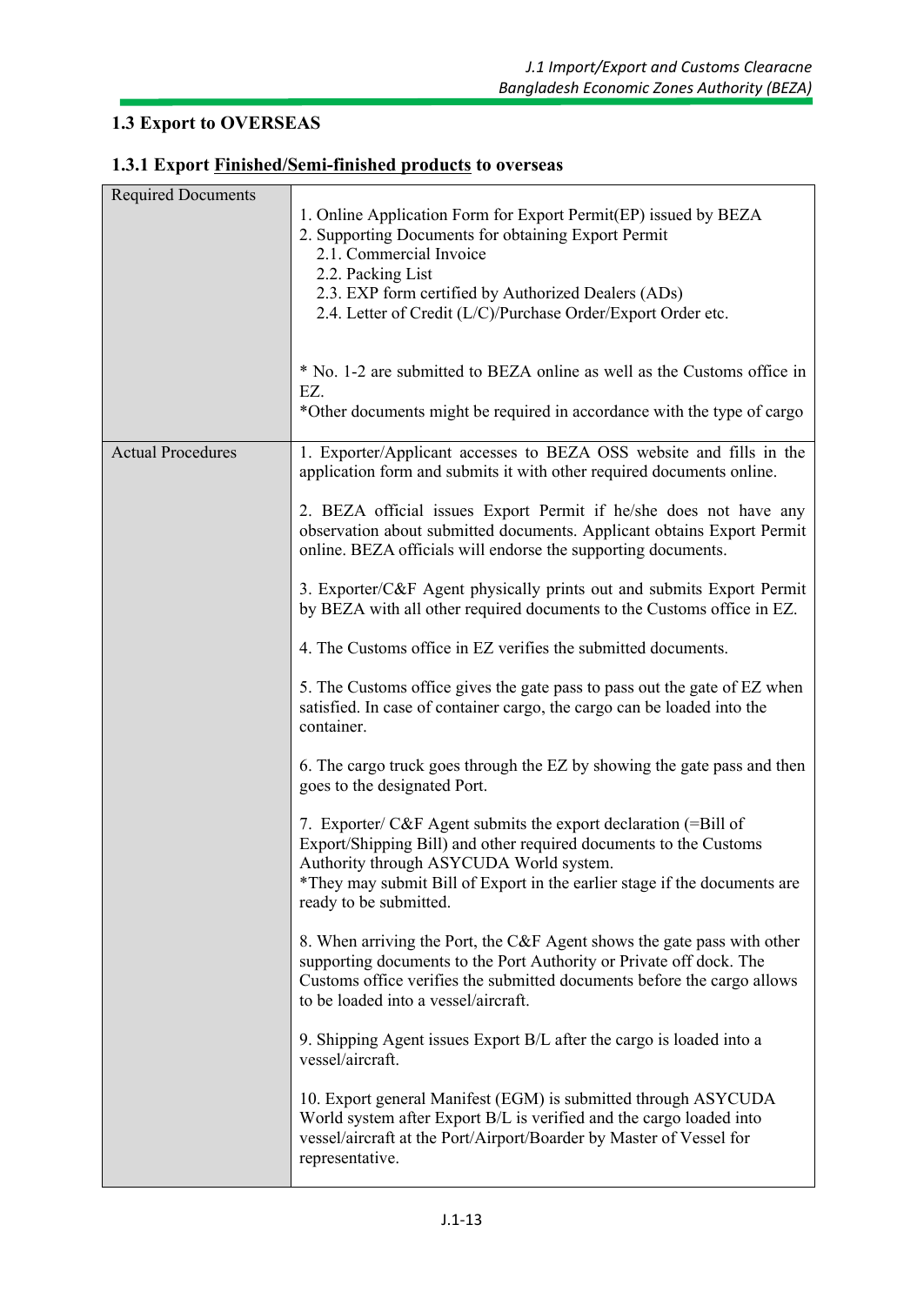| Time Frame              | 1 working day (BEZA)                                                |
|-------------------------|---------------------------------------------------------------------|
|                         | 1 day (Customs)                                                     |
|                         | * If the relevant documents are properly submitted and any physical |
|                         | inspection is not required                                          |
| <b>Application Fees</b> | Tk. 500 (BEZA)                                                      |
|                         | No charge (Customs)                                                 |
| <b>Remarks</b>          |                                                                     |
|                         |                                                                     |

# **1.3.2 Export Machinery, Spare parts for repair (Temporarily) to overseas**

| <b>Required Documents</b> | 1. Online Application Form for Export Permit(EP) issued by BEZA<br>2. Supporting Documents for obtaining Export Permit<br>2.1. Bill of Entry when you imported<br>2.2. Packing List<br>2.3. Commercial Invoice<br>2.4. NOC and EXP form certified by Authorized Dealers (ADs)<br>2.5. Import Letter of Credit (L/C)/Sales Contract/Export Order etc. |
|---------------------------|------------------------------------------------------------------------------------------------------------------------------------------------------------------------------------------------------------------------------------------------------------------------------------------------------------------------------------------------------|
|                           | * No. 1-2 are submitted to BEZA online as well as the Customs office in<br>EZ.<br>*Other documents might be required in accordance with the type of cargo.                                                                                                                                                                                           |
| <b>Actual Procedures</b>  | 1. Exporter/Applicant accesses to BEZA OSS website and fills in the<br>application form and submits it with required documents online.                                                                                                                                                                                                               |
|                           | 2. BEZA official issues Export Permit if he/she does not have any<br>observation about submitted documents. Applicant obtains Export Permit<br>online. BEZA officials will endorse the supporting documents.                                                                                                                                         |
|                           | 3. Exporters/C&F Agent physically prints out and submits duly signed<br>Export Permit by BEZA with all other required documents to the Customs<br>office in EZ.                                                                                                                                                                                      |
|                           | 4. The Customs Office at EZ verifies the submitted documents.                                                                                                                                                                                                                                                                                        |
|                           | 5. The Customs office gives the gate pass to pass out the gate at EZ when<br>satisfied. In case of container cargo, the cargo can be loaded into the<br>container.                                                                                                                                                                                   |
|                           | 6. The cargo truck goes through the EZ by showing the gate pass and then<br>goes to the designated Port.                                                                                                                                                                                                                                             |
|                           | 7. Exporter/ C&F Agent submits the export declaration (=Bill of<br>Export/Shipping Bill) and other required documents to the Customs<br>Authority through ASYCUDA World system.<br>*They may submit Bill of Export in the earlier stage if the documents are<br>ready to be submitted.                                                               |
|                           | 8. When arriving the Port, the C&F Agent shows the gate pass with other<br>supporting documents to the Port Authority and Private off dock. The                                                                                                                                                                                                      |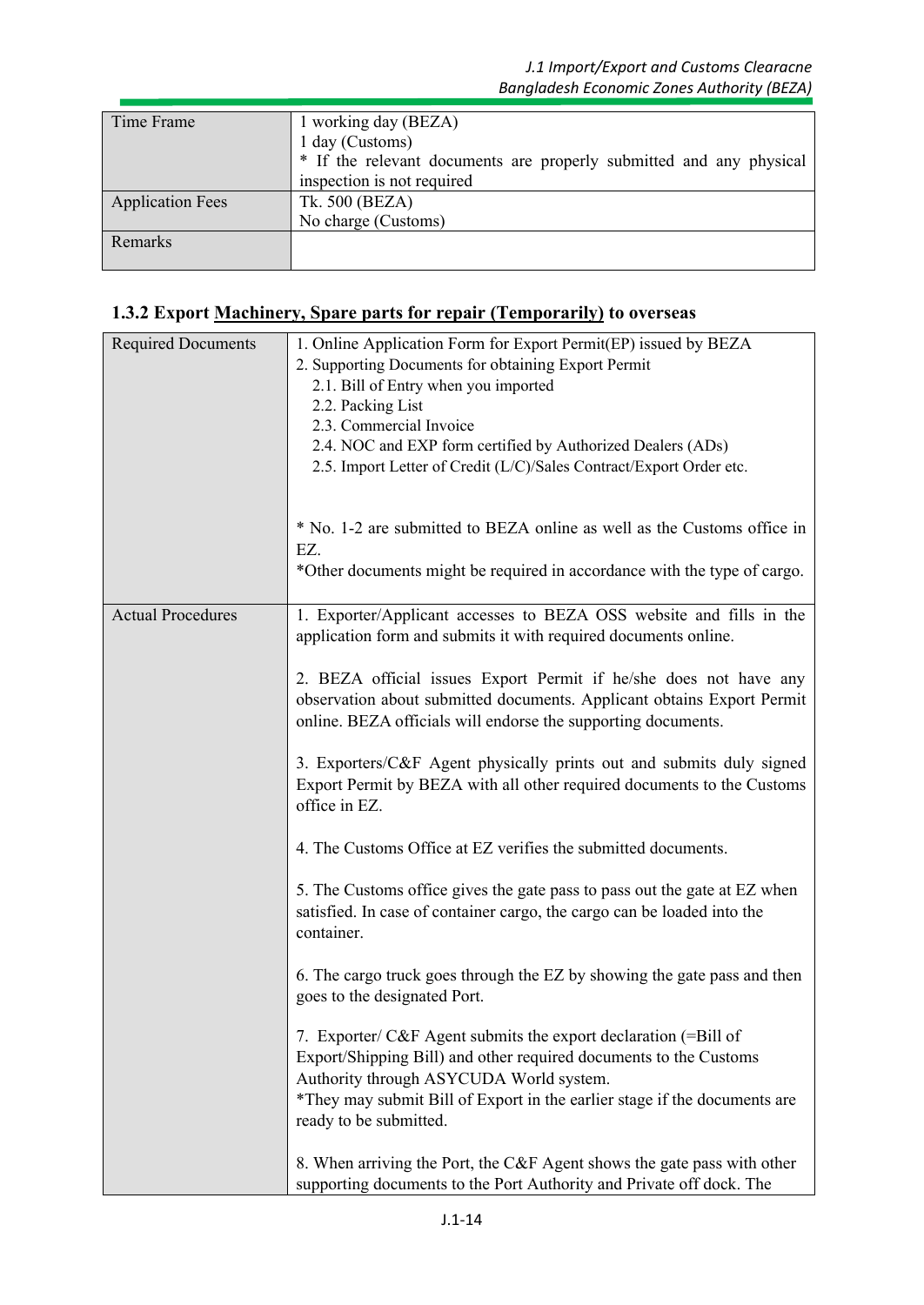|                        | customs officials verify the submitted documents before the cargo allows<br>to be loaded into a vessel/aircraft.<br>9. Shipping Agent issues Export B/L after the cargo is loaded into a<br>vessel/aircraft.<br>10. Export general Manifest (EGM) is submitted through ASYCUDA<br>World system after Export B/L is verified and the cargo loaded into<br>vessel/aircraft at the Port/Airport/Boarder by Master of Vessel for<br>representative. |
|------------------------|-------------------------------------------------------------------------------------------------------------------------------------------------------------------------------------------------------------------------------------------------------------------------------------------------------------------------------------------------------------------------------------------------------------------------------------------------|
| Time Frame             | 1 working day(BEZA)<br>1 day(Customs)<br>* If the relevant documents are properly submitted and any physical<br>inspection is not required                                                                                                                                                                                                                                                                                                      |
| <b>Application Fee</b> | Tk. 500 (BEZA)<br>No charge (Customs)                                                                                                                                                                                                                                                                                                                                                                                                           |
| Remarks                | - The physical inspection is required in order to verify whether it is the<br>identical machinery or not in the manufacturing unit.                                                                                                                                                                                                                                                                                                             |

# **1.3.3 Export Sample goods to overseas**

| <b>Required Documents</b> | 1. Online Application Form for Sample Permit (SP) issued by BEZA<br>2. Supporting documents for obtaining Sample Permit<br>2.1. Commercial Invoice<br>2.2. Packing List<br>2.3. Consumption Statement (=Declaration letter by the unit investor)<br>2.4. Copy of Valid Passport (In case of exporting the goods by hand)<br>2.5. Forwarding letter (if applicable)<br>3. EXP form certified by Authorized Dealers (ADs)<br>4. Import Letter of Credit (L/C)/Purchase Order/Export Order etc. |
|---------------------------|----------------------------------------------------------------------------------------------------------------------------------------------------------------------------------------------------------------------------------------------------------------------------------------------------------------------------------------------------------------------------------------------------------------------------------------------------------------------------------------------|
|                           | * No. 1-2 are submitted to BEZA online for Sample Permit.<br>* No. 1-4 are submitted to Customs office in EZ.<br>*Other documents might be required in accordance with the type of cargo.                                                                                                                                                                                                                                                                                                    |
| <b>Actual Procedures</b>  | 1. Exporter/Applicant accesses to BEZA OSS website and fills in the<br>application form and submits it with required documents online.<br>2. BEZA office issues Sample Permit if he/she does not have any<br>observation about submitted documents. Applicant obtains Sample Permit<br>online.                                                                                                                                                                                               |
|                           | 3. Exporters/C&F Agent physically prints out and submits duly signed<br>Sample Permit by BEZA with all other required documents to Customs<br>office in EZ.                                                                                                                                                                                                                                                                                                                                  |
|                           | 4. The Customs Official at EZ verifies the submitted documents.                                                                                                                                                                                                                                                                                                                                                                                                                              |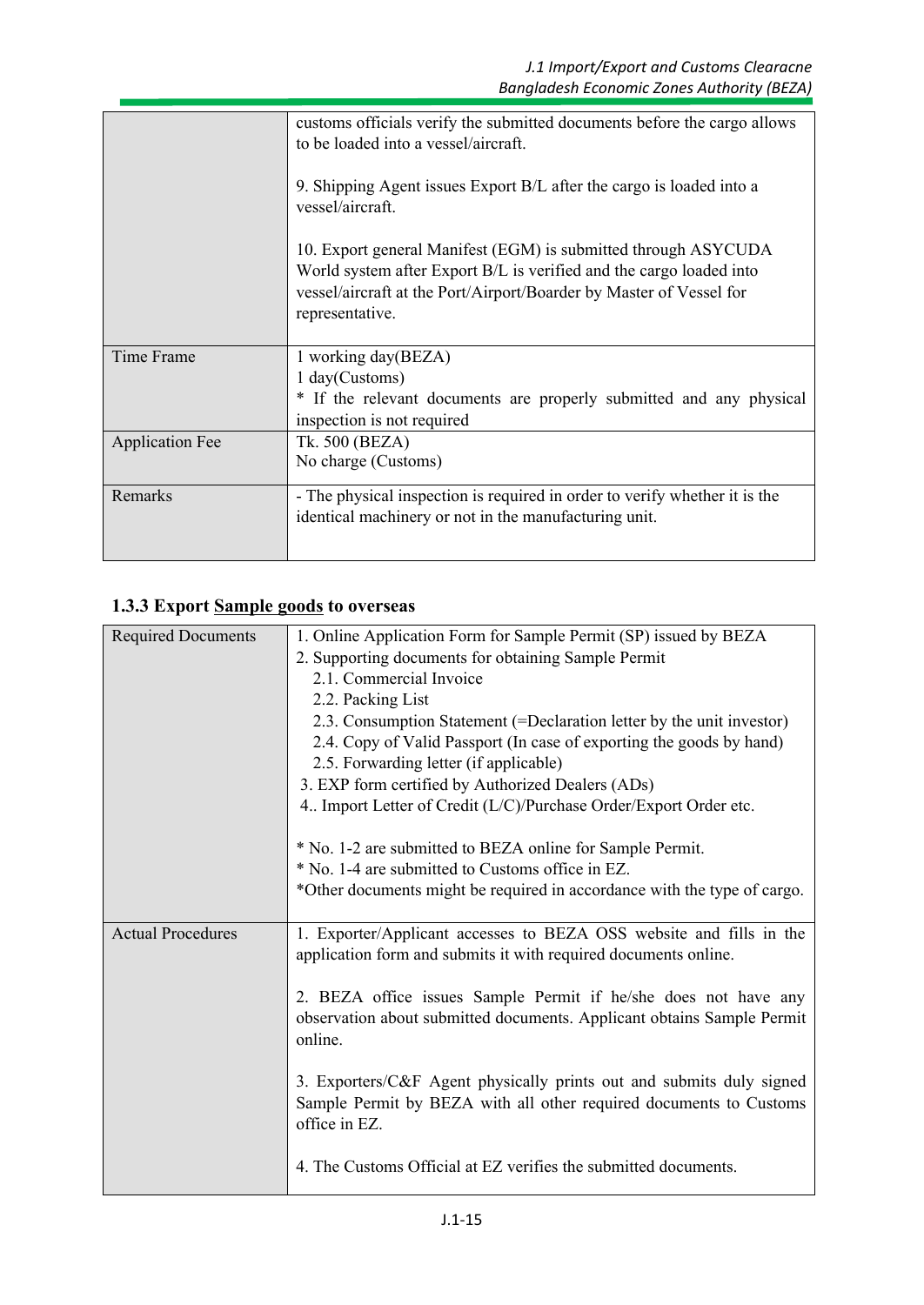|                        | 5. The Customs official gives the gate pass to pass out the gate at EZ<br>when satisfied. In case of container cargo, the cargo can be loaded into the<br>container.                                                                                                                   |
|------------------------|----------------------------------------------------------------------------------------------------------------------------------------------------------------------------------------------------------------------------------------------------------------------------------------|
|                        | 6. The cargo truck goes through the EZ by showing the gate pass and then<br>goes to the designated Port.                                                                                                                                                                               |
|                        | 7. Exporter/ C&F Agent submits the export declaration (=Bill of<br>Export/Shipping Bill) and other required documents to the Customs<br>Authority through ASYCUDA World system.<br>*They may submit Bill of Export in the earlier stage if the documents are<br>ready to be submitted. |
|                        | 8. When arriving the Port, the driver shows the gate pass with other<br>supporting documents to the Port Authority or Private off dock. The<br>customs officials verify the submitted documents before the cargo allows<br>to be loaded into a vessel/aircraft.                        |
|                        | 9. Shipping Agent issues Export B/L after the cargo is loaded into a<br>vessel/aircraft.                                                                                                                                                                                               |
|                        | 10. Export general Manifest (EGM) is submitted through ASYCUDA<br>World system after Export B/L is verified and the cargo loaded into<br>vessel/aircraft at the Port/Airport/Boarder by Master of Vessel for<br>representative.                                                        |
| Time Frame             | 1 working day(BEZA)<br>1 day(Customs)<br>* If the relevant documents are properly submitted and any physical<br>inspection is not required                                                                                                                                             |
| <b>Application Fee</b> | Tk. 500 (BEZA)                                                                                                                                                                                                                                                                         |
|                        | No charge(Customs)                                                                                                                                                                                                                                                                     |
| Remarks                | The limitation of exporting Samples is different between the products.                                                                                                                                                                                                                 |

# **1.3.4 Re-export or Ship-back of defected goods imported to overseas**

| <b>Required Documents</b> | 1. Online Application form for Export Permit(EP) issued by BEZA |
|---------------------------|-----------------------------------------------------------------|
|                           | 2. Supporting Documents for Export Permit                       |
|                           | 2.1. Bill of Entry when you imported                            |
|                           |                                                                 |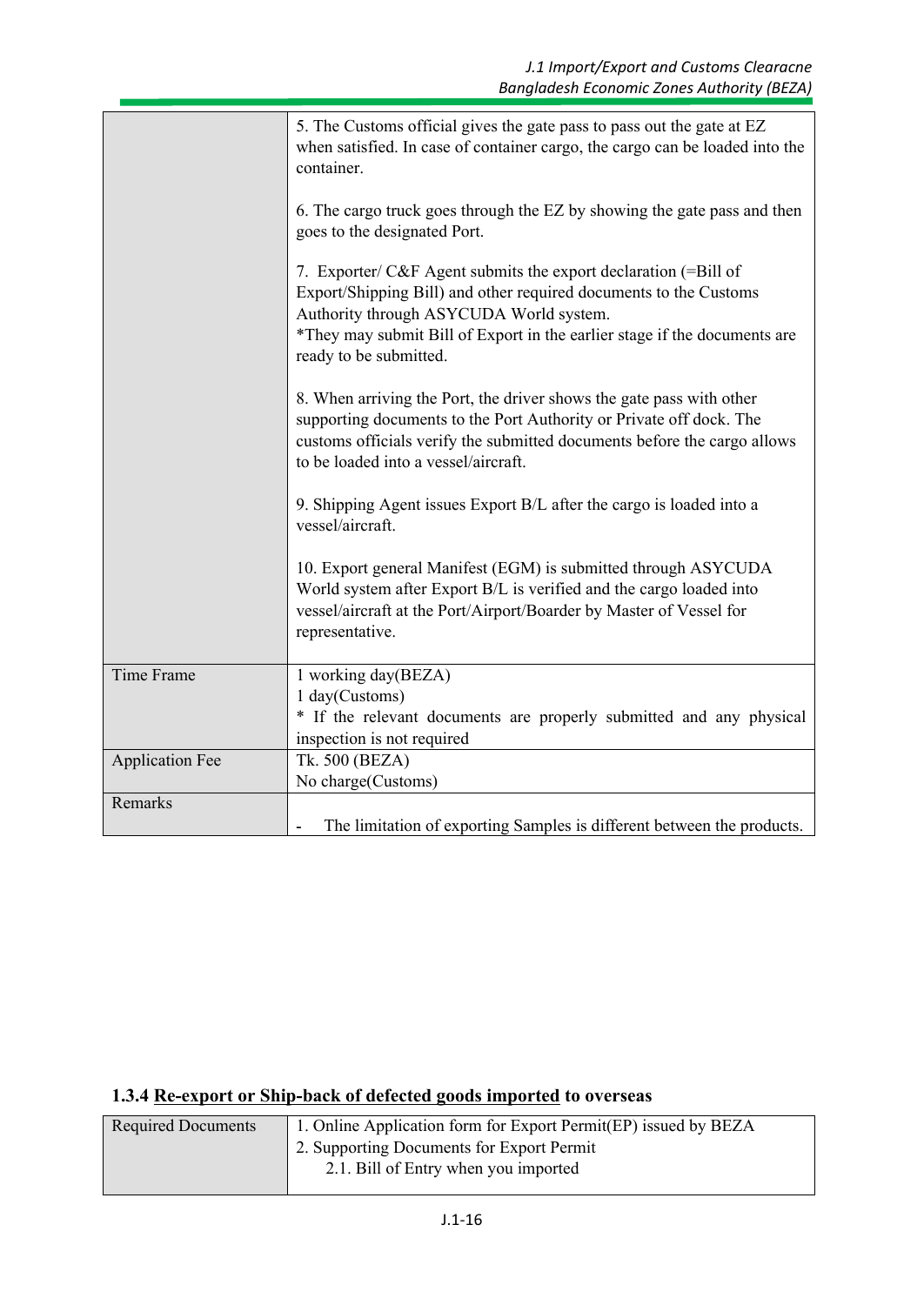|                          | 2.2. Commercial Invoice                                                                                                                                                                                                                                                                |  |
|--------------------------|----------------------------------------------------------------------------------------------------------------------------------------------------------------------------------------------------------------------------------------------------------------------------------------|--|
|                          | 2.3. Packing List<br>2.4. Letter of Credit (L/C)/Purchase Order/Export Order etc.                                                                                                                                                                                                      |  |
|                          | 3. Import related all documents                                                                                                                                                                                                                                                        |  |
|                          | 4. Deed of Consent from the Export company                                                                                                                                                                                                                                             |  |
|                          | 5. NOC from Lien Bank                                                                                                                                                                                                                                                                  |  |
|                          | 6. Undertaking of responsibility in a non-judicial stamp                                                                                                                                                                                                                               |  |
|                          | * No. 1-3 are submitted to BEZA online for Export Permit.<br>* No. 1-6 are submitted to the Customs office in EZ.<br>*Other documents might be required in accordance with the type of cargo.                                                                                          |  |
| <b>Actual Procedures</b> | 1. Exporter/Applicant accesses to BEZA OSS website and fills in the<br>application form and submits it with required documents online.                                                                                                                                                 |  |
|                          | 2. BEZA official issues Export Permit if he/she does not have any<br>observation about submitted documents. Applicant obtains Export Permit<br>online. BEZA officias will endorse supporting documents.                                                                                |  |
|                          | 3. Exporter/C&F Agent physically prints out and submits duly signed<br>Export Permit by BEZA with all other required documents to the Customs<br>office in EZ.                                                                                                                         |  |
|                          | 4. The Customs Official at EZ verifies the submitted documents.                                                                                                                                                                                                                        |  |
|                          | 5. The Customs official gives the gate pass to pass out the gate at EZ<br>when satisfied. In case of container cargo, the cargo can be loaded into the<br>container.                                                                                                                   |  |
|                          | 6. The cargo truck goes through the EZ by showing the gate pass and then<br>goes to the designated Port.                                                                                                                                                                               |  |
|                          | 7. Exporter/ C&F Agent submits the export declaration (=Bill of<br>Export/Shipping Bill) and other required documents to the Customs<br>Authority through ASYCUDA World system.<br>*They may submit Bill of Export in the earlier stage if the documents are<br>ready to be submitted. |  |
|                          | 8. When arriving the Port, the driver shows the gate pass with other<br>supporting documents to the Port Authority or Private off dock. The<br>customs officials verify the submitted documents before the cargo allows<br>to be loaded into a vessel/aircraft.                        |  |
|                          | 9. Shipping Agent issues Export B/L after the cargo is loaded into a<br>vessel/aircraft.                                                                                                                                                                                               |  |
|                          | 10. Export general Manifest (EGM) is submitted through ASYCUDA<br>World system after Export B/L is verified and the cargo loaded into<br>vessel/aircraft at the Port/Airport/Boarder by Master of Vessel for<br>representative.                                                        |  |
|                          |                                                                                                                                                                                                                                                                                        |  |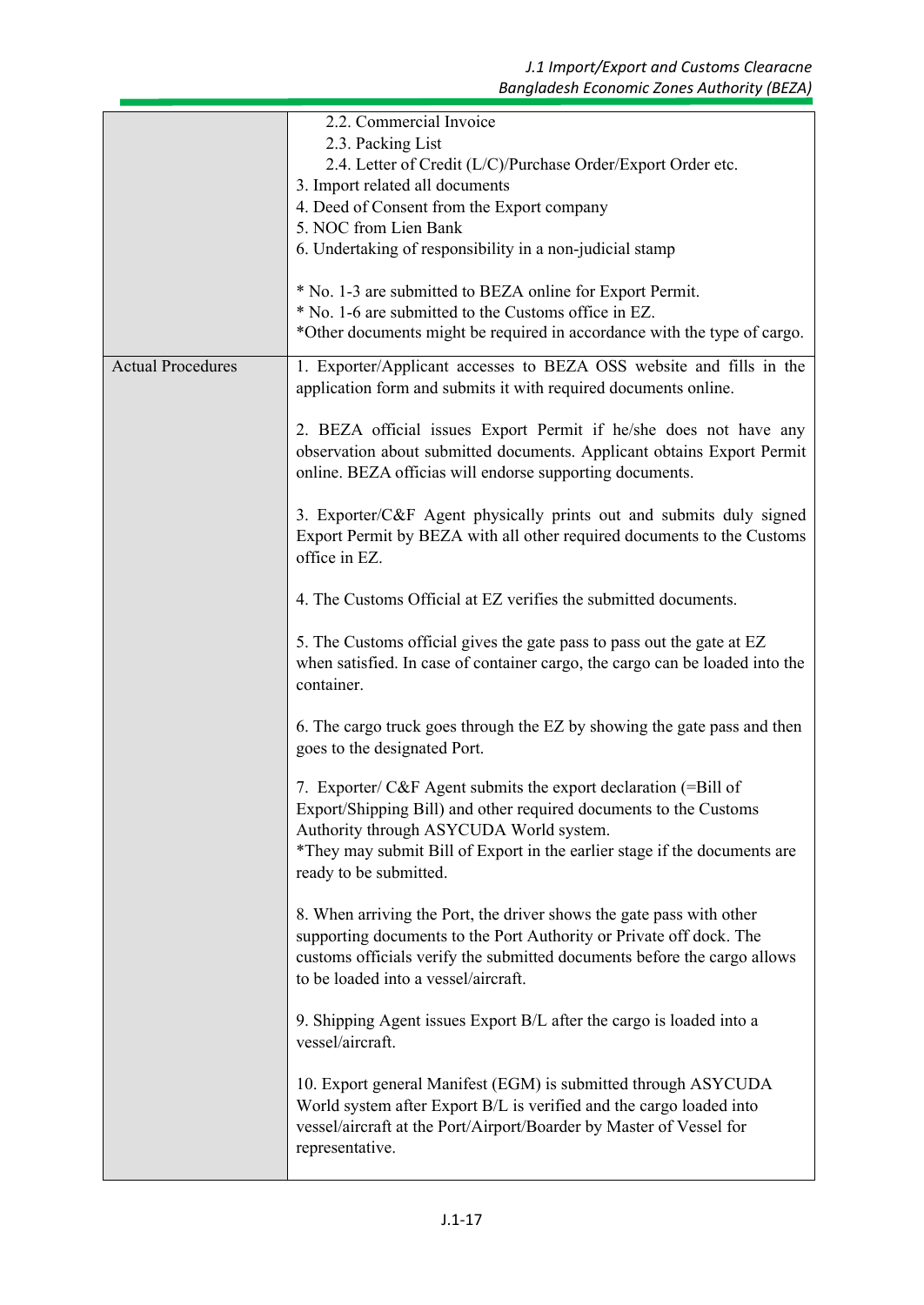| Time Frame             | 1 working day(BEZA)                                                                                                |
|------------------------|--------------------------------------------------------------------------------------------------------------------|
|                        | 1 day(Customs)                                                                                                     |
|                        | * If the relevant documents are properly submitted and any physical                                                |
|                        | inspection is not required                                                                                         |
| <b>Application Fee</b> | Tk. 500 (BEZA)                                                                                                     |
|                        | No charge (Customs)                                                                                                |
| <b>Remarks</b>         | Duty tax and other taxes are exempted if the goods can be returned<br>$\overline{\phantom{a}}$<br>within 6 months. |

#### **1.4. Sale to Domestic Tariff Area (DTA) for home consumption**

## **1.4.1 Local Sales of finished or semi-finished products to DTA for home comsumption**

| <b>Required Documents</b> | 1. Online Application form for Local Sales Permit (LSP) issued by BEZA                    |
|---------------------------|-------------------------------------------------------------------------------------------|
|                           | 2. Supporting Documents for obtaining Local Sales Permit                                  |
|                           | 2.1. Bill of Entry when you imported raw materials                                        |
|                           | 2.2. Commercial Invoice                                                                   |
|                           | 2.3. Packing List                                                                         |
|                           | 2.4. EXP form certified by Authorized Dealers (ADs)                                       |
|                           | 2.5. TT/Letter of Credit (L/C)/Sales Contract containing export L/C                       |
|                           | number                                                                                    |
|                           | 3. Bill of Entry (IM-4)                                                                   |
|                           | * No. 1-2 are submitted to BEZA online for Local Sales Permit.                            |
|                           | * No. 1-3 are submitted to the Customs office in EZ.                                      |
|                           | *Other documents might be required in accordance with the type of cargo                   |
|                           |                                                                                           |
| <b>Actual Procedures</b>  | 1. Exporter/Applicant accesses to BEZA OSS website and fills in the                       |
|                           | application form and submits it with supporting documents online.                         |
|                           |                                                                                           |
|                           | 2. After verification, BEZA official issues Local Sales Permit if he/she                  |
|                           | does not have any observation about submitted documents.                                  |
|                           |                                                                                           |
|                           | 3. Applicant obtains duly signed Local Sales Permit online. BEZA will                     |
|                           | endorse supporting documents.                                                             |
|                           | 4. Applicant also prepares Bill of Entry (IM-4).                                          |
|                           |                                                                                           |
|                           | 5. Applicant submits duly signed Local Sales Permit with other supporting                 |
|                           | documents to the Customs office in the EZ.                                                |
|                           |                                                                                           |
|                           | 6. The Customs Officials in the EZ verify the submitted documents.                        |
|                           | Applicant will submit Bill of Entry for paying duty tax on the imported<br>raw materials. |
|                           |                                                                                           |
|                           | 7. The Customs may require the payment of dutiable value with related                     |
|                           | import duty after verification.                                                           |
|                           | 8. For paying Customs Duties, the applicant goes to the branch of Sonali                  |
|                           |                                                                                           |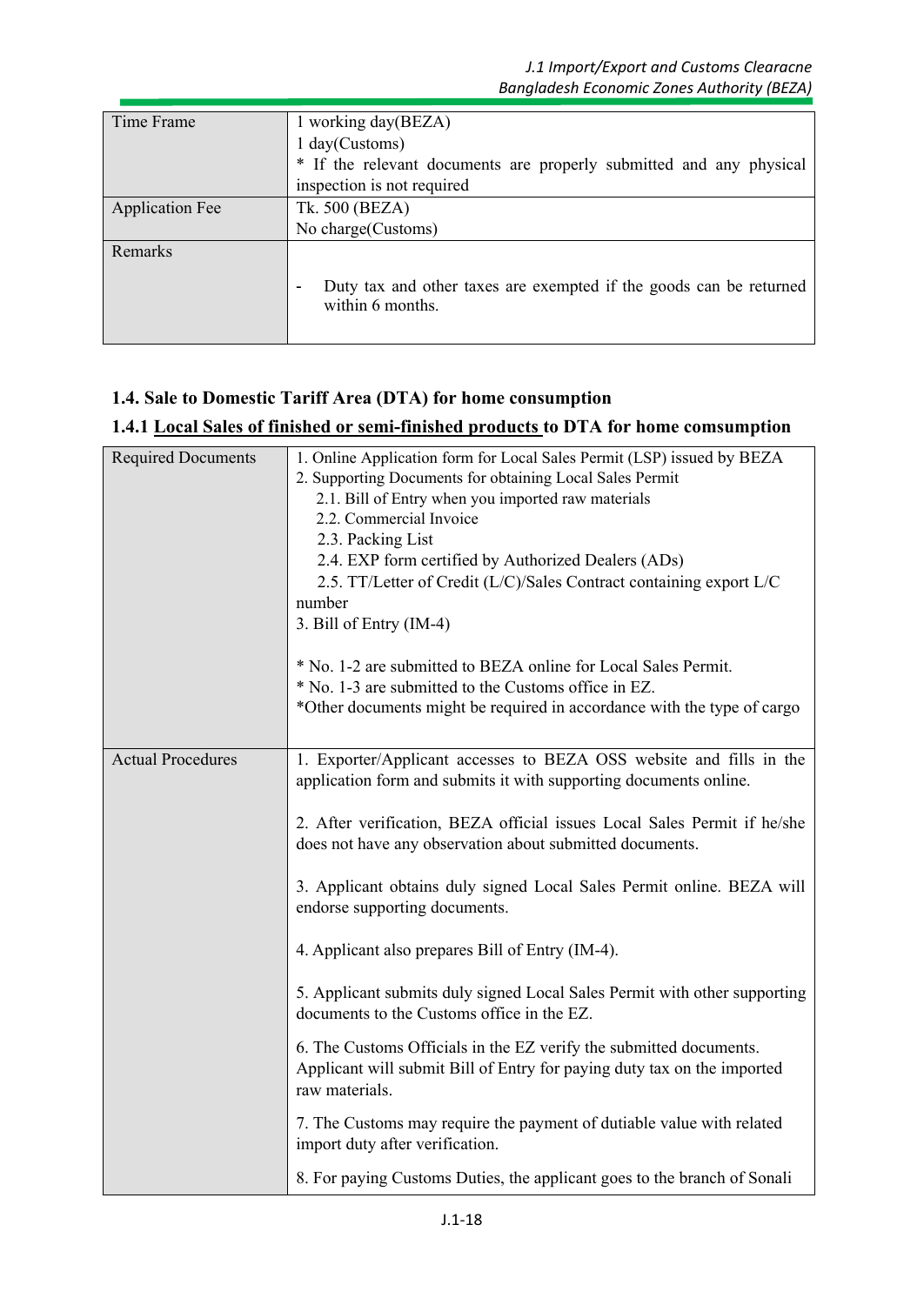|                        | Bank in each EZ, then submits Bill of Entry to the bank.                                                                                                                                                                                |
|------------------------|-----------------------------------------------------------------------------------------------------------------------------------------------------------------------------------------------------------------------------------------|
|                        | 9. The Customs officials give the gate pass for passing through the EZ.                                                                                                                                                                 |
|                        | 10. The cargo truck goes through the gate at EZ by showing the gate pass<br>if the above procedures are completed, and then goes to the designated<br>domestic tariff area.                                                             |
| Time Frame             | 2 working days (BEZA)                                                                                                                                                                                                                   |
|                        | 1 day(Customs)                                                                                                                                                                                                                          |
|                        | * If the relevant documents are properly submitted and any physical                                                                                                                                                                     |
|                        | inspection is not required                                                                                                                                                                                                              |
| <b>Application Fee</b> | Tk. 500 (BEZA)                                                                                                                                                                                                                          |
|                        | No charge (Customs)                                                                                                                                                                                                                     |
| Remarks                |                                                                                                                                                                                                                                         |
|                        | In terms of the export-oriented industries, the quantity of goods for<br>$\overline{a}$<br>Local Sales Permit should not exceed more than 20% of the export<br>volume of the concerned bonded warehouse in the previous fiscal<br>year. |
|                        |                                                                                                                                                                                                                                         |

#### **1.5 Import/Export from/to Another Bonded Industry or Warehouse in Bangladesh (INTER-BOND TRANSFER /INTRA-BOND TRANSFER)**

#### **1.5.1 In-Bond from Another Bonded Industry or Warehouse outside/inside EZ in Bangladesh**

| <b>Required Documents</b> | 1. Online Application for Inter/Intrazone Import Permit issued by BEZA<br>2. A copy of all documents permitted by Customs of the delivered side<br>* No. 1 is submitted to BEZA online for Inter/Intrazone Import Permit.<br>* No. 1-2 are submitted to the Customs in the received side EZ.<br>*Other documents might be required in accordance with the type of cargo.                                                                                                                                                                                                                                                                                                                             |
|---------------------------|------------------------------------------------------------------------------------------------------------------------------------------------------------------------------------------------------------------------------------------------------------------------------------------------------------------------------------------------------------------------------------------------------------------------------------------------------------------------------------------------------------------------------------------------------------------------------------------------------------------------------------------------------------------------------------------------------|
| <b>Actual Procedures</b>  | 1. The receiving company accesses to BEZA-OSS website and submits<br>the application for Inter/Intrazone Import Permit online.<br>2. After verification by BEZA, the receiving company obtains<br>Inter/Intrazone Import Permit online.<br>3. The receiving company acquires a copy of all documents permitted by<br>Customs from the delivered side, followed by physically submitting all<br>required documents with duly signed Inter/Intrazone Import Permit to<br>Customs office in EZ entered by the receiving company.<br>4. The truck driver can go through the gate of EZ after documentary<br>examination by the Customs office. The physical inspection may be<br>conducted if necessary. |
| <b>Time Frame</b>         | 1 working day (BEZA)                                                                                                                                                                                                                                                                                                                                                                                                                                                                                                                                                                                                                                                                                 |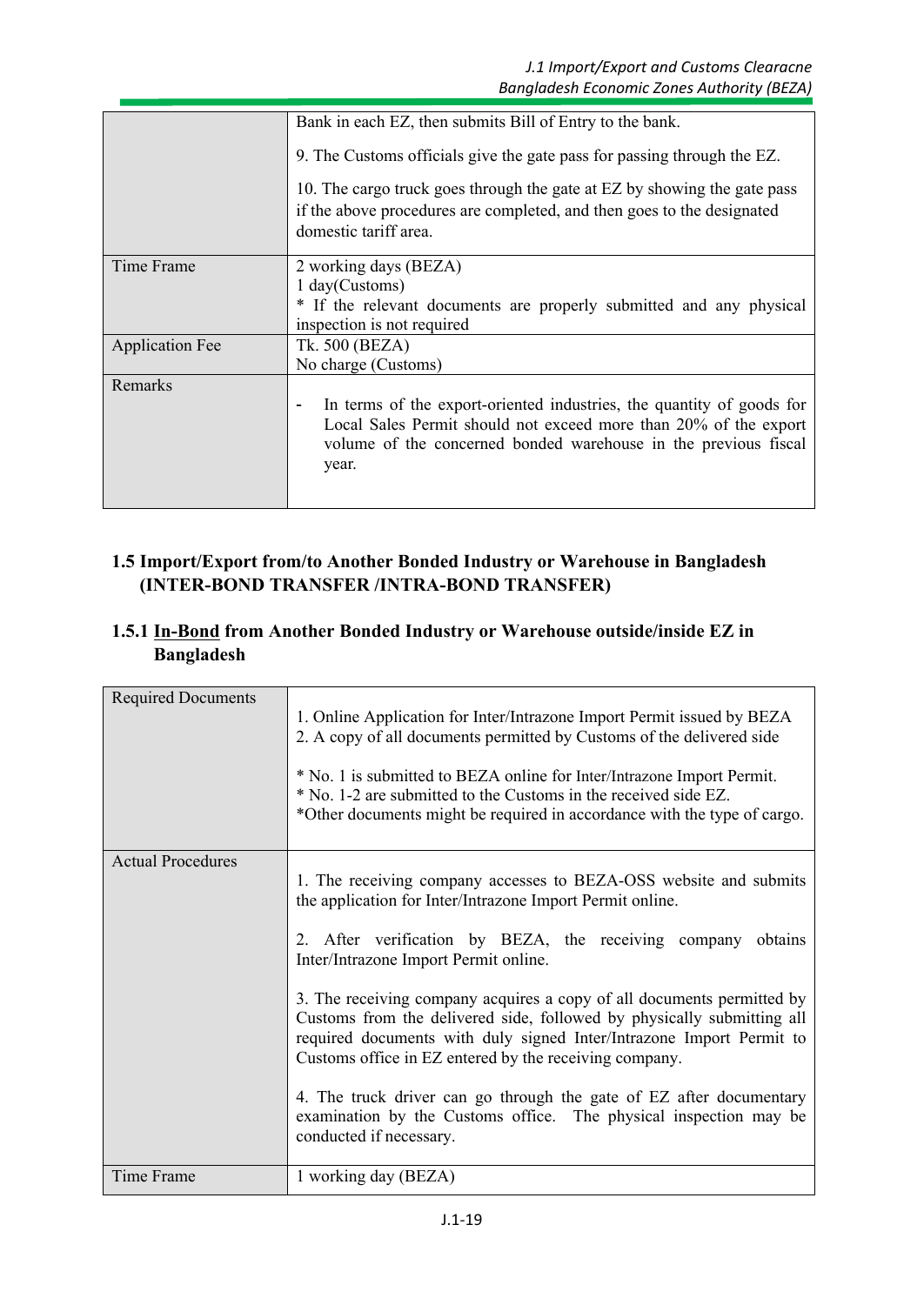|                        | 1 day (Customs)<br>* If the relevant documents are properly submitted and any physical<br>inspection is not required                                                                                                                                                                                                                                                                                                                                                                                                                  |
|------------------------|---------------------------------------------------------------------------------------------------------------------------------------------------------------------------------------------------------------------------------------------------------------------------------------------------------------------------------------------------------------------------------------------------------------------------------------------------------------------------------------------------------------------------------------|
| <b>Application Fee</b> | Tk. 500 (BEZA)<br>No Charge (Customs)                                                                                                                                                                                                                                                                                                                                                                                                                                                                                                 |
| Remarks                | In terms of INTRA-bond transfer, it is not necessary for the receiving<br>$\overline{\phantom{0}}$<br>company to obtain Customs permission since the permission of the<br>delivered side is already granted by Customs office of the same EZ<br>although the same procedure should be followed.<br>Transfer information of transferrable import raw materials has to be<br>٠<br>recorded at the company's passbook of that Customs house/station or<br>nearest Customs house or Bond Register of the Customs Bond<br>Commissionerate. |

#### **1.5.2 Ex-Bond to Another Bonded Industry or Warehouse outside/inside EZ in Bangladesh**

| <b>Required Documents</b> | 1. Online Application for Inter/Intrazone Export Permit issued by BEZA    |  |
|---------------------------|---------------------------------------------------------------------------|--|
|                           | 2. Import documents of raw materials such as: Invoice, Packing List, L/C, |  |
|                           | B/L/Airway Bill/Truck Challan Copy                                        |  |
|                           | 3. The performed deed contract between concerned companies in non-        |  |
|                           | judicial stamp (500tk.)                                                   |  |
|                           | 4. Sales Contract                                                         |  |
|                           | 5. No Objection Certificate of Lien Bank                                  |  |
|                           | 6. Carry/Transport Undertaking by the delivering company will bear the    |  |
|                           | duty and tax of the goods if any damage occurs during tranferring         |  |
|                           | 7. Sample of transferable raw materials of Permanent Inter Bond           |  |
|                           | 8. Copy of General Bond of the raw materials delivering company           |  |
|                           | 9. Copy of General Bond of the raw materials receiving company            |  |
|                           |                                                                           |  |
|                           | * No. 1-2 are submitted to BEZA online for Inter/Intrazone Export Permit. |  |
|                           |                                                                           |  |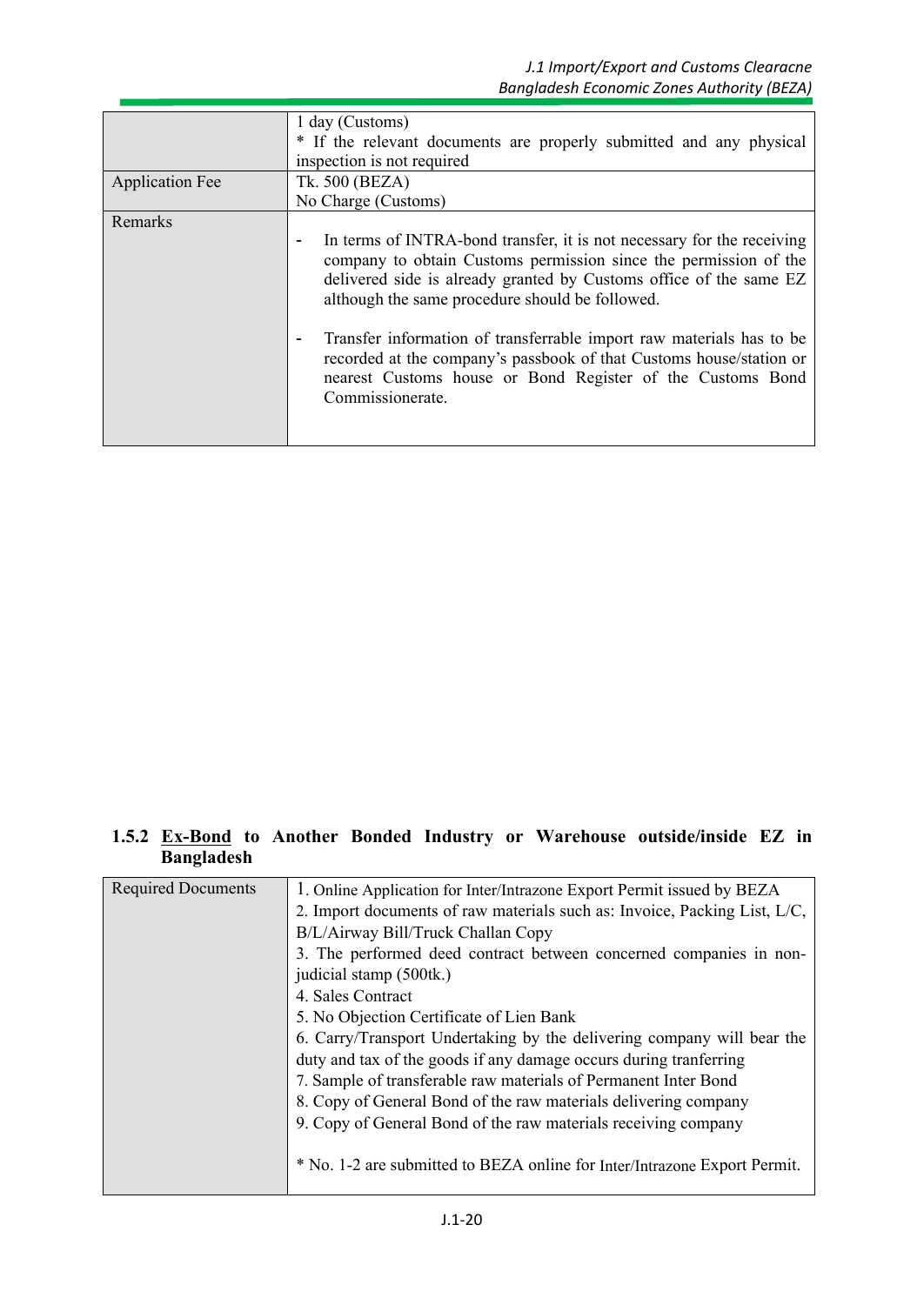| * No. 1-9 are submitted to Customs in the delivered side EZ.<br>*Other documents might be required in accordance with the type of cargo<br><b>Actual Procedures</b><br>1. The delivering company accesses to BEZA-OSS website and submits<br>the application for Inter/Intrazone Export Permit online.<br>2. After verification by BEZA, the delivering company obtains<br>Inter/Intrazone Export Permit online.<br>3. The delivering company can then submit all required documents to<br>Customs office in the EZ physically. Customs officials conduct the<br>physical inspection with screening of submitted documents.<br>4. Customs officials issue the gate pass and the truck driver can go to the<br>designated factory if there is no observation with the documents and the<br>cargo.<br><b>Time Frame</b><br>1 working day (BEZA)<br>1 day (Customs)<br>* If the relevant documents are properly submitted and any physical<br>inspection is not required<br>Tk. 500 (BEZA)<br><b>Application Fee</b><br>No charge(Customs)<br>Transfer information of transferrable import raw materials has to be<br>Remarks<br>recorded at the company's passbook of the Customs house/station or<br>nearest Customs house or Bond Register of the Customs Bond<br>Commissionerate.<br>Inter/Intra bond transfer is applicable between "Associated<br>$\qquad \qquad \blacksquare$<br>industries", which means the case of split of share between them. |  |
|--------------------------------------------------------------------------------------------------------------------------------------------------------------------------------------------------------------------------------------------------------------------------------------------------------------------------------------------------------------------------------------------------------------------------------------------------------------------------------------------------------------------------------------------------------------------------------------------------------------------------------------------------------------------------------------------------------------------------------------------------------------------------------------------------------------------------------------------------------------------------------------------------------------------------------------------------------------------------------------------------------------------------------------------------------------------------------------------------------------------------------------------------------------------------------------------------------------------------------------------------------------------------------------------------------------------------------------------------------------------------------------------------------------------------------------------------------|--|
|                                                                                                                                                                                                                                                                                                                                                                                                                                                                                                                                                                                                                                                                                                                                                                                                                                                                                                                                                                                                                                                                                                                                                                                                                                                                                                                                                                                                                                                        |  |
|                                                                                                                                                                                                                                                                                                                                                                                                                                                                                                                                                                                                                                                                                                                                                                                                                                                                                                                                                                                                                                                                                                                                                                                                                                                                                                                                                                                                                                                        |  |
|                                                                                                                                                                                                                                                                                                                                                                                                                                                                                                                                                                                                                                                                                                                                                                                                                                                                                                                                                                                                                                                                                                                                                                                                                                                                                                                                                                                                                                                        |  |
|                                                                                                                                                                                                                                                                                                                                                                                                                                                                                                                                                                                                                                                                                                                                                                                                                                                                                                                                                                                                                                                                                                                                                                                                                                                                                                                                                                                                                                                        |  |
|                                                                                                                                                                                                                                                                                                                                                                                                                                                                                                                                                                                                                                                                                                                                                                                                                                                                                                                                                                                                                                                                                                                                                                                                                                                                                                                                                                                                                                                        |  |
|                                                                                                                                                                                                                                                                                                                                                                                                                                                                                                                                                                                                                                                                                                                                                                                                                                                                                                                                                                                                                                                                                                                                                                                                                                                                                                                                                                                                                                                        |  |
|                                                                                                                                                                                                                                                                                                                                                                                                                                                                                                                                                                                                                                                                                                                                                                                                                                                                                                                                                                                                                                                                                                                                                                                                                                                                                                                                                                                                                                                        |  |
|                                                                                                                                                                                                                                                                                                                                                                                                                                                                                                                                                                                                                                                                                                                                                                                                                                                                                                                                                                                                                                                                                                                                                                                                                                                                                                                                                                                                                                                        |  |
|                                                                                                                                                                                                                                                                                                                                                                                                                                                                                                                                                                                                                                                                                                                                                                                                                                                                                                                                                                                                                                                                                                                                                                                                                                                                                                                                                                                                                                                        |  |
|                                                                                                                                                                                                                                                                                                                                                                                                                                                                                                                                                                                                                                                                                                                                                                                                                                                                                                                                                                                                                                                                                                                                                                                                                                                                                                                                                                                                                                                        |  |
|                                                                                                                                                                                                                                                                                                                                                                                                                                                                                                                                                                                                                                                                                                                                                                                                                                                                                                                                                                                                                                                                                                                                                                                                                                                                                                                                                                                                                                                        |  |

## **1.5.3 Take Sub-Contracting from Another Bonded Industry or Warehouse outside/inside EZ in Bangladesh**

| <b>Required Documents</b> | 1. Online Application for approval of Sub-Contract issued by BEZA                                                    |  |
|---------------------------|----------------------------------------------------------------------------------------------------------------------|--|
|                           | 2. A copy of all documents permitted by Customs from the sub-contractee<br>side                                      |  |
|                           | * No. 1 is submitted to BEZA online.<br>* No. 1-2 are submitted to Customs in sub-contractor's side EZ.              |  |
|                           | *Other documents might be required in accordance with the type of cargo.                                             |  |
| <b>Actual Procedures</b>  | 1. A sub-contractor accesses to BEZA-OSS website and submits the<br>application for approval of Sub-Contract online. |  |
|                           | 2. After verification by BEZA, the sub-contractor obtains Approval of<br>Sub-Contract online.                        |  |
|                           | 3. The sub-contractor acquires a copy of all documents permitted by                                                  |  |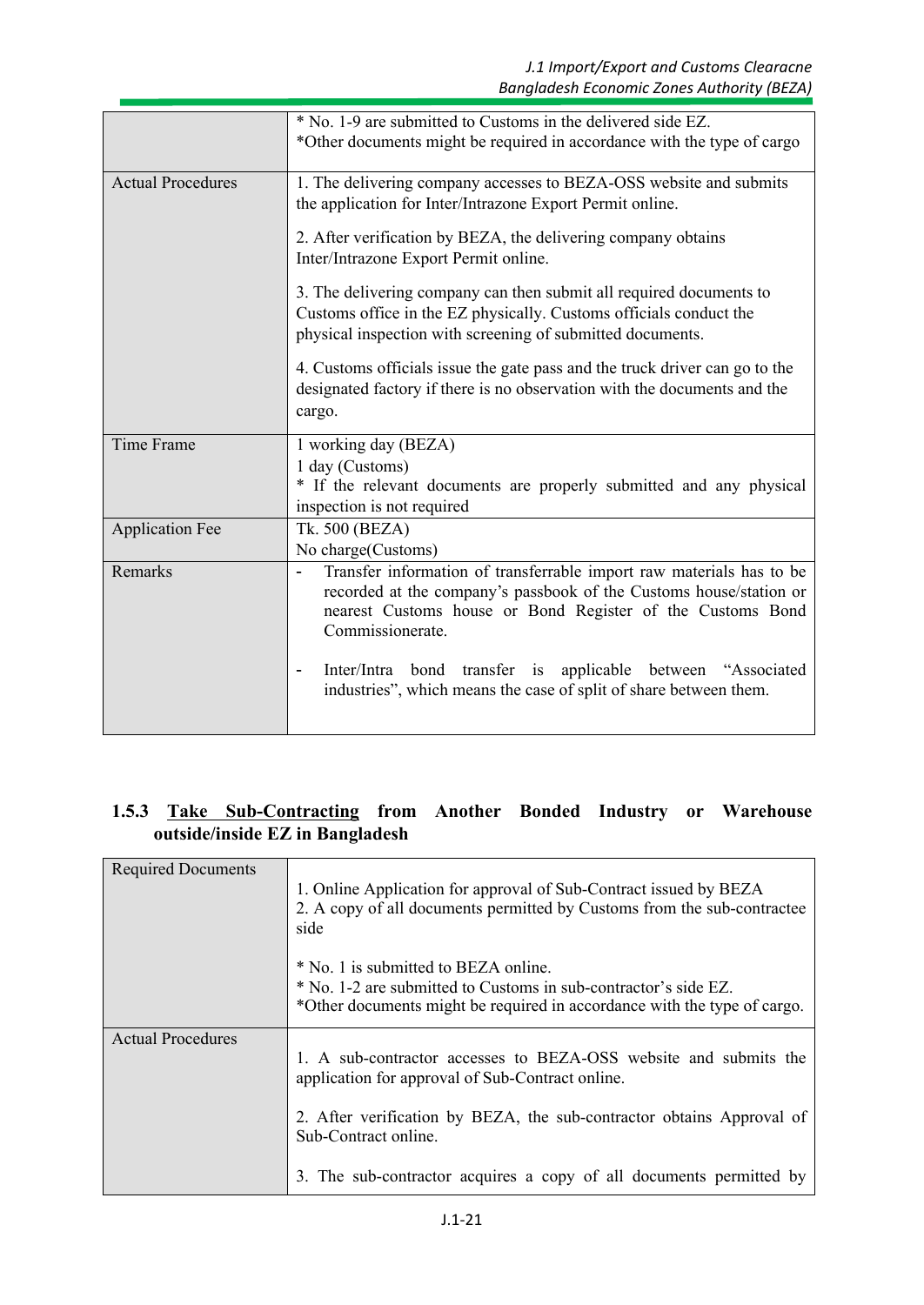|                        | Customs from the sub-contractee, followed by submitting all required<br>documents with duly signed Approval of Sub-Contract to the Customs<br>office in EZ entered by the sub-contractee.<br>4. The truck driver can go through the gate of EZ after documentary<br>examination by Customs. The physical inspection may be conducted if<br>necessary.                                                                                                                                                                            |  |
|------------------------|----------------------------------------------------------------------------------------------------------------------------------------------------------------------------------------------------------------------------------------------------------------------------------------------------------------------------------------------------------------------------------------------------------------------------------------------------------------------------------------------------------------------------------|--|
| Time Frame             | 3 working days (BEZA)<br>1 day (Customs)<br>* If the relevant documents are properly submitted and any physical<br>inspection is not required                                                                                                                                                                                                                                                                                                                                                                                    |  |
| <b>Application Fee</b> | Tk. 500 (BEZA)<br>No Charge (Customs)                                                                                                                                                                                                                                                                                                                                                                                                                                                                                            |  |
| Remarks                | In terms of sub-contracting in the same EZ, it is not necessary for a<br>$\overline{a}$<br>Sub-contractor to obtain Customs permission since the permission of<br>the delivered side is already granted by Customs office of the same<br>EZ although the same procedure should be followed.<br>Transfer information of transferrable import raw materials has to be<br>-<br>recorded at the company's passbook of the Customs house/station or<br>nearest Customs house or Bond Register of the customs Bond<br>Commissionerate. |  |

#### **1.5.4 Offer Sub-Contracting to Another Bonded Industry or Warehouse outside/inside EZ in Bangladesh**

| <b>Required Documents</b> | 1. Online Application for approval of Sub-Contract issued by BEZA        |
|---------------------------|--------------------------------------------------------------------------|
|                           | 2. Import documents of raw materials/Export order                        |
|                           | 3. The performed deed contract between concerned companies in non-       |
|                           | judicial stamp (500tk.)                                                  |
|                           | 4. Sales Contract                                                        |
|                           | 5. No Objection Certificate of Lien Bank                                 |
|                           | 6. Carry/Transport Undertaking by the sub-contractee's company will bear |
|                           | the duty and tax of the goods if any damage occurs during tranferring    |
|                           | 7. Sample of transferable raw materials of the sub-contractee            |
|                           | 8. Copy of General Bond of the sub-contractee's company                  |
|                           | 9. Copy of General Bond of the sub-contractor's company                  |
|                           |                                                                          |
|                           | * No. 1-2 are submitted to BEZA online for Approval of Sub-Contract.     |
|                           | * No. 1-9 are submitted to Customs in sub-contractee's side EZ.          |
|                           | *Other documents might be required in accordance with the type of cargo  |
|                           |                                                                          |
|                           |                                                                          |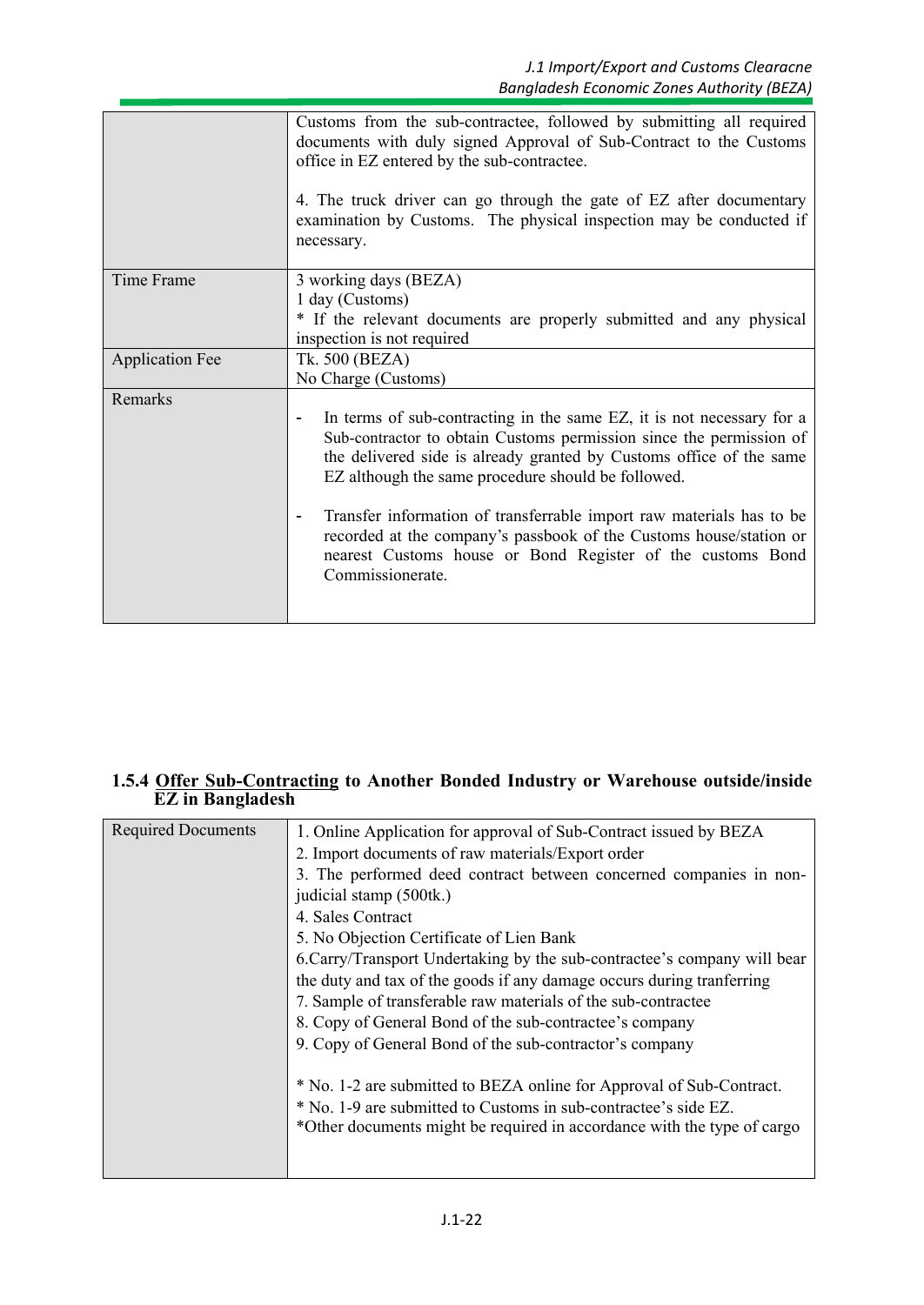| <b>Actual Procedures</b> | 1. A sub-contractee accesses to BEZA-OSS website and submits the<br>application for approval of Sub-Contract online.                                                                                                                                     |
|--------------------------|----------------------------------------------------------------------------------------------------------------------------------------------------------------------------------------------------------------------------------------------------------|
|                          | 2. After verification by BEZA, the sub-contractee obtains approval of<br>Sub-Contract online.                                                                                                                                                            |
|                          | 3. The sub-contractee can then submit all required documents with duly<br>signed approval of Sub-Contract to Customs office in the EZ. Customs<br>officials conducts the physical inspection with screening of submitted<br>documents.                   |
|                          | 4. Customs office issues the gate pass and the truck driver can go to the<br>designated factory if there is no observation with the documents and the<br>cargo.                                                                                          |
| Time Frame               | 3 working days (BEZA)                                                                                                                                                                                                                                    |
|                          | 1 day (Customs)                                                                                                                                                                                                                                          |
|                          | * If the relevant documents are properly submitted and any physical                                                                                                                                                                                      |
|                          | inspection is not required                                                                                                                                                                                                                               |
| <b>Application Fee</b>   | Tk. 500 (BEZA)                                                                                                                                                                                                                                           |
|                          | No charge (Customs)                                                                                                                                                                                                                                      |
| Remarks                  | Transfer information of transferrable import raw materials has to be<br>$\overline{\phantom{a}}$<br>recorded at the company's passbook of the Customs house/station or<br>nearest Customs house or Bond Register of the customs Bond<br>Commissionerate. |
|                          | Offering/taking Sub-Contracting is accepted only in a bond industry<br>$\overline{\phantom{a}}$<br>or warehouse.                                                                                                                                         |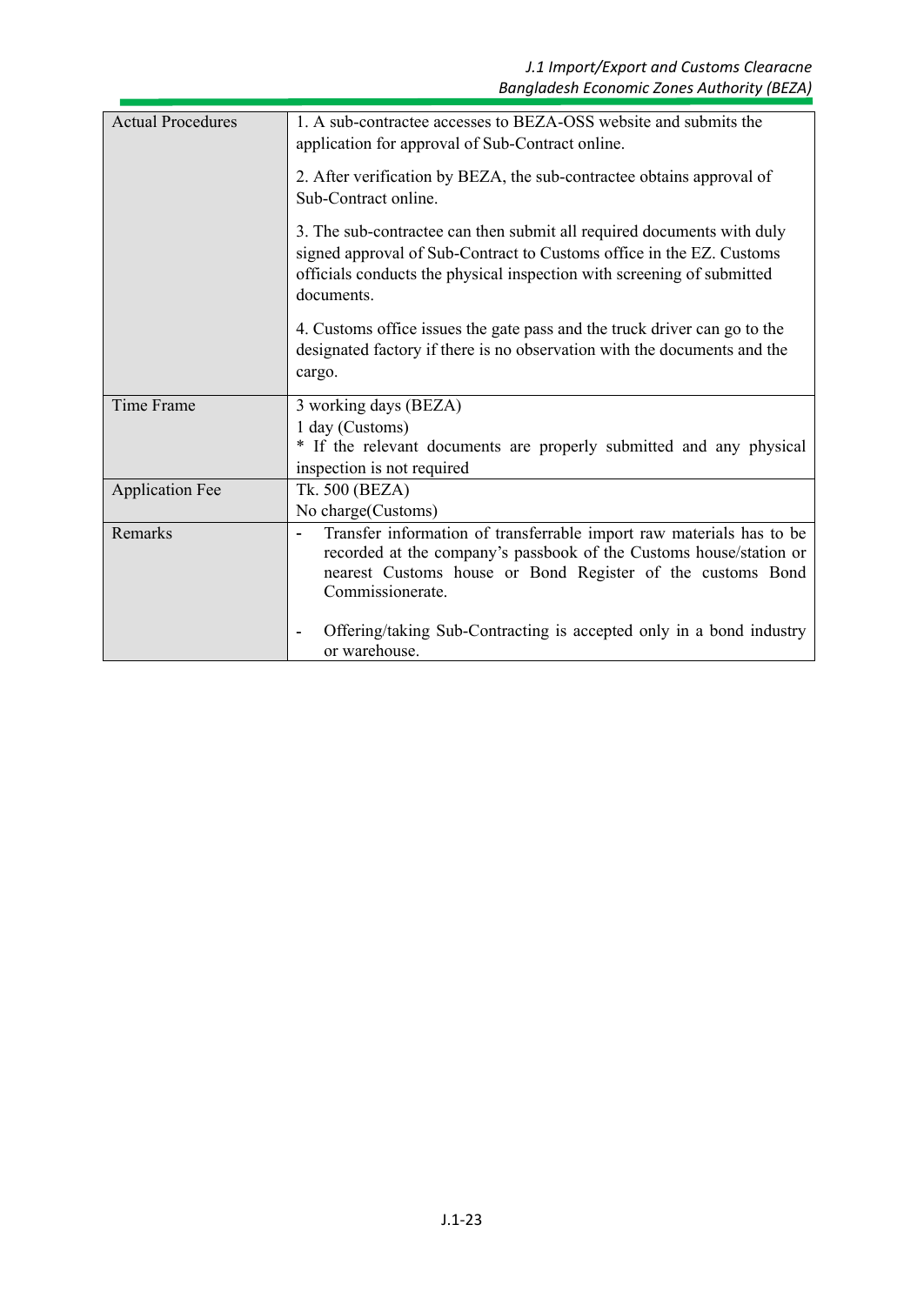#### **2. Domestic-oriented Unit Investor without Bond license**

#### **2.1 Import from OVERSEAS**

#### **2.1.1 Import of Raw-materials/Semi-finished products from overseas**

| <b>Required Documents</b> | 1. Online Application form for Import Permit (IP) issued by BEZA<br>2. Supporting Documents for obtaining Import Permit<br>2.1 Proforma Invoice<br>2.1 Commercial Invoice<br>2.2 Packing List<br>2.3 Bill of Lading $(B/L)$<br>2.4 Letter of Credit (L/C) (if necessary)<br>2.5 Certificate of Origin (if necessary)<br>3. Bill of Entry with signature of Customs at the Port<br>* No. 1-2 are submitted to BEZA online for Import Permit.<br>* No. 1-3 are submitted to Customs in EZ for entering the goods into EZ.<br>*Other documents might be required in accordance with the type of cargo. |  |
|---------------------------|-----------------------------------------------------------------------------------------------------------------------------------------------------------------------------------------------------------------------------------------------------------------------------------------------------------------------------------------------------------------------------------------------------------------------------------------------------------------------------------------------------------------------------------------------------------------------------------------------------|--|
| <b>Actual Procedures</b>  | 1. Importer executes Sales Contract/Proforma Invoice with the seller and<br>he or she then opens Letter of Credits before shipping the goods in the<br>partner country.                                                                                                                                                                                                                                                                                                                                                                                                                             |  |
|                           | 2. When obtaining original shipping documents, importer/ the nominated<br>person accesses to BEZA-OSS online website and submits the application<br>for Import Permit with supporting documents online.                                                                                                                                                                                                                                                                                                                                                                                             |  |
|                           | 3. After verification by BEZA, the importer/ the nominated person obtains<br>Import Permit online. BEZA officials will endorse supporting documents.                                                                                                                                                                                                                                                                                                                                                                                                                                                |  |
|                           | 4. Shipping Agent submits IGM (Import General Manifest) to the<br>Customs Authority via ASYCUDA World system.                                                                                                                                                                                                                                                                                                                                                                                                                                                                                       |  |
|                           | 5. After the cargo arrives, the importer/ the designated C&F Agent<br>submits Bill of Entry with the supporting documents via ASYCUDA<br>World system. Bill of Entry should be prepared by the specific format,<br>which is SAD (Single Administrative Document).                                                                                                                                                                                                                                                                                                                                   |  |
|                           | 6. Customs officer in the port checks whether the submitted documents<br>are completed or not, and, if they are satisfied, approves and returns Bill<br>of Entry with Customs signature to Importer/C&F Agent. Customs<br>valuation is simultaneously made in the Port (even if it rates zero). The<br>Customs Authority may make physical inspection if necessary.                                                                                                                                                                                                                                 |  |
|                           | The clearance procedure of cargo is changed according to its category as<br>below:<br>Green category: No Physical inspection is required;<br>Yellow category: Inspection for the documentation is required; and<br>Red category: Physical inspection of the goods is required.                                                                                                                                                                                                                                                                                                                      |  |
|                           | 7. After the Customs Valuation, the importer deposits the appropriated<br>amount of import duties and taxes in the designated bank and Customs<br>office issues the release order.                                                                                                                                                                                                                                                                                                                                                                                                                  |  |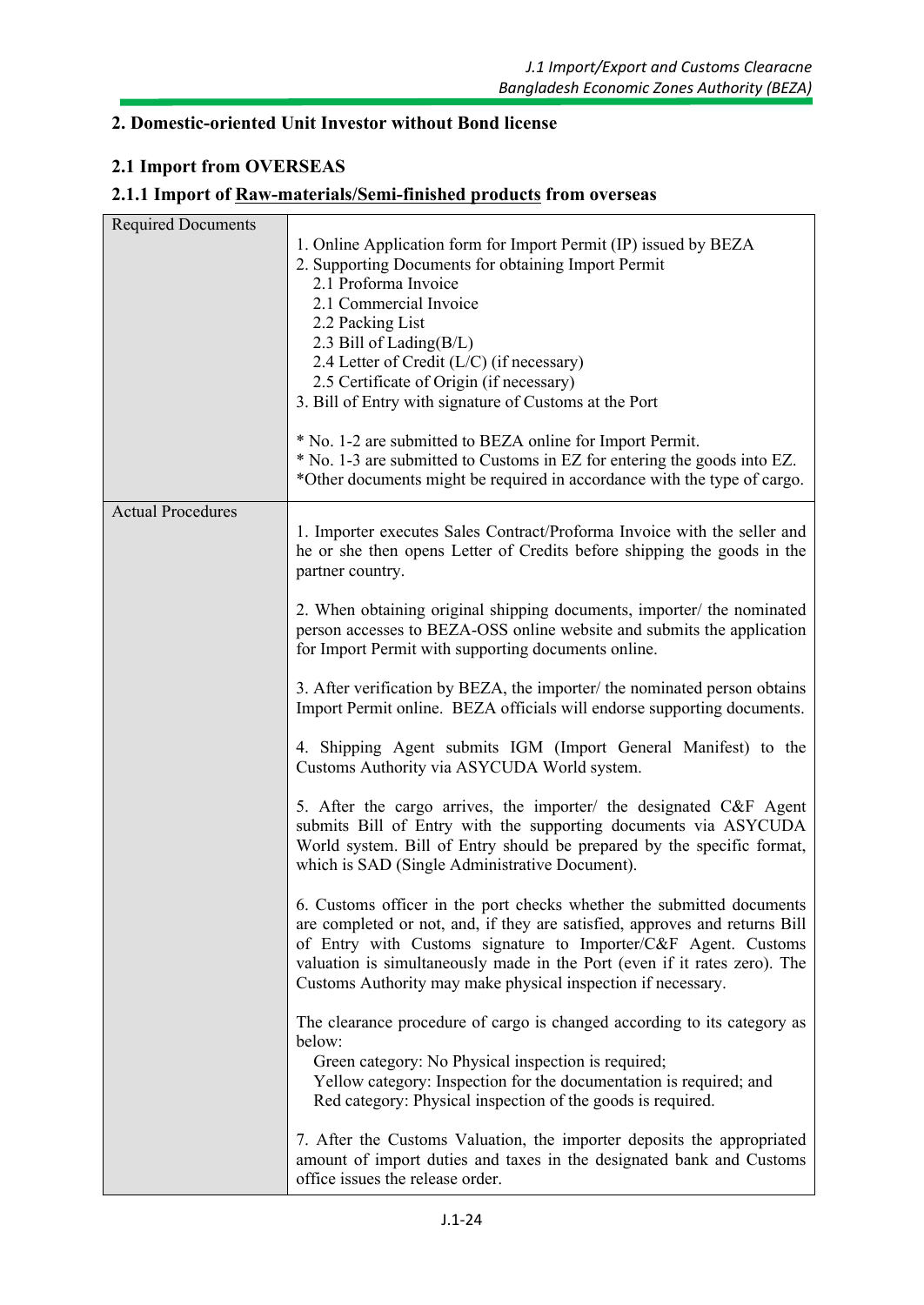|                        | 8. After the payment, the C&F Agent can transfer the cargo with showing<br>the gate pass which is issued by Customs of the Port at the gate of the Port<br>and goes to the gate of the designated EZ.                                                                                       |  |
|------------------------|---------------------------------------------------------------------------------------------------------------------------------------------------------------------------------------------------------------------------------------------------------------------------------------------|--|
|                        | 9. The importer/C&F Agents submits IP and other necessary documents to<br>Customs office in the EZ. Customs issues the gate pass to enter the gate<br>into EZ if there is no problem.                                                                                                       |  |
|                        | 10. The driver/staff in an industrial unit shows the gate pass at the gate of<br>the designated EZ when arriving at the designated EZ. Customs in the EZ<br>may inspect the cargo if necessary. If there is no observation of the<br>documents and cargo, the driver can go to the factory. |  |
| Time Frame             | 1 working day (BEZA)<br>1 day (Customs)<br>* If the relevant documents are properly submitted and any physical<br>inspection is not required                                                                                                                                                |  |
| <b>Application Fee</b> | Tk. 500 (BEZA)                                                                                                                                                                                                                                                                              |  |
|                        | No Charge (Customs)                                                                                                                                                                                                                                                                         |  |
| Remarks                |                                                                                                                                                                                                                                                                                             |  |

# **2.1.2 Import of Machinery, Spare parts and Construction materials from overseas**

| <b>Required Documents</b> | 1. Online Application form for Import Permit (IP) issued by BEZA                                                                                 |
|---------------------------|--------------------------------------------------------------------------------------------------------------------------------------------------|
|                           | 2. Supporting documents for obtaining Import Permit                                                                                              |
|                           | 2.1 Packing List                                                                                                                                 |
|                           | 2.2 Commercial Invoice                                                                                                                           |
|                           | 2.3 Letter of Credit (L/C)                                                                                                                       |
|                           | 2.4 Bill of Lading(B/L)                                                                                                                          |
|                           | 2.5 Proforma invoice                                                                                                                             |
|                           | 2.6 Certificate of Origin (if necessary)                                                                                                         |
|                           | 3. Bill of Entry with signature of Customs at the Port                                                                                           |
|                           | * No. 1-2 are submitted to BEZA online for Import Permit.                                                                                        |
|                           | * No. 1-3 are submitted to Customs in EZ for entering the goods into EZ.                                                                         |
|                           | *Other documents might be required in accordance with the type of cargo                                                                          |
|                           |                                                                                                                                                  |
|                           | ***Please follow Remarks                                                                                                                         |
| <b>Actual Procedures</b>  |                                                                                                                                                  |
|                           | 1. Importer executes Sales Contract/Proforma invoice with the seller and                                                                         |
|                           | he or she then opens Letter of Credits before shipping the goods in the                                                                          |
|                           | partner country.                                                                                                                                 |
|                           |                                                                                                                                                  |
|                           | 2. When obtaining original shipping documents, importer/ the nominated<br>person accesses to BEZA-OSS online website and submits the application |
|                           |                                                                                                                                                  |
|                           |                                                                                                                                                  |
|                           | for Import Permit with supporting documents online.                                                                                              |
|                           |                                                                                                                                                  |
|                           | 3. After verification by BEZA, the importer/ the nominated person obtains                                                                        |
|                           | Import Permit online. BEZA will endorse the supporting documents.                                                                                |
|                           |                                                                                                                                                  |
|                           | 4. Shipping Agent submits IGM (Import General Manifest) to the<br>Customs Authority via ASYCUDA World system.                                    |
|                           |                                                                                                                                                  |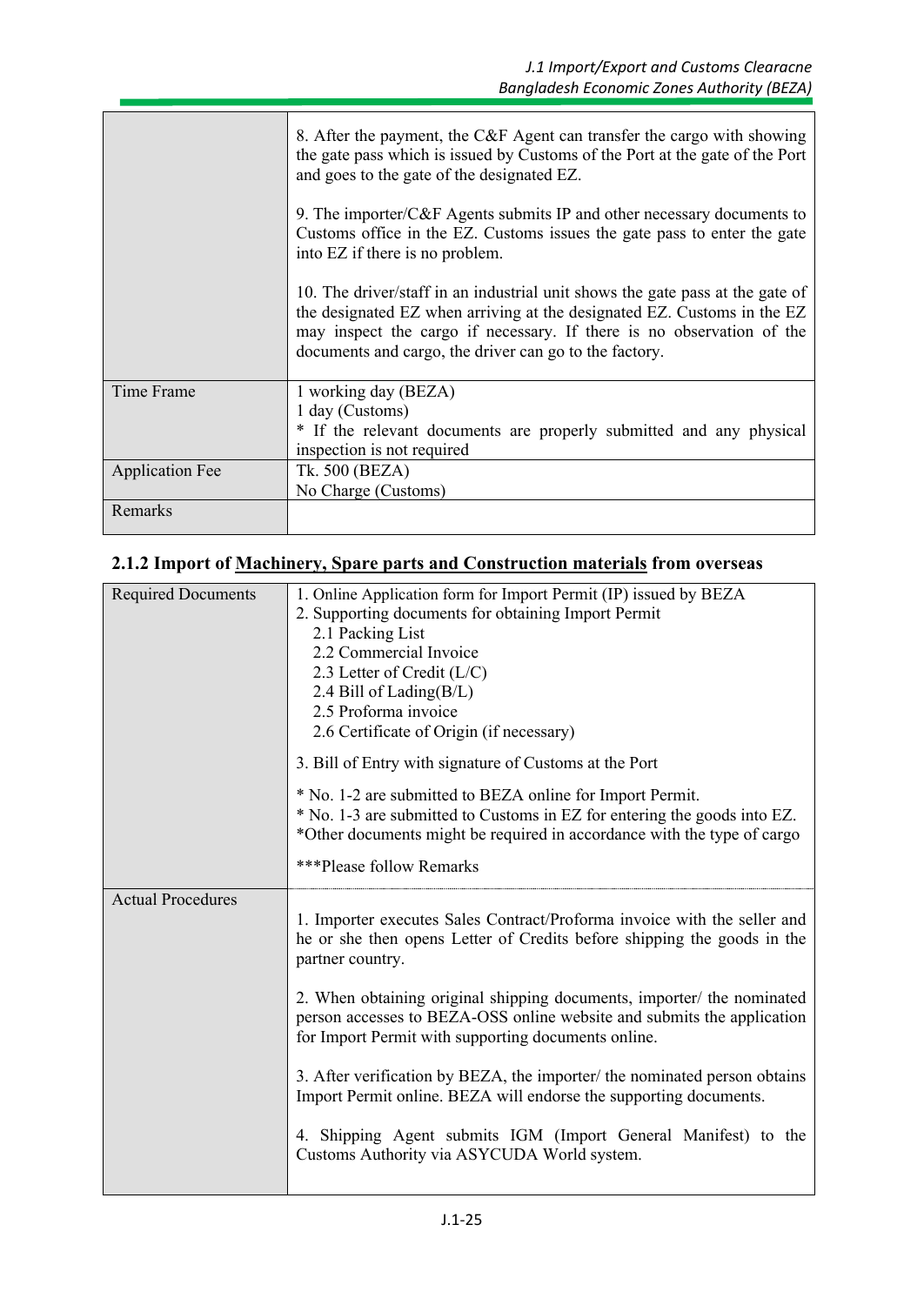|                        | 5. After the cargo arrives, the importer/ the designated C&F Agent<br>submits Bill of Entry with the supporting documents via ASYCUDA<br>World system. Bill of Entry should be prepared by the specific format,<br>which is SAD (Single Administrative Document).                                                                                                   |
|------------------------|---------------------------------------------------------------------------------------------------------------------------------------------------------------------------------------------------------------------------------------------------------------------------------------------------------------------------------------------------------------------|
|                        | 6. Customs officer in the port checks whether the submitted documents<br>are completed or not, and, if they are satisfied, approves and returns Bill<br>of Entry with Customs signature to Importer/C&F Agent. Customs<br>valuation is simultaneously made in the Port (even if it rates zero). The<br>Customs Authority may make physical inspection if necessary. |
|                        | The clearance procedure of cargo is changed according to its category as<br>below:<br>Green category: No physical inspection is required;<br>Yellow category: Inspection for the documentation is required; and<br>Red category: Physical inspection of the goods is required.                                                                                      |
|                        | Optional After the Customs Valuation, the importer deposits the<br>7.<br>appropriated amount of import duties and taxes in the designated bank and<br>Customs office issues the release order.                                                                                                                                                                      |
|                        | 8. After the payment, the C&F Agents can transfer the cargo with showing<br>the gate pass which is issued by Customs of the Port at the gate of the Port<br>and goes to the gate of the designated EZ.                                                                                                                                                              |
|                        | 9. The importer/C&F Agents submits IP and other necessary documents to<br>Customs office in the EZ. Customs issues the gate pass to enter the gate<br>into EZ if there is no problem.                                                                                                                                                                               |
|                        | 10. The driver/staff in an industrial unit shows the gate pass at the gate of<br>the designated EZ when arriving at the designated EZ. Customs in the EZ<br>may inspect the cargo if necessary. If there is no observation of the<br>documents and cargo, the driver can go to the factory.                                                                         |
| Time Frame             | 1 working day (BEZA)<br>1 day (Customs)<br>* If the relevant documents are properly submitted and any physical<br>inspection is not required                                                                                                                                                                                                                        |
| <b>Application Fee</b> | Tk. 500 (BEZA)<br>No charge (Customs)                                                                                                                                                                                                                                                                                                                               |
| Remarks                | - For importing Machinery and Spare parts for repairing purpose, the<br>required documents as well as the procedure are basically the same as<br>mentioned above. However, the physical inspection about the<br>specification is required.                                                                                                                          |
|                        | - Regarding capital machineries and construction materials, all import<br>duties, Regulatory duties, Supplementary duties and Value Added Tax are<br>exempted[S.R.O No. 209-Law /2015/46].                                                                                                                                                                          |
|                        | - Capital machineries that can be applied to tax exemption are defiend by<br>NBR in related Standard Regulatory Order (S.R.O.). The relevant information                                                                                                                                                                                                            |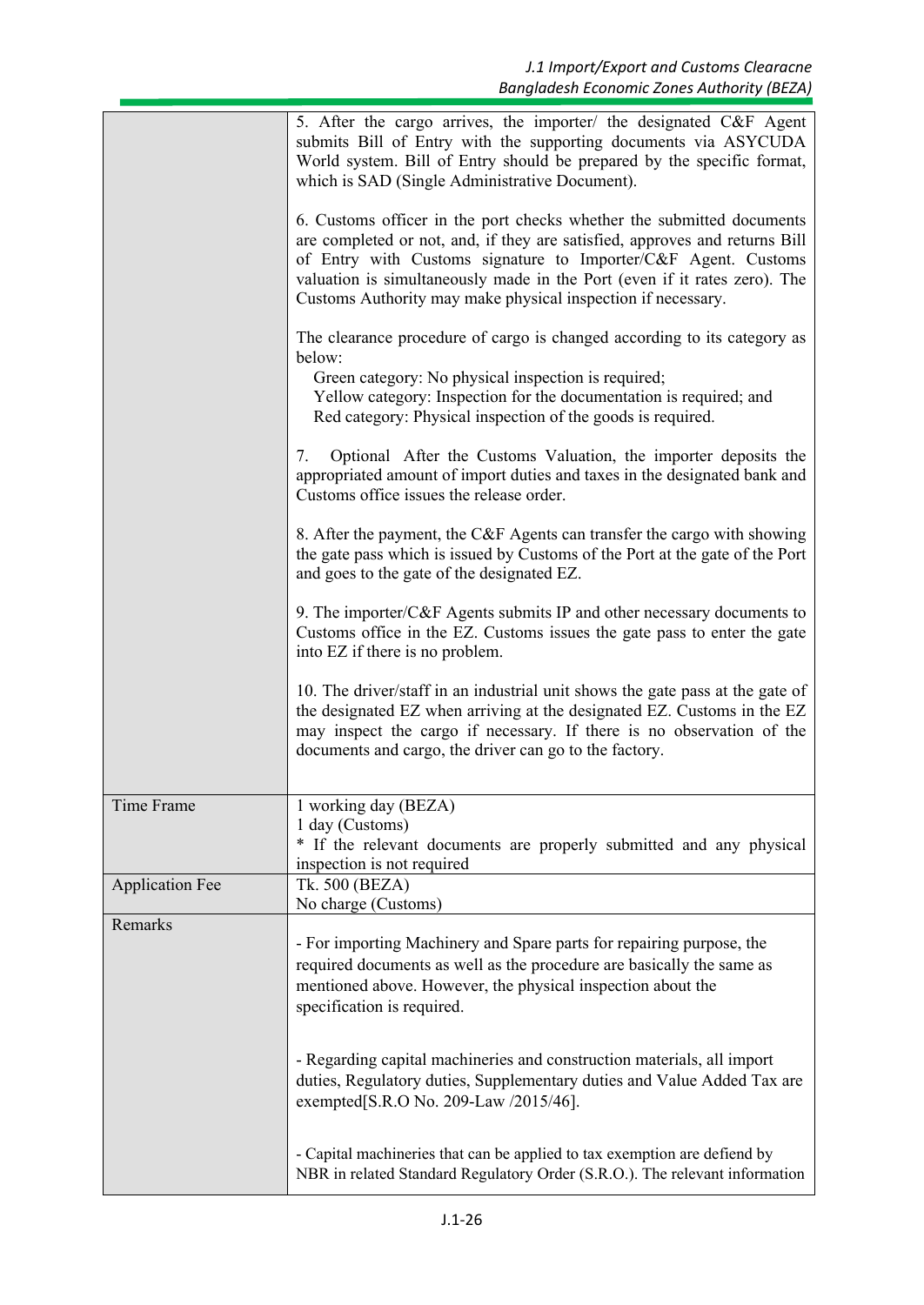| is given by NBR official website.                                                                                                                                                                                        |  |
|--------------------------------------------------------------------------------------------------------------------------------------------------------------------------------------------------------------------------|--|
| - In terms of procurement of Machinery from manufacturer, one (1) set of<br>price quotations along with catalogues etc. needs to be additionally<br>submitted to BEZA.                                                   |  |
| - In terms of procurement of Machinery and construction materials from<br>reputed machinery suppliers, three (3) set of price quotations from reputed<br>machinery suppliers needs to be additionally submitted to BEZA. |  |
| - In terms of import of Building Materials, Building Plan and Building<br>Design are need to be submitted to BEZA before importation.                                                                                    |  |

# **2.1.3 Import Sample goods from overseas**

| <b>Required Documents</b> | 1. Online Application form for Sample Permit (SP) issued by BEZA            |
|---------------------------|-----------------------------------------------------------------------------|
|                           | 2. Supporting documents for obtaining Sample Permit                         |
|                           | 2.1 Commercial Invoice                                                      |
|                           | 2.2 Packing List                                                            |
|                           | 2.3 Consumption Statement (=Declaration letter by the unit investor)        |
|                           | 2.4. Forwarding letter (if applicable)                                      |
|                           | 2.5. Copy of Valid Passport (In case of importing the goods by hand)        |
|                           | 3. Bill of Entry with signature of Customs at the Port                      |
|                           | * No. 1-2 are submitted to BEZA online for Sample Permit.                   |
|                           | * No. 1-3 are submitted to Customs in EZ for entering the goods into EZ.    |
|                           | *Other documents might be required in accordance with the type of           |
|                           | cargo.                                                                      |
| <b>Actual Procedures</b>  |                                                                             |
|                           | 1. Importer/ the nominated person accesses to BEZA-OSS online website       |
|                           | and submits the application for Sample Permit with supporting               |
|                           | documents online.                                                           |
|                           | 2. After verification by BEZA, the importer/ the nominated person           |
|                           | obtains Sample Permit online. BEZA will endorse supporting documents.       |
|                           |                                                                             |
|                           | 3. Shipping Agent submits IGM (Import General Manifest) to the              |
|                           | Customs Authority via ASYCUDA World system.                                 |
|                           |                                                                             |
|                           | 4. After the cargo arrives, the importer/ the designated C&F Agent          |
|                           | submits Bill of Entry with the supporting documents via ASYCUDA             |
|                           | World system. Bill of Entry should be prepared by the specific format,      |
|                           | which is SAD (Single Administrative Document).                              |
|                           | 5. Customs officer in the port checks whether the submitted documents       |
|                           | are completed or not, and, if they are satisfied, approves and returns Bill |
|                           | of Entry with Customs signature to Importer/C&F Agent. Customs              |
|                           | valuation is simultaneously made in the Port (even if it rates zero). The   |
|                           | Customs Authority may make physical inspection if necessary.                |
|                           |                                                                             |
|                           | The clearance procedure of cargo is changed according to its category as    |
|                           | below:                                                                      |
|                           |                                                                             |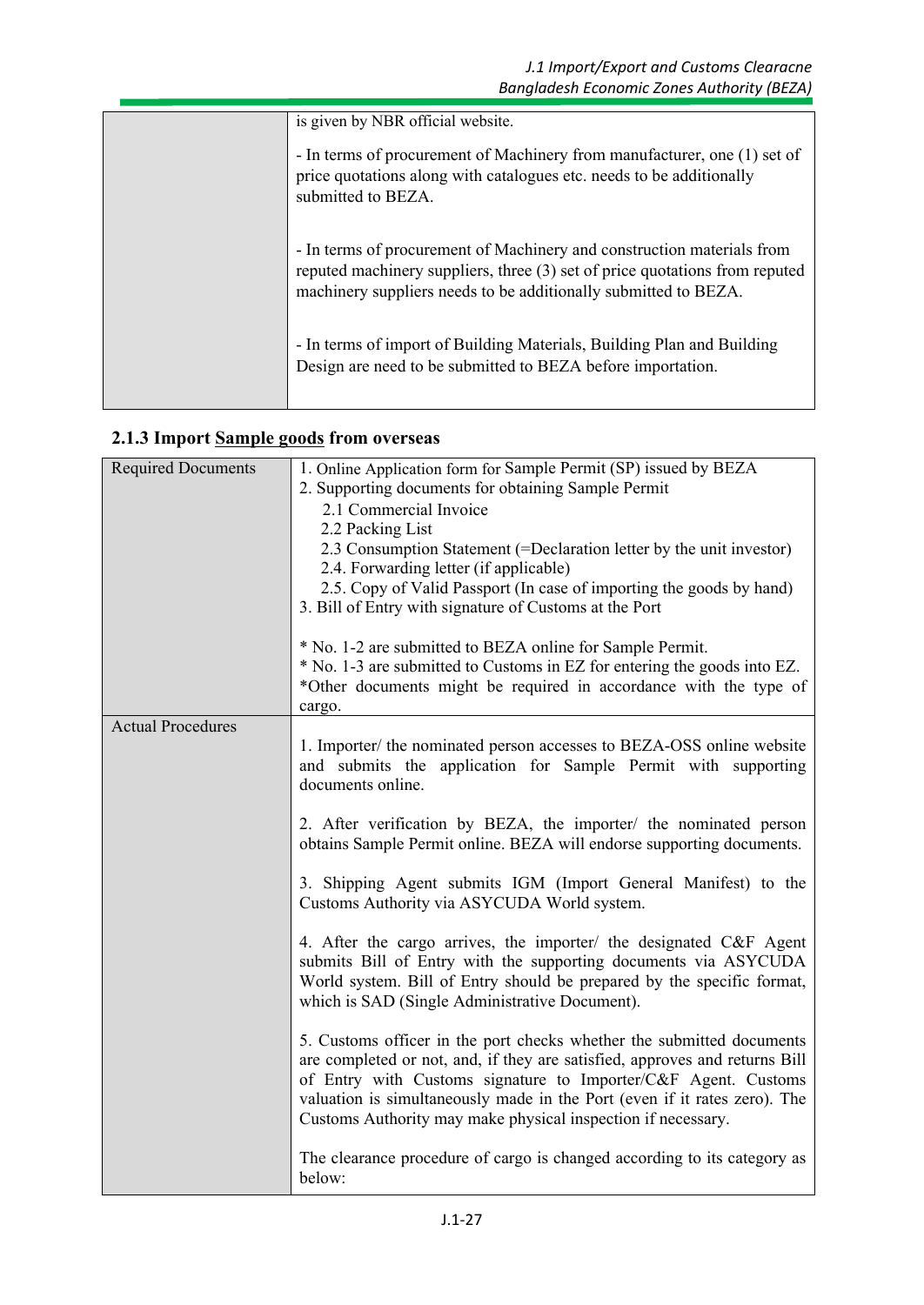|                        | Green category: No physical inspection is required;                                                |
|------------------------|----------------------------------------------------------------------------------------------------|
|                        | Yellow category: Inspection for the documentation is required; and                                 |
|                        | Red category: Physical inspection ot the goods is required.                                        |
|                        | 6. The C&F Agent transfers the cargo with showing the gate pass, which                             |
|                        | is issued by Customs of the Port, at the gate of the Port and goes to the                          |
|                        | gate of the designated EZ.                                                                         |
|                        | 7. The importer/C&F Agent submits SP with other necessary documents                                |
|                        | to Customs office in the EZ. Customs office issues the gate pass to enter                          |
|                        | the gate into EZ if there is no problem.                                                           |
|                        | 8. The driver/staff in an industrial unit shows the gate pass at the gate of                       |
|                        | the designated EZ when arriving at the designated EZ. Customs in the EZ                            |
|                        | may inspect the cargo if necessary. If there is no observation of the                              |
|                        | documents and cargo, the driver can go to the designated factory.                                  |
| Time Frame             | 1 working day (BEZA)                                                                               |
|                        | 1 day (Customs)                                                                                    |
|                        | * If the relevant documents are properly submitted and any physical                                |
|                        | inspection is not required                                                                         |
| <b>Application Fee</b> | Tk. 500 (BEZA)                                                                                     |
|                        | No charge(Customs)                                                                                 |
| Remarks                |                                                                                                    |
|                        | The limitation of importing Samples is different between the products.<br>$\overline{\phantom{a}}$ |
|                        |                                                                                                    |

## **2.2 Export to OVERSEAS**

# **2.2.1 Export Finished/Semi-finished products to overseas**

| <b>Required Documents</b> |                                                                                                                                         |
|---------------------------|-----------------------------------------------------------------------------------------------------------------------------------------|
|                           | 1. Online Application form for Export Permit (EP) issued by BEZA                                                                        |
|                           | 2. Supporting Documents for obtaining Export Permit                                                                                     |
|                           | 2.1. Commercial Invoice                                                                                                                 |
|                           | 2.2. Packing List                                                                                                                       |
|                           | 2.3. EXP form certified by Authorized Dealers (ADs)                                                                                     |
|                           | 2.4. Letter of Credit (L/C)/Purchase Order/Export Order etc.                                                                            |
|                           |                                                                                                                                         |
|                           | * No. 1-2 are submitted to BEZA online for Export Permit.                                                                               |
|                           | * No. 1-3 are submitted to Customs in EZ after Export Permit.                                                                           |
|                           | *Other documents might be required in accordance with the type of cargo                                                                 |
|                           |                                                                                                                                         |
| <b>Actual Procedures</b>  | 1. Exporter/Applicant accesses to BEZA OSS website, fills in and                                                                        |
|                           | submits the application form for Export Permit with supporting                                                                          |
|                           | documents online.                                                                                                                       |
|                           |                                                                                                                                         |
|                           | 2. BEZA official issues Export Permit if he/she does not have any<br>observation regarding required documents. Applicant obtains Export |
|                           | Permit online. BEZA officials will endorse the supporting documents.                                                                    |
|                           |                                                                                                                                         |
|                           | 3. Exporters/C&F Agents physically print out and submit duly signed                                                                     |
|                           | Export Permit from BEZA with all other required documents to Customs                                                                    |
|                           | office in EZ.                                                                                                                           |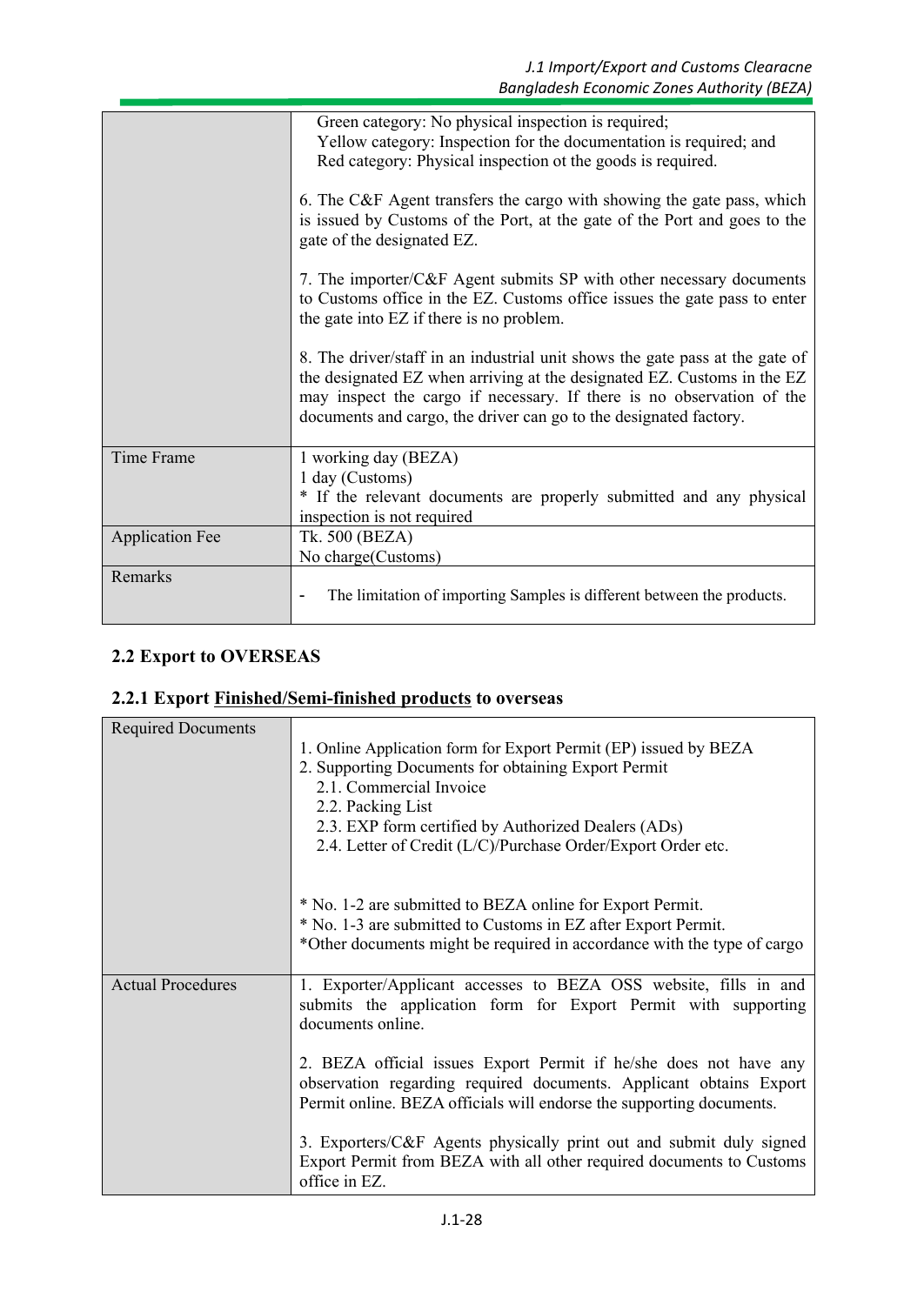|                         | 4. The Customs officials give the gate pass to pass out the gate at EZ<br>when satisfied. In case of container cargo, the cargo can be loaded into<br>the container.                                                                                                                                                                                                                                                           |  |  |  |
|-------------------------|--------------------------------------------------------------------------------------------------------------------------------------------------------------------------------------------------------------------------------------------------------------------------------------------------------------------------------------------------------------------------------------------------------------------------------|--|--|--|
|                         | 5. The cargo truck goes through the EZ after showing the gate pass and<br>then goes to the designated Port.                                                                                                                                                                                                                                                                                                                    |  |  |  |
|                         | 6. Exporter/ $C\&F$ Agent submits the export declaration (=Bill of<br>Export/Shipping Bill) and other required documents to the Port Authority<br>through ASYCUDA World system.<br>*They may submit Bill of Export in the earlier stage if the documents are<br>ready to be submitted.                                                                                                                                         |  |  |  |
|                         | 7. When arriving the Port, the driver shows the gate pass with other<br>supporting documents to the Port Authority or Private off dock. The<br>customs officials verify the submitted documents, then allow to be loaded<br>into a vessel/aircraft.                                                                                                                                                                            |  |  |  |
|                         | 8. Shipping Agent issues Export B/L after the cargo is loaded into a<br>vessel/aircraft.                                                                                                                                                                                                                                                                                                                                       |  |  |  |
|                         | 9. Export general Manifest (EGM) is submitted through Customs<br>Computer System after Export B/L is verified and the cargo loaded into<br>vessel/aircraft at the Port/Airport/Boarder by Master of Vessel for<br>representative.                                                                                                                                                                                              |  |  |  |
| Time Frame              | 1 working day (BEZA)                                                                                                                                                                                                                                                                                                                                                                                                           |  |  |  |
|                         | 1 day (Customs)<br>* If the relevant documents are properly submitted and any physical<br>inspection is not required                                                                                                                                                                                                                                                                                                           |  |  |  |
| <b>Application Fees</b> | Tk. 500 (BEZA)<br>No charge (Customs)                                                                                                                                                                                                                                                                                                                                                                                          |  |  |  |
| Remarks                 |                                                                                                                                                                                                                                                                                                                                                                                                                                |  |  |  |
|                         | Duty Drawback is the refund of duties and taxes paid on inputs/raw<br>$\overline{\phantom{m}}$<br>materials used for the manufacture of exported goods and services<br>(Section 13 of The Value Added Tax Act, 1991 and Section 37 of The<br>Customs Act, 1969). This rule is applicable for those who do not have<br>bond license. Get more information:<br>[http://www.bangladeshcustoms.gov.bd/trade info/duty drawback ti] |  |  |  |

# **2.2.2 Export Machinery, Spare parts for repair (temporarily) to overseas**

| <b>Required Documents</b> | 1. Online Application form for Export Permit (EP) issued by BEZA |  |  |
|---------------------------|------------------------------------------------------------------|--|--|
|                           | 2. Supporting Documents for obtaining Export Permit              |  |  |
|                           | 2.1. Bill of Entry when you imported                             |  |  |
|                           | 2.2. Packing List                                                |  |  |
|                           | 2.3. Commercial Invoice                                          |  |  |
|                           | 2.4. NOC and EXP form certified by Authorized Dealers (ADs)      |  |  |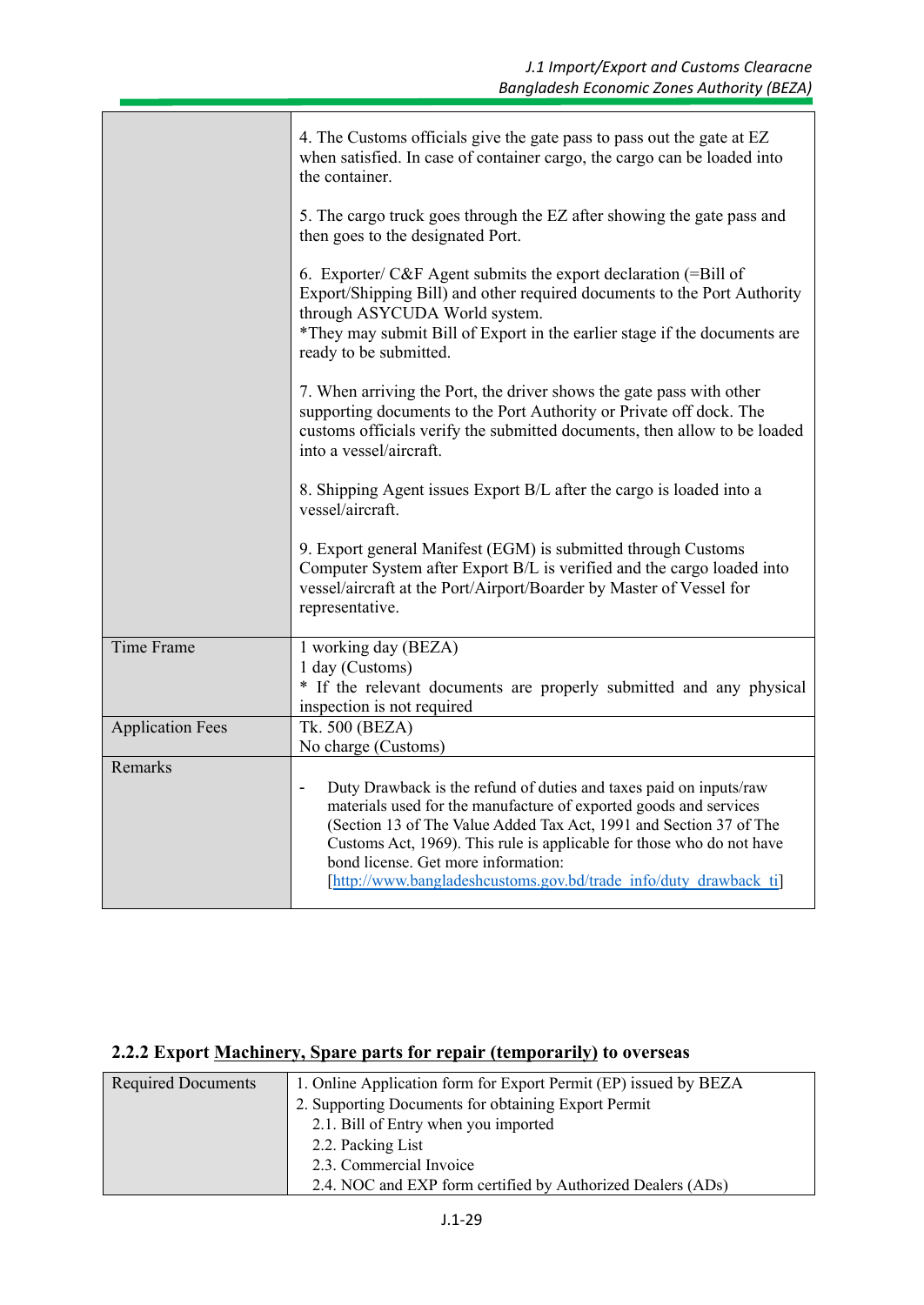|                          | 2.5. ImportLetter of Credit (L/C)/Sales Contract/Export Order etc.                                                                                                                                                                                                                  |
|--------------------------|-------------------------------------------------------------------------------------------------------------------------------------------------------------------------------------------------------------------------------------------------------------------------------------|
|                          | * No. 1-2 are submitted to BEZA online for Export Permit as well as the<br>Customs office in EZ.<br>* Other documents might be required in accordance with the type of<br>cargo.                                                                                                    |
| <b>Actual Procedures</b> | 1. Exporter/Applicant accesses to BEZA OSS website, fills in and submits<br>the application form for Export Permit with supporting documents online.                                                                                                                                |
|                          | 2. BEZA official issues Export Permit if he/she does not have any<br>observation regarding required documents. Applicant obtains Export<br>Permit online. BEZA will endorse the supporting documents.                                                                               |
|                          | 3. Exporters/C&F Agents physically print out and submit duly signed<br>Export Permit from BEZA with all other required documents to Customs<br>office in EZ.                                                                                                                        |
|                          | 4. The Customs Officials at EZ verify the submitted documents.                                                                                                                                                                                                                      |
|                          | 5. The Customs officials give the gate pass to pass out the gate at EZ<br>when satisfied. In case of container cargo, the cargo can be loaded into the<br>container.                                                                                                                |
|                          | 6. The cargo truck goes through the EZ after showing the gate pass and<br>then goes to the designated Port.                                                                                                                                                                         |
|                          | 7. Exporter/ C&F Agent submits the export declaration (=Bill of<br>Export/Shipping Bill) and other required documents to the Port Authority<br>through ASYCUDA World system.<br>*They may submit Bill of Export in the earlier stage if the documents are<br>ready to be submitted. |
|                          | 8. When arriving the Port, the driver shows the gate pass with other<br>supporting documents to the Port Authority or Private off dock. The<br>customs officials verify the submitted documents, then allow to be loaded<br>into a vessel/aircraft.                                 |
|                          | 9. Shipping Agents issue Export B/L after the cargo is loaded into a<br>vessel/aircraft.                                                                                                                                                                                            |
|                          | 10. Export general Manifest (EGM) is submitted through Customs<br>Computer System after Export B/L is verified and the cargo loaded into<br>vessel/aircraft at the Port/Airport/Boarder by Master of Vessel for<br>representative.                                                  |
| Time Frame               | 1 working day(BEZA)<br>1 day(Customs)                                                                                                                                                                                                                                               |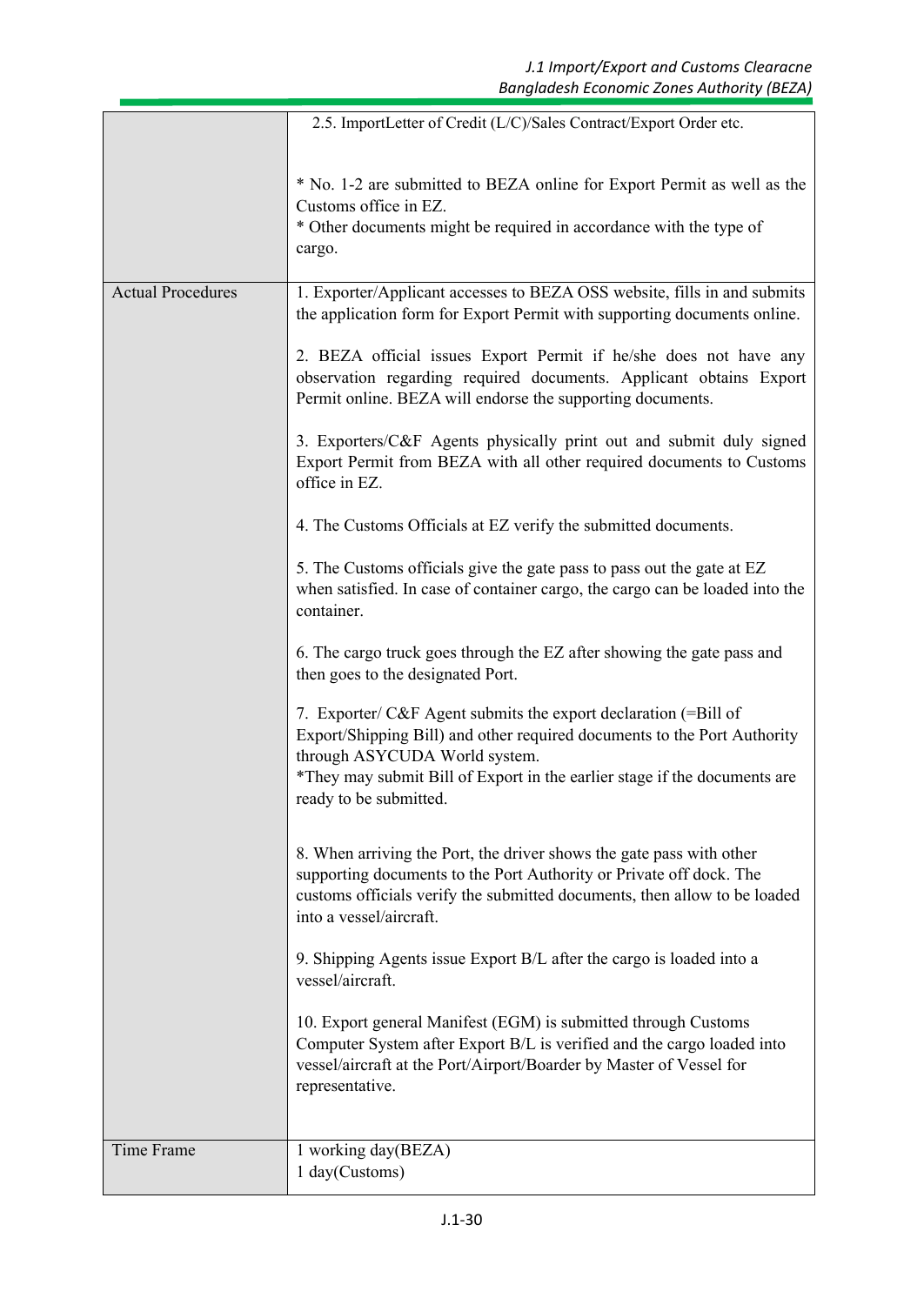| <b>Application Fee</b> | * If the relevant documents are properly submitted and any physical<br>inspection is not required<br>Tk. 500 (BEZA)<br>No charge (Customs)                                                                                                                                                                                                                                                                                                                                                                                                        |
|------------------------|---------------------------------------------------------------------------------------------------------------------------------------------------------------------------------------------------------------------------------------------------------------------------------------------------------------------------------------------------------------------------------------------------------------------------------------------------------------------------------------------------------------------------------------------------|
| Remarks                | The physical inspection is required in order to verify whether it is the<br>٠<br>identical machinery or not in the manufacturing unit.<br>Duty Drawback is the refund of duties and taxes paid on inputs/raw<br>٠<br>materials used for the manufacture of exported goods and services<br>(Section 13 of The Value Added Tax Act, 1991 and Section 37 of The<br>Customs Act, 1969). This rule is applicable for those who do not have<br>bond license. Get more information:<br>[http://www.bangladeshcustoms.gov.bd/trade info/duty drawback ti] |

# **2.2.3 Export Sample goods to overseas**

| <b>Required Documents</b> | 1. Online Application form for Sample Permit (SP) issued by BEZA<br>2. Supporting documents for obtaining Sample Permit<br>2.1. Commercial Invoice<br>2.2. Packing List<br>2.3. Consumption Statement (=Declaration letter by the unit investor)<br>2.4. Copy of Valid Passport (In case of exporting the goods by hand)<br>2.5. Forwarding letter (if applicable)<br>3. EXP form certified by Authorized Dealers (ADs)<br>4. Import Letter of Credit (L/C)/Purchase Order/Export Order etc.<br>* No. 1-2 are submitted to BEZA online for Sample Permit. |  |
|---------------------------|-----------------------------------------------------------------------------------------------------------------------------------------------------------------------------------------------------------------------------------------------------------------------------------------------------------------------------------------------------------------------------------------------------------------------------------------------------------------------------------------------------------------------------------------------------------|--|
|                           | * No. 1-4 are submitted to the Customs office in EZ.                                                                                                                                                                                                                                                                                                                                                                                                                                                                                                      |  |
|                           | *Other documents might be required in accordance with the type of cargo.                                                                                                                                                                                                                                                                                                                                                                                                                                                                                  |  |
| <b>Actual Procedures</b>  | 1. Exporter/Applicant accesses to BEZA OSS website and fills in the<br>application form for Sample Permit and submits it with supporting<br>documents online.                                                                                                                                                                                                                                                                                                                                                                                             |  |
|                           | 2. BEZA office issues Sample Permit if he/she does not have any<br>observation about submitted documents. Applicant obtains Sample Permit<br>online. BEZA officials will endorse the supporting documents.                                                                                                                                                                                                                                                                                                                                                |  |
|                           | 3. Exporters/Applicant physically prints out and submits duly signed<br>Sample Permit by BEZA with all other required documents to Customs<br>office in EZ.                                                                                                                                                                                                                                                                                                                                                                                               |  |
|                           | 4. The Customs Official at EZ verifies the submitted documents.                                                                                                                                                                                                                                                                                                                                                                                                                                                                                           |  |
|                           | 5. The Customs official gives the gate pass to pass out the gate at EZ<br>when satisfied. In case of container cargo, the cargo can be loaded into the<br>container.                                                                                                                                                                                                                                                                                                                                                                                      |  |
|                           |                                                                                                                                                                                                                                                                                                                                                                                                                                                                                                                                                           |  |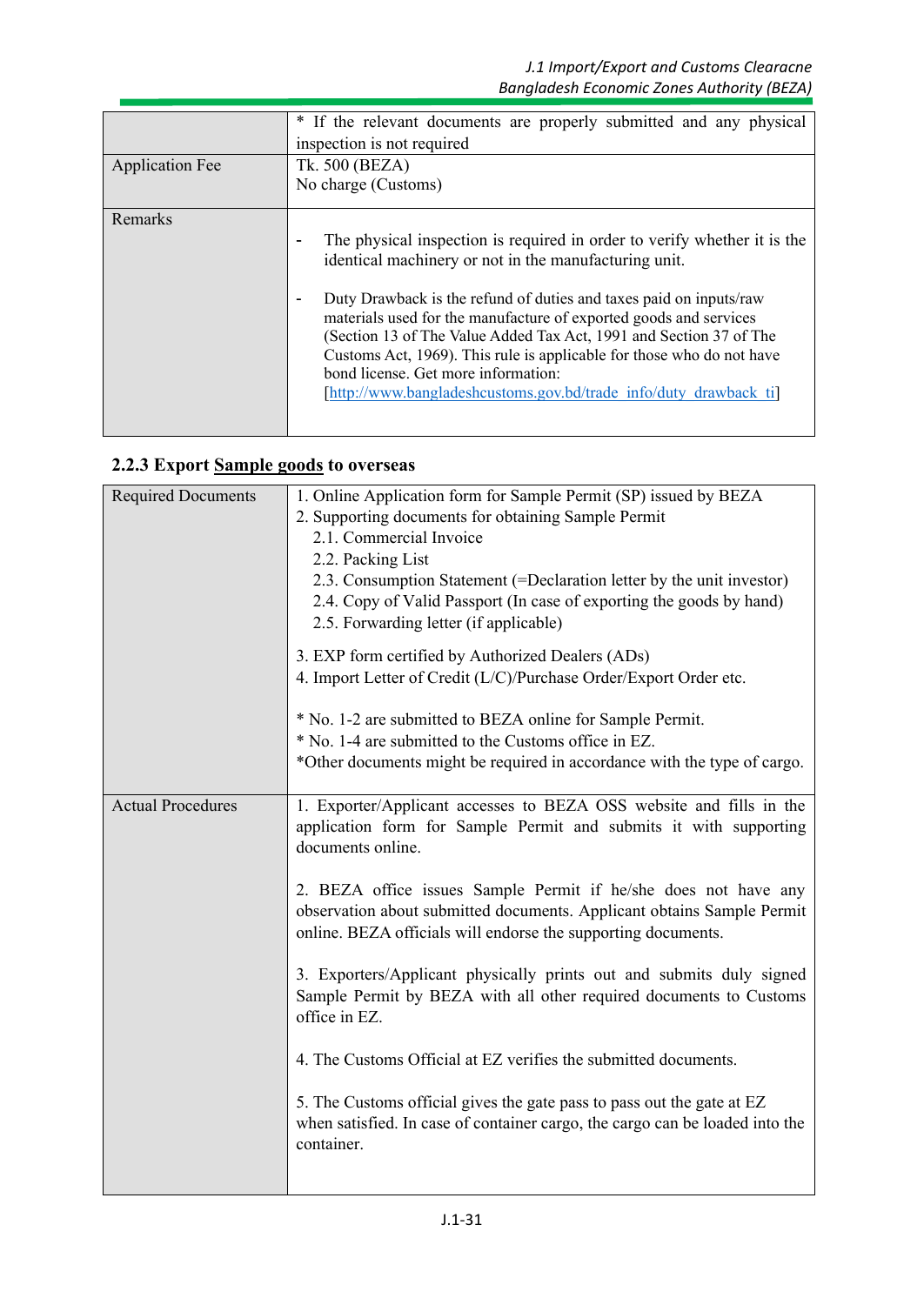|                        | 6. The cargo truck goes through the EZ by showing the gate pass and then<br>goes to the designated Port.                                                                                                                                                                            |
|------------------------|-------------------------------------------------------------------------------------------------------------------------------------------------------------------------------------------------------------------------------------------------------------------------------------|
|                        | 7. Exporter/ C&F Agent submits the export declaration (=Bill of<br>Export/Shipping Bill) and other required documents to the Port Authority<br>through ASYCUDA World system.<br>*They may submit Bill of Export in the earlier stage if the documents are<br>ready to be submitted. |
|                        | 8. When arriving the Port, the driver shows the gate pass with other<br>supporting documents to the Port Authority or Private off dock. The<br>customs officials verify the submitted documents before the cargo allows<br>to be loaded into a vessel/aircraft.                     |
|                        | 9. Shipping Agent issues Export B/L after the cargo is loaded into a<br>vessel/aircraft.                                                                                                                                                                                            |
|                        | 10. Export general Manifest (EGM) is submitted through ASYCUDA<br>World system after Export B/L is verified and the cargo loaded into<br>vessel/aircraft at the Port/Airport/Boarder by Master of Vessel for<br>representative.                                                     |
| Time Frame             | 1 working day(BEZA)<br>1 day(Customs)<br>* If the relevant documents are properly submitted and any physical<br>inspection is not required                                                                                                                                          |
| <b>Application Fee</b> | Tk. 500 (BEZA)<br>No charge(Customs)                                                                                                                                                                                                                                                |
| Remarks                | The limitation of exporting Samples is different between the products.                                                                                                                                                                                                              |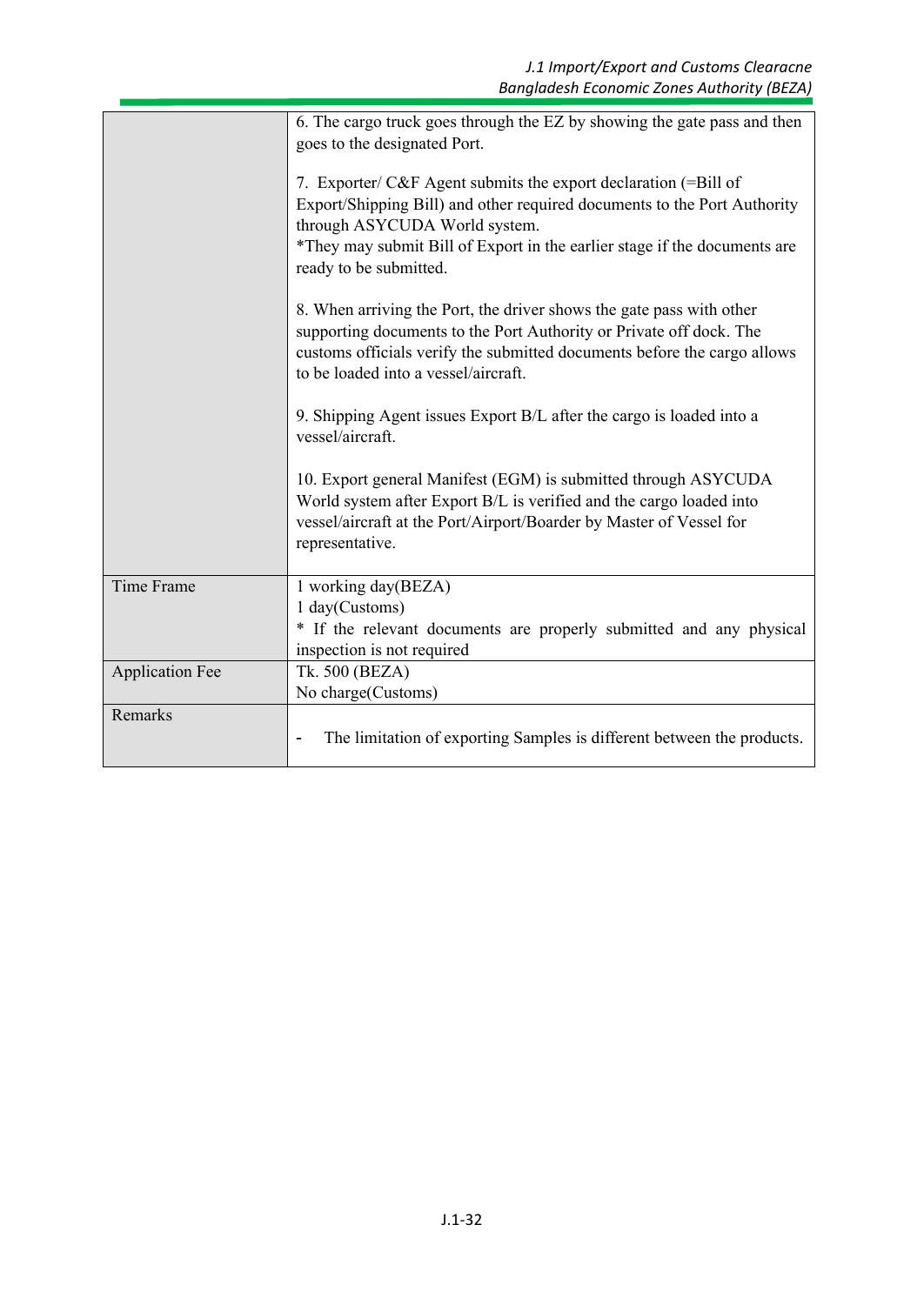# **3. Other License/Approvals related to Transferring Goods**

#### **3.1 Advance Ruling System for the classification of goods**

| <b>Required Documents</b> | <b>Application Form</b><br>1.                                                                                                                                    |
|---------------------------|------------------------------------------------------------------------------------------------------------------------------------------------------------------|
|                           | Photocopy of National ID card/passport/birth certificate (in case<br>2.                                                                                          |
|                           | of individual) of the applicant                                                                                                                                  |
|                           | 3. If the application is submitted by someone nominated by the                                                                                                   |
|                           | applicant, a certificate must be enclosed with the certificate to that                                                                                           |
|                           | effect.<br>4. Letter of Credit or Contract Note and Proforma Invoice or                                                                                          |
|                           | Purchase Order (where applicable)                                                                                                                                |
|                           | 5. Documents explaining other characteristics or conditions of the                                                                                               |
|                           | goods (if available)                                                                                                                                             |
|                           | 6. Information/literature<br>of<br>the<br>structure<br>the<br>on                                                                                                 |
|                           | composition/structure of the goods (where applicable)                                                                                                            |
|                           | Information/literature on the technical specification of the goods<br>7.                                                                                         |
|                           | (where applicable)                                                                                                                                               |
|                           | 8. Brochure/literature of the goods (where applicable)                                                                                                           |
|                           | 9. Illustrated picture, sketch, digital photo, flow chart etc. of the<br>goods (where applicable)                                                                |
|                           | 10. Proof/document of original form or nature of the goods, (such as,<br>powder form, solid form or watered solution)                                            |
|                           | 11. Products Specification Sheet (in case product related information                                                                                            |
|                           | is mentioned in a foreign language other than English, it must be                                                                                                |
|                           | translated into Bangla or English)                                                                                                                               |
|                           | 12. Product sample (where applicable)                                                                                                                            |
|                           | 13. A description of product related information which is intended to                                                                                            |
| <b>Actual Procedures</b>  | be kept confidential (where applicable)                                                                                                                          |
|                           | Advance ruling system is currently available only for classification of                                                                                          |
|                           | goods.                                                                                                                                                           |
|                           | Applicants fill in application form and submit it with other<br>1.                                                                                               |
|                           | supporting documents to the Customs by either directly or                                                                                                        |
|                           | through mail, courier or e-mail/fax.                                                                                                                             |
|                           | 2. Customs officials scrutinize all submitted documents. They may                                                                                                |
|                           | seek the opinions of any third party or/and specialists etc. and call                                                                                            |
|                           | the applicant for verbal statement.                                                                                                                              |
|                           |                                                                                                                                                                  |
|                           | 3. Customs informs applicants about notification of classification of                                                                                            |
|                           | the goods, or, if it is not possible, informs applicants mentioning                                                                                              |
|                           | reasons for not approving. The results will be given through an                                                                                                  |
|                           | electronic media in case of approval.                                                                                                                            |
| Time Frame                | Screening<br>7-15 working days                                                                                                                                   |
|                           | Notification 15 working days<br>Tk. 2,000 for each form                                                                                                          |
| <b>Application Fee</b>    | *A non-refundable pay order/bank draft                                                                                                                           |
| Remarks                   | In Import-Export related cases application for Advance Ruling must<br>$\overline{a}$                                                                             |
|                           | be submitted within 60 working days before submission of Bill of<br>Entry/Bill of Export.                                                                        |
|                           | Any Advance Ruling remains effective for 18 months from the date it<br>is issued, unless otherwise affected by changes in law, rules or<br>government decisions. |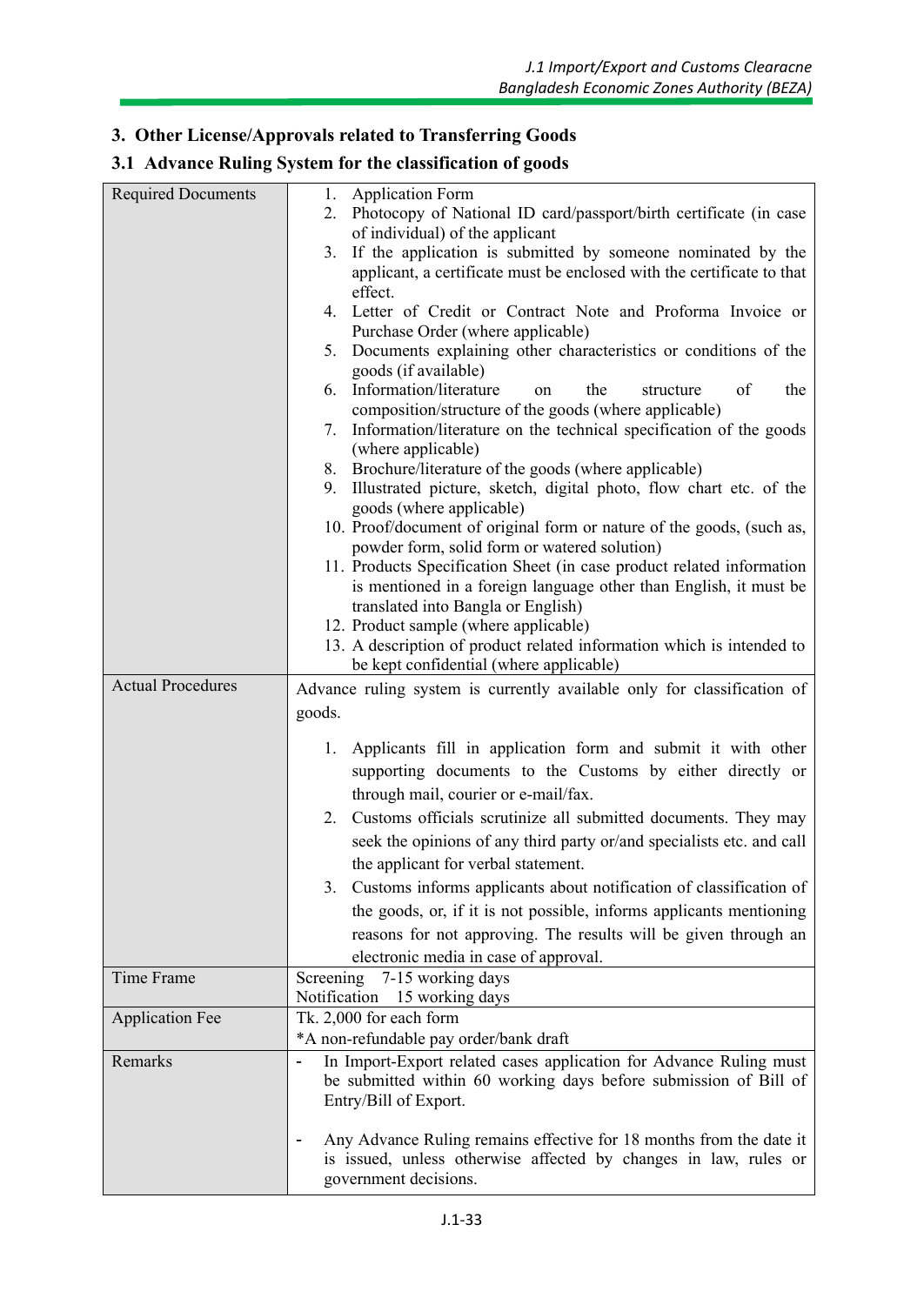| $\overline{\phantom{a}}$ | Customs publishes all Advance Rulings for public information and to<br>this effect, establish a database of the said Ruling.                                                                     |
|--------------------------|--------------------------------------------------------------------------------------------------------------------------------------------------------------------------------------------------|
| $\overline{\phantom{a}}$ | All attached documents must be submitted in A-4 size paper.                                                                                                                                      |
| $\overline{\phantom{a}}$ | When you would like to know the detailed information on Advance<br>ruling system, please go to Bangladesh Customs website at<br>[http://www.bangladeshcustoms.gov.bd/legislation/advance ruling] |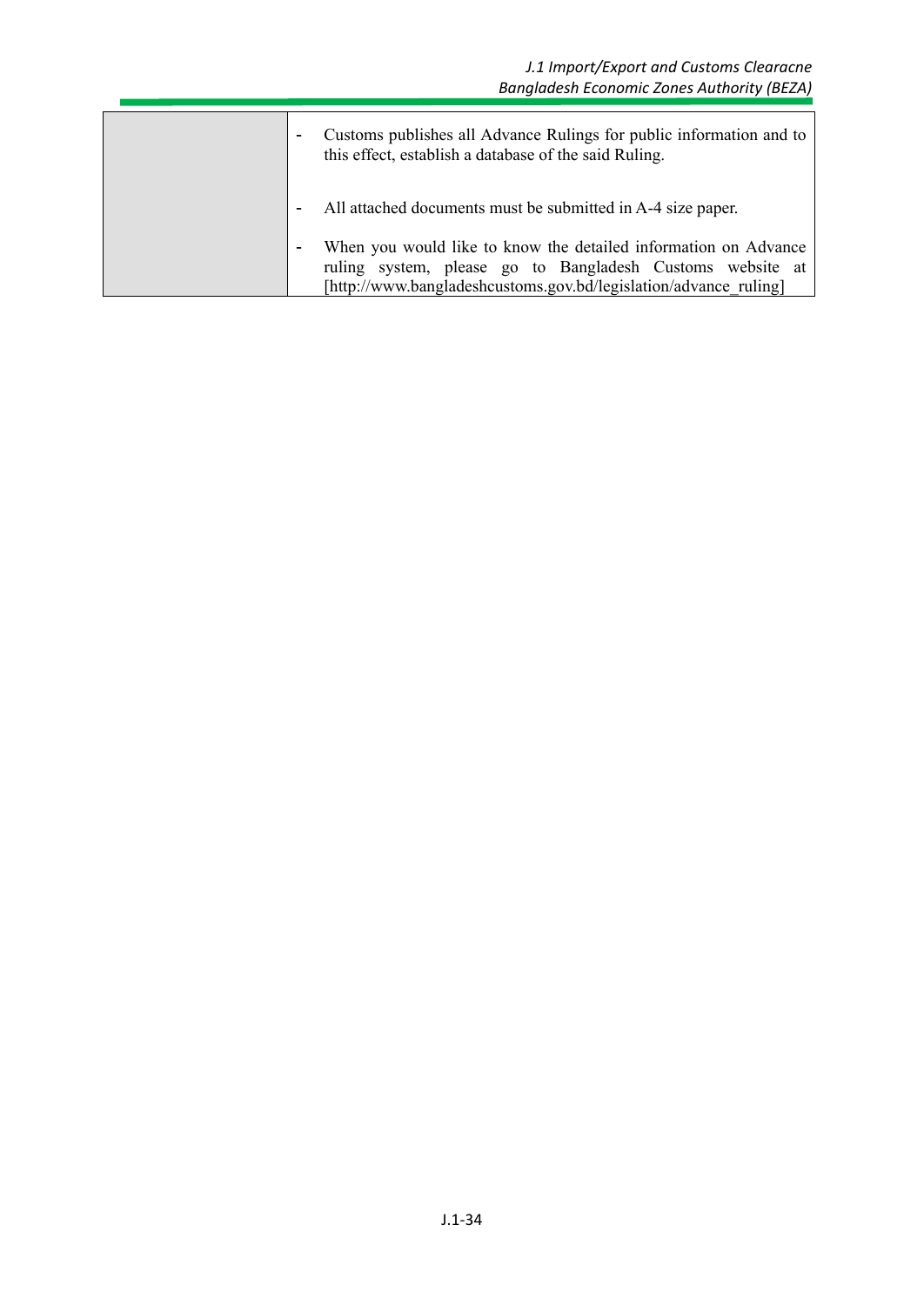| Form No.     | <b>Name</b>                                                                                                   |  |  |
|--------------|---------------------------------------------------------------------------------------------------------------|--|--|
| FORM-TG-01   | Online Application for Import Permit                                                                          |  |  |
| FORM-TG-02   | Online Application for Local Purchase Permit                                                                  |  |  |
| FORM-TG-03   | Online Application for Export Permit                                                                          |  |  |
| FORM-TG-04   | <b>Online Application for Local Sales Permit</b>                                                              |  |  |
| FORM-TG-05-A | Online Application for Sample Import Permit                                                                   |  |  |
| FORM-TG-05-B | <b>Online Application for Sample Export Permit</b>                                                            |  |  |
| FORM-TG-06   | Application for Approval of Sub-Contract (Inter Offer or Take) Online<br><b>Application is Under Process.</b> |  |  |
| FORM-TG-07   | Application for Approval of Sub-Contract (Intra Offer or Take) Online<br><b>Application is Under Process.</b> |  |  |
| FORM-AR-01   | Advance Ruling Application form for Advance Classification of Goods                                           |  |  |

#### **List of Forms**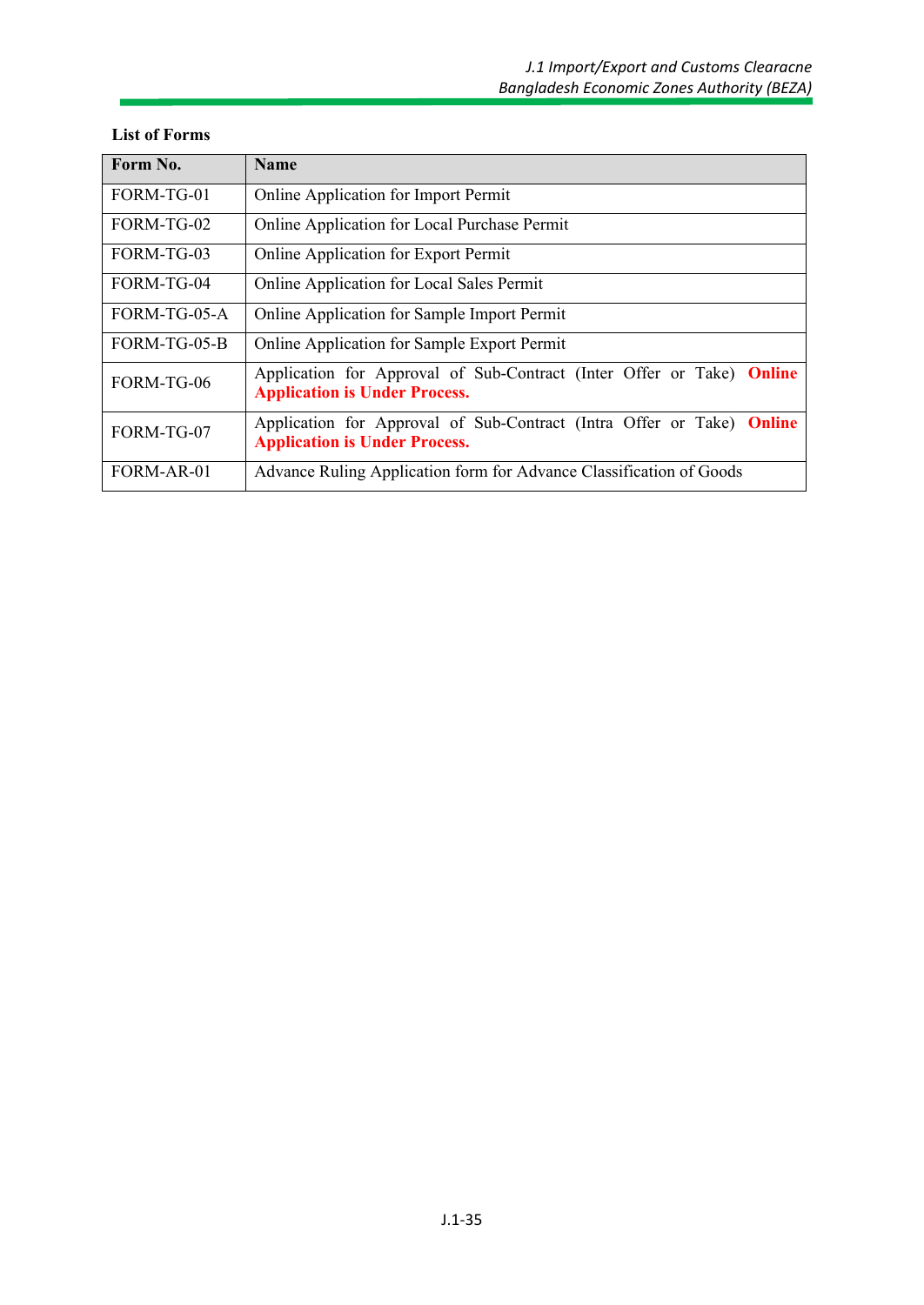

#### BEZA::Bangladesh Economic Zones Authority Application for Import Permit

#### **Application for Import Permit Tracking no.: Date of Submission:** 01.01.201X **Current Status: Current Desk: General Information Import Permit (IP) No.: Applicant Name : Import Permit Type : Carrier Type : Type of Zone : Name of Economic Zone : Undertaking No. : Undertaking Date : Invoice/Vendor Reference No. Invoice/Vendor Ref. Date : CPT value: B/L, A/W Bill, T.C No. : Import from / Port of loading : Name of the Shipper :** Source Country : **Port of destination : Import Materials & L/C Information Group Import Material Details Type of material : HS Code : Material description : CPT Value:** *Unit of Quantity :* **<b>Quantity : Quantity : Material Image : Variance : TT / P.O/ SC/ CM / L/C Information TT / P.O/ SC/ CM / L/C Information L/C No. : L/C value: Issuing Bank : Type : Issue Date : Required Documents for attachment Required Documents for attachment No Required Attachments Attached PDF file**  $\mathbb{R}$ 1 invoice  $\overline{\mathcal{R}}$ 2 **Certificate of Origin** 3 Packing List 73  $\mathbb{Z}$ 4 BL 5 Proforma invoice  $\mathbb{Z}$ 6 Others $\mathcal{R}$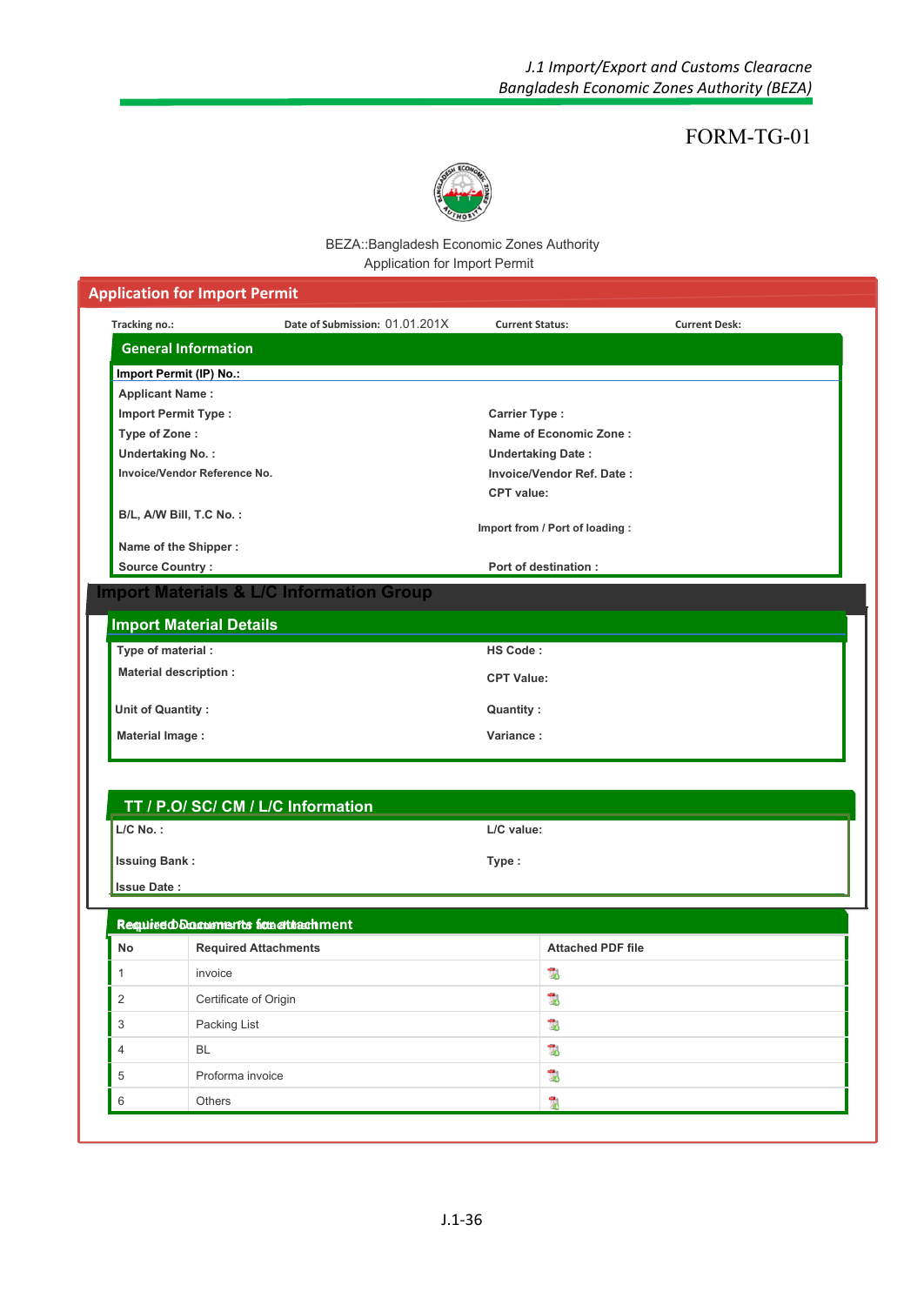

BEZA::Bangladesh Economic Zones Authority Application for Local Purchase Permit

| <b>Application for Local Purchase Permit</b>                            |                                                 |                                          |
|-------------------------------------------------------------------------|-------------------------------------------------|------------------------------------------|
| Date of Submission:<br>Tracking no. : LPP-01Jul2018000000<br>01.07.2018 | Current Status : Approved and sent<br>to custom | <b>Current Desk: Customs</b><br>Officers |
| <b>General Information</b>                                              |                                                 |                                          |
| <b>Applicant Name:</b>                                                  | <b>Purchase Permit Type:</b>                    |                                          |
| Type of Carrier:                                                        |                                                 |                                          |
| <b>Undertaking No.:</b>                                                 | <b>Undertaking Date:</b>                        |                                          |
| Invoice/Cash Memo.<br>No.:                                              | Invoice/Cash Memo. Date:                        |                                          |
| Source Zone:                                                            |                                                 |                                          |
| <b>Consignee Name:</b>                                                  | <b>Consignee Address:</b>                       |                                          |
| Remarks:                                                                |                                                 |                                          |
| Purchase Details & L/C Information<br><b>Purchase Details</b>           |                                                 |                                          |
| Product description:                                                    | Value:                                          |                                          |
| HS Code:                                                                | Quantity:                                       |                                          |
| Unit of Quantity:                                                       |                                                 |                                          |
| Mateail Image:                                                          | Variance:                                       |                                          |
|                                                                         |                                                 |                                          |

| <b>Required Documents for attachment</b> |                             |                                  |  |
|------------------------------------------|-----------------------------|----------------------------------|--|
| No.                                      | <b>Required Attachments</b> | <b>Attached PDF file</b>         |  |
|                                          | Copy of Sales Contract      | beza_5b388b94d256d7.79772098.pdf |  |
|                                          | Copy of packing list        | beza 5b388d3e2d7634.64461800.pdf |  |
|                                          | Others                      | beza 5b388d7a8681b7.65703553.pdf |  |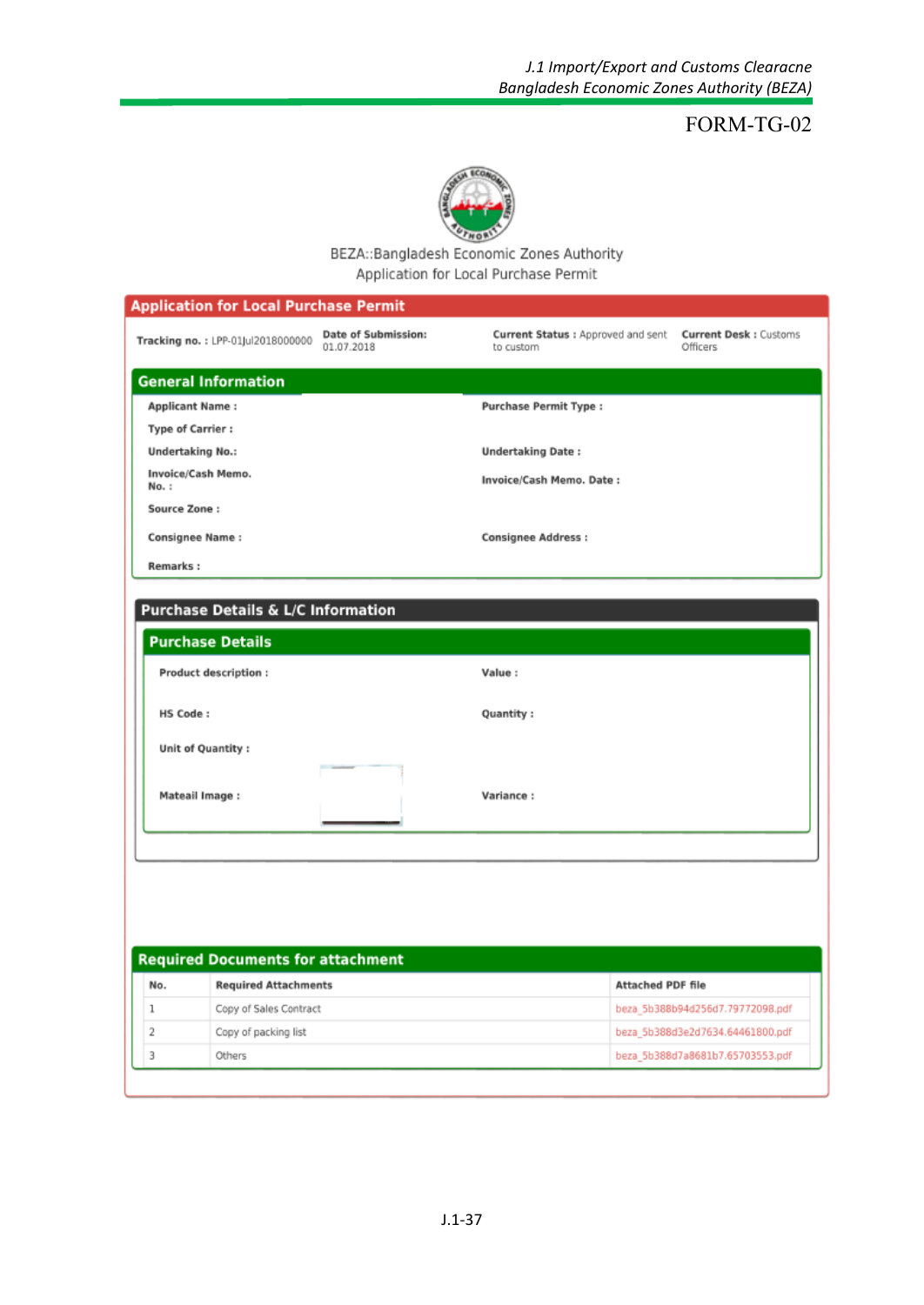

BEZA::Bangladesh Economic Zones Authority Application for Export Permit

| <b>Application for Export permit</b> |                                                   |                                 |                          |  |
|--------------------------------------|---------------------------------------------------|---------------------------------|--------------------------|--|
| Tracking no.:                        | Date of Submission: 01.01.201X                    | <b>Current Status:</b>          | <b>Current Desk:</b>     |  |
| <b>General Information</b>           |                                                   |                                 |                          |  |
|                                      |                                                   |                                 |                          |  |
| <b>Applicant Name:</b>               | Name of the Applicant<br>N/A                      |                                 | N/A                      |  |
| <b>Export Permit Type:</b>           |                                                   | <b>Type of Carrier:</b>         |                          |  |
| <b>Economic Zone:</b>                |                                                   | Name of Depveloper :            |                          |  |
| <b>Undertaking No.:</b>              |                                                   | <b>Undertaking Date:</b>        |                          |  |
| <b>Invoice/Vendor Reference</b>      |                                                   | <b>Invoice/Vendor Reference</b> |                          |  |
| $No.$ :                              |                                                   | Date:                           |                          |  |
| <b>CM Value:</b>                     | <b>USD</b>                                        | Invoice Value ( CFR Value):     | <b>USD</b>               |  |
| Port of destination:                 | N/A                                               | Place of load:                  |                          |  |
| <b>Destination Country:</b>          | Select One                                        | <b>Destination Zone:</b>        | Select One               |  |
| <b>Consignee Name:</b>               |                                                   | <b>Consignee Address:</b>       |                          |  |
| <b>Remarks:</b>                      |                                                   |                                 |                          |  |
|                                      | <b>Export Details &amp; L/C Information Group</b> |                                 |                          |  |
| <b>Export Details</b>                |                                                   |                                 |                          |  |
|                                      |                                                   |                                 |                          |  |
| Product description:                 |                                                   |                                 |                          |  |
|                                      |                                                   |                                 |                          |  |
| <b>HS Code:</b>                      |                                                   |                                 | <b>Unit of Quantity:</b> |  |
| <b>Quantity:</b>                     | <b>CFR Value</b>                                  |                                 |                          |  |
|                                      |                                                   |                                 |                          |  |
|                                      | TT / P.O/ SC/ CM / L/C Information                |                                 |                          |  |
|                                      |                                                   | Variance:                       |                          |  |
| <b>Material Image:</b>               |                                                   |                                 |                          |  |
| <b>C No.:</b>                        |                                                   | <b>SC Value:</b>                |                          |  |
| ssuing Bank:                         | N/A                                               | <b>Issue Date:</b>              | XX-Jan--0001             |  |
| ype :                                | Select One                                        | <b>Expiry Date:</b>             | XX-Jan--0001             |  |
|                                      |                                                   |                                 |                          |  |

| No. | <b>Required Attachment</b> | <b>Attached PDF file</b> |
|-----|----------------------------|--------------------------|
|     | Copy of Invoice            |                          |
|     | Copy of Packing List       |                          |
|     | Copy of EXP form           |                          |
|     | Copy of Sales Contract     |                          |
|     | Copy of L/C and B/L        |                          |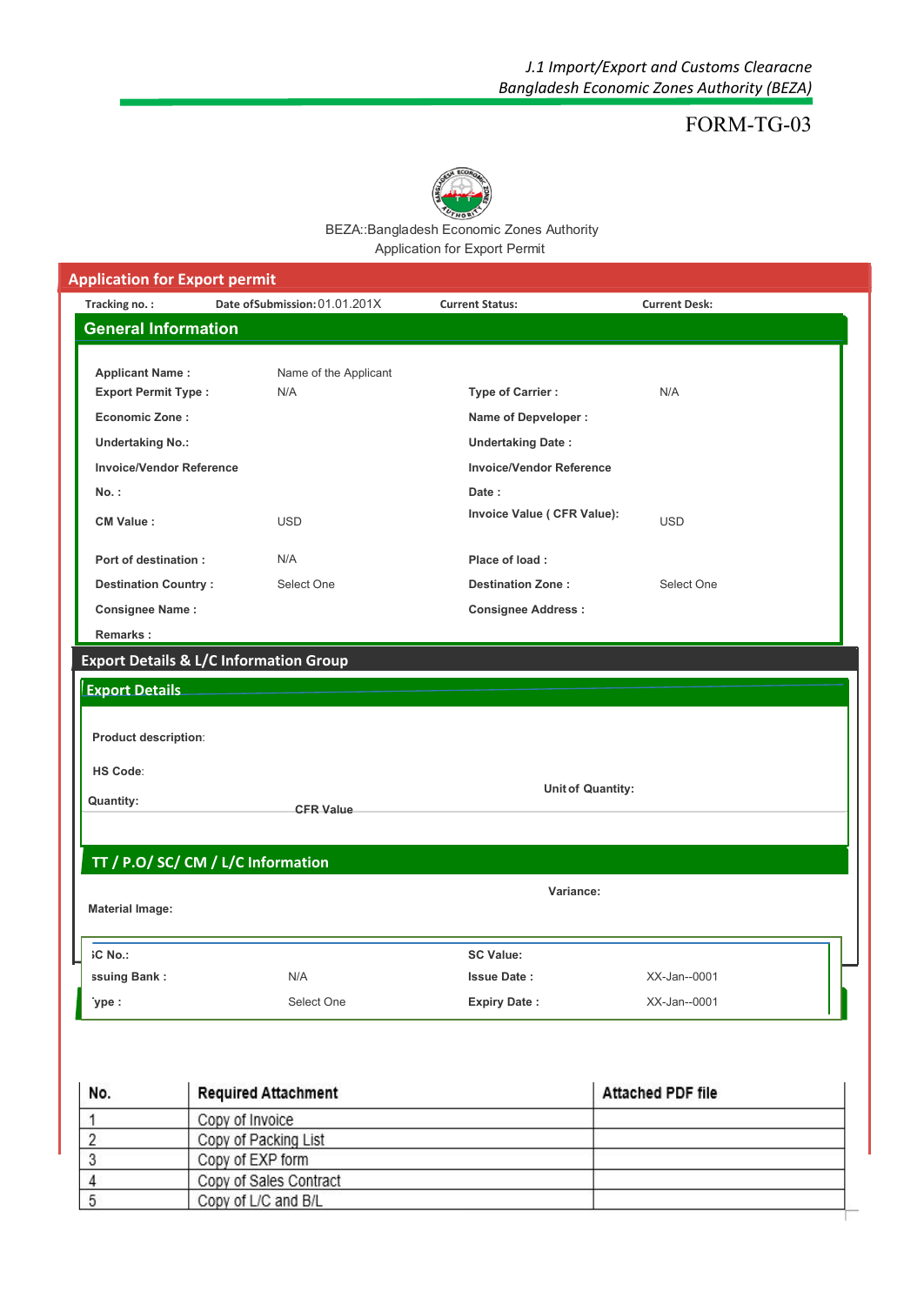The goods specified in the invoice(s) are eligible for exemption for the whole of the customs duty, sales tax etc. vide S.R.O No-LAW/2015/46/Customs dated July 1 2015 issued by the interal Resources Division, Ministry of Finance, Dhaka

**THIS PERMIT IS VALID FOR 30 (THIRTY) DAYS FROM THE DATE OF ISSUE**

**THIS IS COMPUTER GENERATED PERMIT, SO SIGNATURE IS NOT REQUIRED**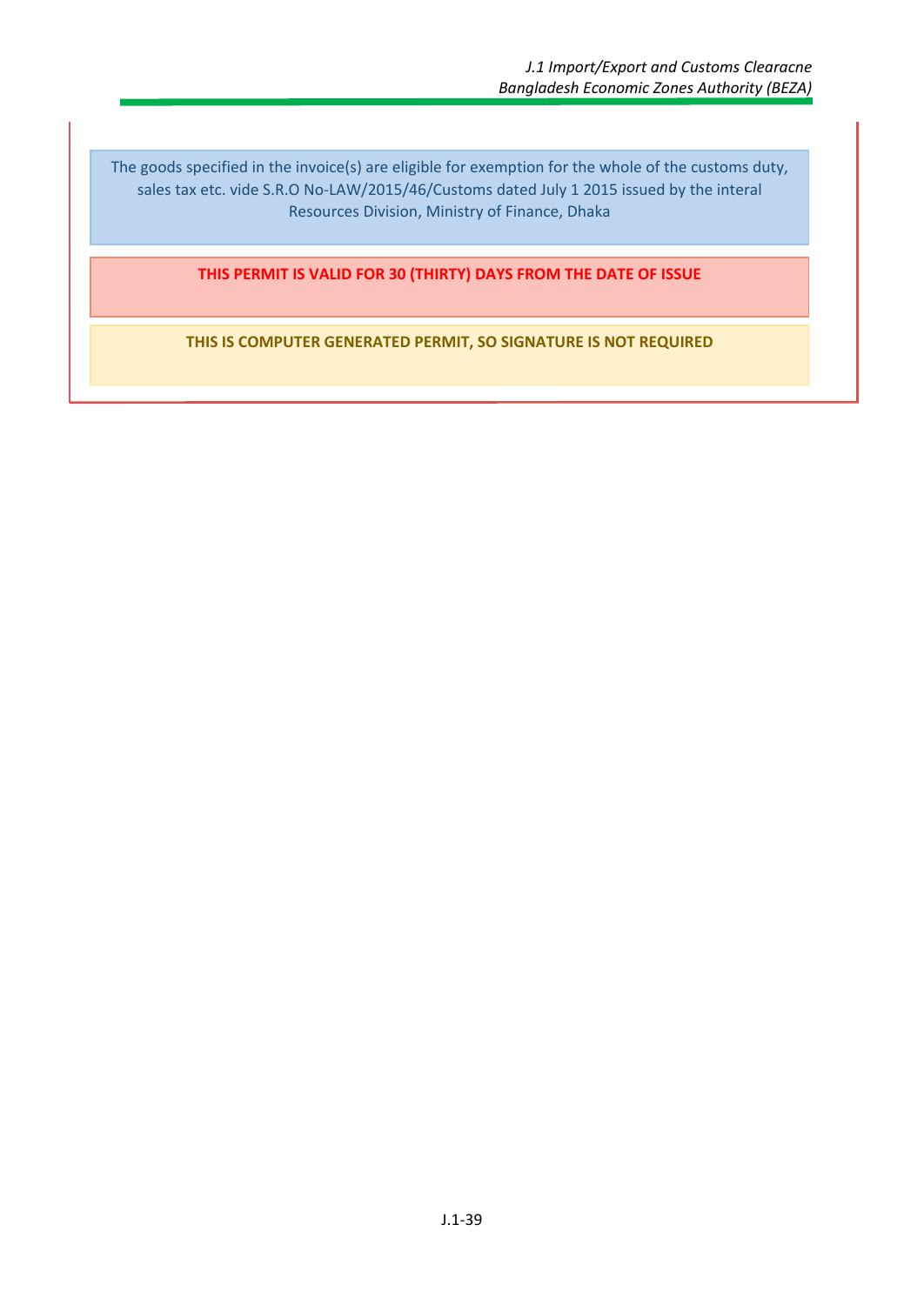

BEZA::Bangladesh Economic Zones Authority **Application for Local Sales Permit** 

|                         | <b>Application for Local Sales Permit</b> |                                |                                  |                                  |
|-------------------------|-------------------------------------------|--------------------------------|----------------------------------|----------------------------------|
|                         | Tracking no.: LSP-03Dec2017000000         | Date of Submission: 03.12.2017 | <b>Current Status: Submitted</b> | <b>Current Desk: RD1</b>         |
|                         | <b>General Information</b>                |                                |                                  |                                  |
| <b>Applicant Name:</b>  |                                           |                                |                                  |                                  |
|                         | <b>Local Sales Permit Type:</b>           |                                | <b>Type of Carrier:</b>          |                                  |
| <b>Undertaking No.:</b> |                                           |                                | <b>Undertaking Date:</b>         |                                  |
| No. :                   | <b>Invoice/Vendor Reference</b>           | Date:                          | <b>Invoice/Vendor Reference</b>  |                                  |
| <b>Buyer Name:</b>      |                                           |                                | <b>Buyer Address:</b>            |                                  |
| <b>Sales Details</b>    |                                           | <b>HS Code:</b>                |                                  |                                  |
|                         | <b>Type of material:</b>                  |                                |                                  |                                  |
|                         | <b>Material description:</b>              |                                | <b>Unit of Quantity:</b>         |                                  |
| Quantity:               |                                           | <b>Unit Price:</b>             |                                  |                                  |
| <b>FoB Value:</b>       |                                           |                                |                                  |                                  |
| <b>Material Image:</b>  |                                           | Variance:                      |                                  |                                  |
|                         | <b>Required Documents for attachment</b>  |                                |                                  |                                  |
| No.                     | <b>Required Attachments</b>               |                                | <b>Attached PDF file</b>         |                                  |
| 1                       | Challan                                   |                                |                                  | beza 5a23c4207a3cb3.65519160.pdf |
|                         |                                           |                                | beza 5a23c4319a5bc4.89409987.pdf |                                  |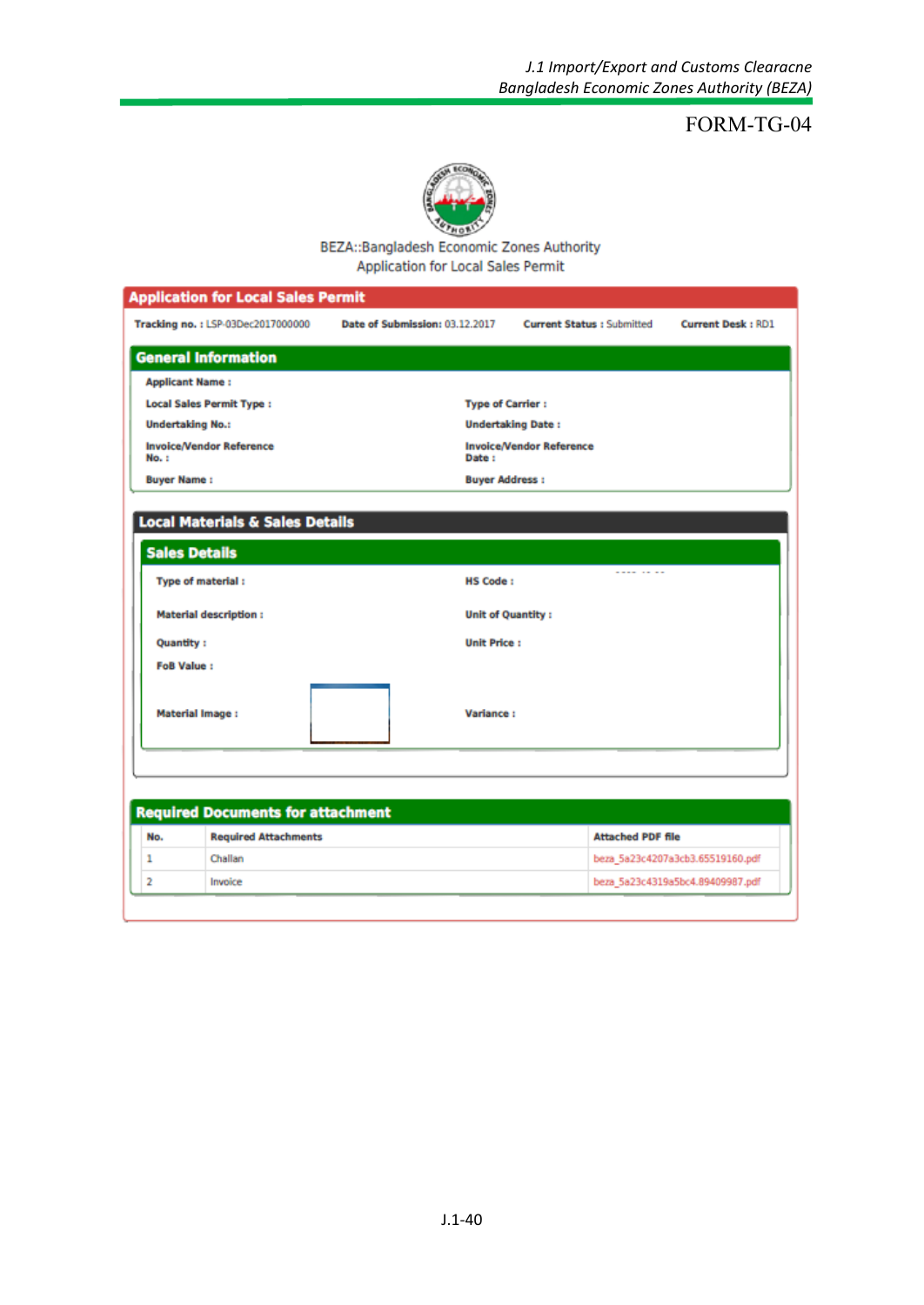## FORM-TG-05**-A**



BEZA::Bangladesh Economic Zones Authority Application for Sample Import Permit

| <b>Application for Sample Import Permit</b>                      |                                                 |                                   |
|------------------------------------------------------------------|-------------------------------------------------|-----------------------------------|
| Tracking no.: SPI-13Jul2019000000 Date of Submission: 13.07.2019 | Current Status : Approved and sent<br>to custom | Current Desk: Customs<br>Officers |
| <b>General Information</b>                                       |                                                 |                                   |
| <b>Economic Zone:</b>                                            | Company Name:                                   |                                   |
| Source Country:                                                  | Process Charge:                                 |                                   |
| Port of destination :                                            | Seller/Shipper Name:                            |                                   |
| Import from / Port of loading :                                  | Seller/Shipper Address Line One :               |                                   |
|                                                                  | Seller/Shipper Address Line Two :               |                                   |
| Invoice No:                                                      | Invoice Date:                                   |                                   |
| Type of Carrier:                                                 |                                                 |                                   |
| Remarks:                                                         |                                                 |                                   |
|                                                                  |                                                 |                                   |
| <b>Product Information</b>                                       |                                                 |                                   |
| 1. Product Details                                               |                                                 |                                   |
| <b>Product Description:</b>                                      | HS Code:                                        |                                   |
| Sample Quantity:                                                 | Sample Value:                                   |                                   |
| Unit of Quantity:                                                | Material Image:                                 |                                   |
|                                                                  |                                                 |                                   |
| 2. Product Details                                               |                                                 |                                   |
| <b>Product Description:</b>                                      | HS Code:                                        |                                   |
| Sample Quantity:                                                 | Sample Value:                                   |                                   |
| Unit of Quantity:                                                | Material Image:                                 |                                   |
| 3. Product Details                                               |                                                 |                                   |
|                                                                  |                                                 |                                   |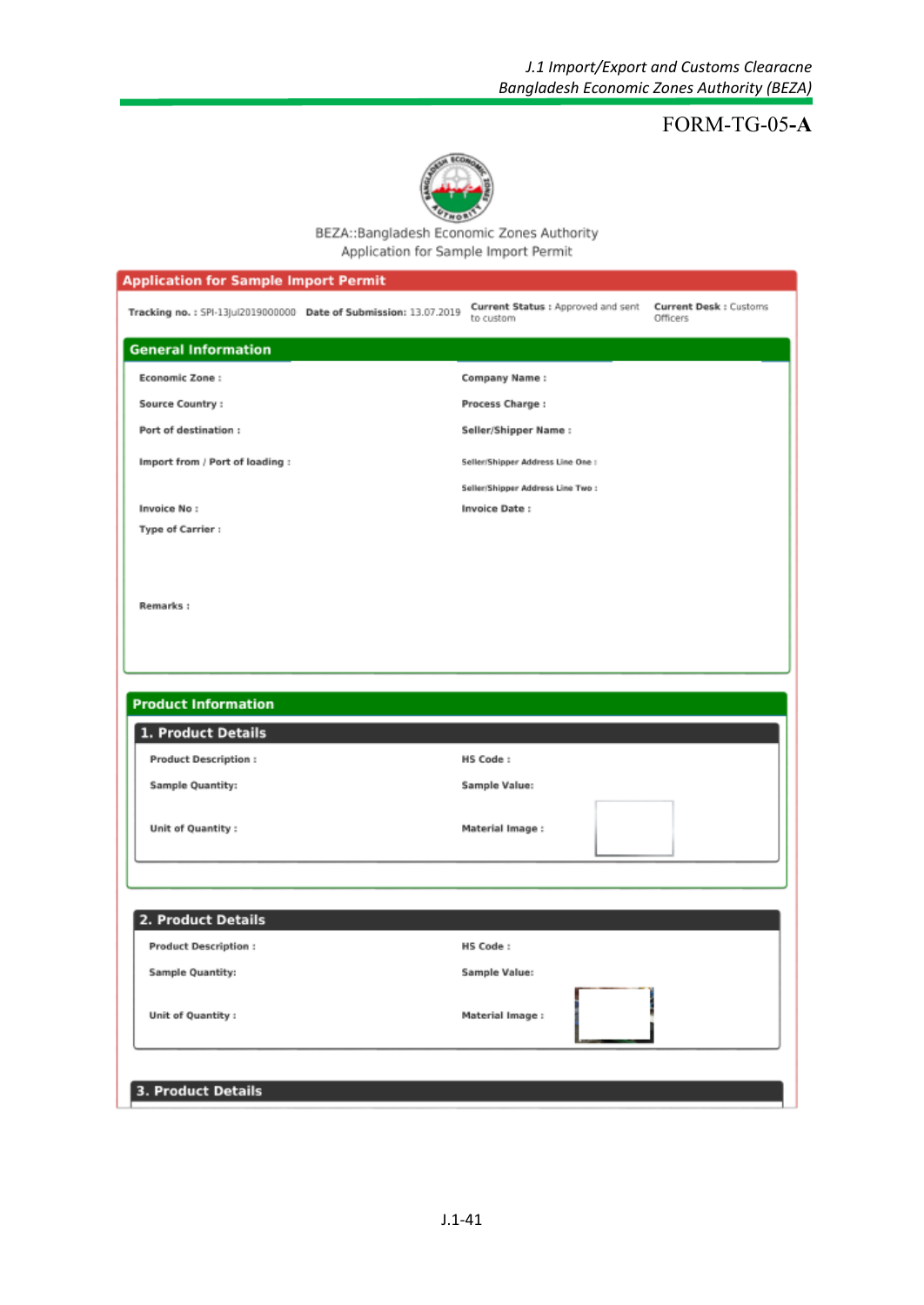| <b>Product Description:</b> | <b>HS Code:</b>        |
|-----------------------------|------------------------|
| <b>Sample Quantity:</b>     | <b>Sample Value:</b>   |
| <b>Unit of Quantity:</b>    | <b>Material Image:</b> |
|                             |                        |

#### **Required Documents for attachment Required Attachments Attached PDF file** No.  $\mathbb{Z}$  $\mathbf 1$ Packing List  $\bar{z}$ **Consumption Statement** 3 Forwarding Letter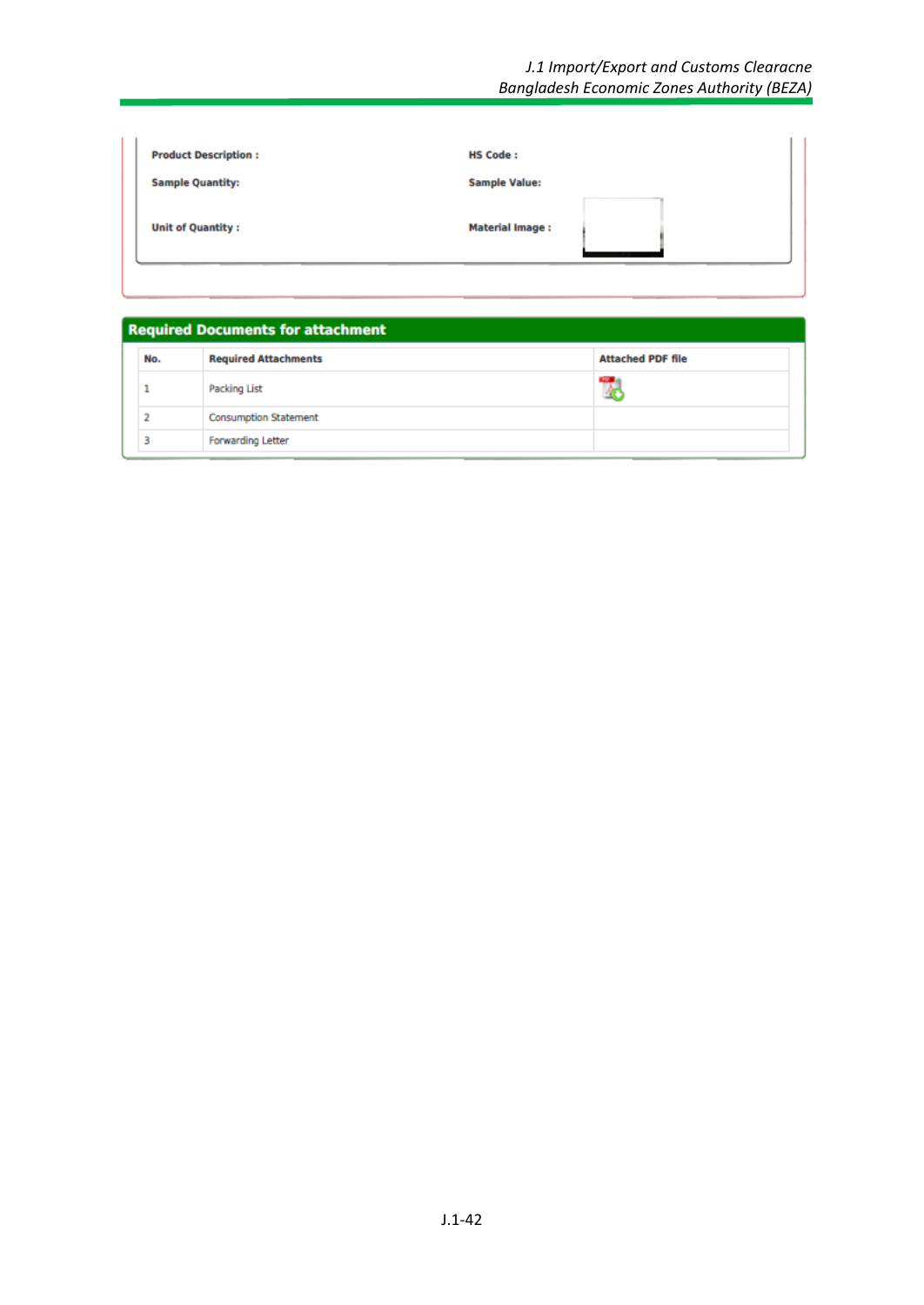# FORM-TG-05**-B**

|                                                                            | Sample Permit Form: Export |                                                   |
|----------------------------------------------------------------------------|----------------------------|---------------------------------------------------|
| <b>Basic Information</b>                                                   |                            |                                                   |
| <b>Economic Zone Name:*</b>                                                |                            | Company Name:*                                    |
| Auto                                                                       |                            | Auto                                              |
| <b>Source Country:</b><br>↔<br>Select One                                  |                            |                                                   |
|                                                                            |                            | Process Charge(Currency):*                        |
| <b>Port of Destination:</b>                                                |                            |                                                   |
| ⇩<br>Select One                                                            |                            | <b>USD</b><br>н                                   |
| <b>Buyer Name:*</b>                                                        |                            | Ξ                                                 |
|                                                                            |                            | <b>USD Value</b>                                  |
| <b>Invoice No:</b>                                                         |                            | <b>Buyer Address:*</b><br><b>Address Line One</b> |
|                                                                            |                            |                                                   |
| Carrier Type: *                                                            |                            | <b>Address Line Two</b>                           |
| Select One                                                                 |                            | <b>Invoice Date:</b>                              |
| <b>Salect One</b>                                                          |                            | Calendar                                          |
| By Air<br>By Road                                                          |                            | Name of the person carrying                       |
| <b>By Sea</b><br>By Hand Carry                                             |                            |                                                   |
|                                                                            |                            | Passport No:                                      |
|                                                                            |                            | <b>Issue Date:</b>                                |
|                                                                            |                            | <b>Expire Date:</b><br>Place of                   |
|                                                                            |                            | ssue:                                             |
|                                                                            |                            |                                                   |
| <b>Remarks:</b>                                                            |                            |                                                   |
| Maximum Input 1000 Characcter                                              |                            |                                                   |
| <b>Product Information</b><br>Description*                                 |                            |                                                   |
| <b>HS Code</b>                                                             |                            | Sample Quantity*                                  |
|                                                                            |                            |                                                   |
| <b>HS Product</b>                                                          |                            |                                                   |
| Unit of Quantity*                                                          |                            | Sample Value*                                     |
| ₩<br>Dozen                                                                 |                            |                                                   |
| Gram<br>Kelvin                                                             |                            | Sample Image*                                     |
| <b>Box</b><br>Pieces                                                       |                            | <b>Browse</b>                                     |
| Ton<br>KGs                                                                 |                            |                                                   |
| Joule                                                                      |                            |                                                   |
| <b>Supporting Documents (Attachments)</b>                                  |                            |                                                   |
|                                                                            |                            | <b>Attach Related Supporting Documents</b>        |
| Invoice*                                                                   |                            | Browse                                            |
| Packing List*                                                              |                            | Browse                                            |
| supporting Documents Type<br>o<br>J<br>o,<br><b>Consumption Statement*</b> |                            | Browse                                            |
| <b>Copy of Valid Passport</b><br>o                                         |                            | Browse<br>Browse                                  |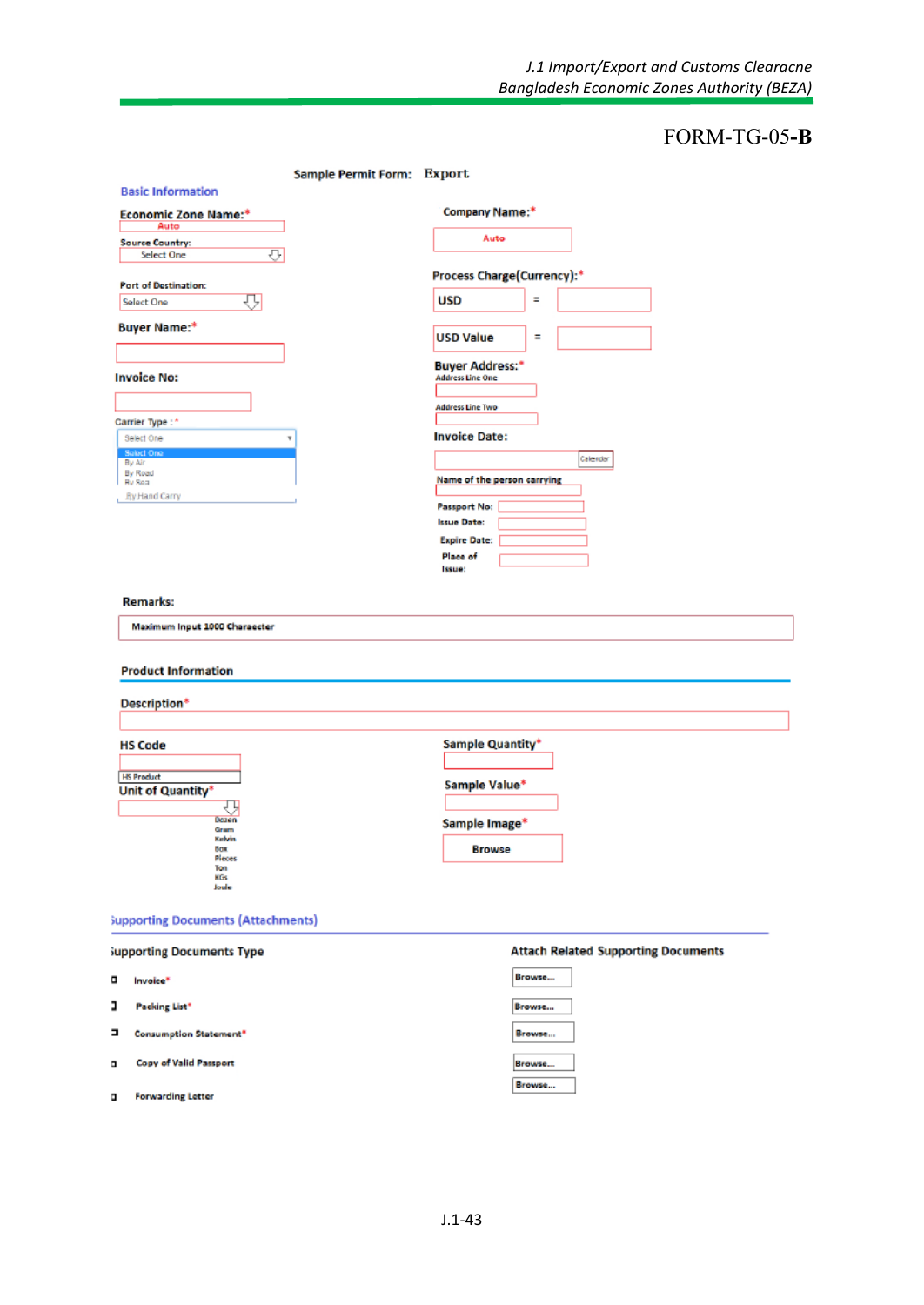# FORM-TG-06 **Online Application is Under Process.**

**Approval of Sub-Contract (Inter Offer or Take)**

| <b>General Information</b>                      |                                     |                  |           |  |
|-------------------------------------------------|-------------------------------------|------------------|-----------|--|
| <b>Sub-contact Permit Type*</b>                 |                                     |                  |           |  |
|                                                 |                                     |                  |           |  |
| Zone*                                           |                                     |                  |           |  |
|                                                 |                                     |                  |           |  |
| Company Name of Sub-Contractor/Sub-Contractee * |                                     |                  |           |  |
|                                                 |                                     |                  |           |  |
| Type of Sub-Contract*                           |                                     |                  |           |  |
|                                                 |                                     |                  |           |  |
| Date of Completion*                             |                                     |                  |           |  |
| Sub-Contractor/Contractee Zone*                 |                                     |                  |           |  |
|                                                 |                                     |                  |           |  |
| Sub-Contractor/Contractee Enterprise*           |                                     |                  |           |  |
|                                                 |                                     |                  |           |  |
| <b>Processing Charge (Currency)*</b>            |                                     |                  |           |  |
| <b>USD</b>                                      | $\hspace*{0.4em} = \hspace*{0.4em}$ |                  | $\pmb{0}$ |  |
| <b>USD</b> Value                                | $=$                                 | $\boldsymbol{0}$ |           |  |
| <b>Comments</b>                                 |                                     |                  |           |  |
|                                                 |                                     |                  |           |  |
| <b>Bond License No.</b>                         |                                     |                  |           |  |
|                                                 |                                     |                  |           |  |
| <b>Bond License Expire Date</b>                 |                                     |                  |           |  |
|                                                 |                                     |                  |           |  |
| Master LC/PO/SC no.*                            |                                     |                  |           |  |
|                                                 |                                     |                  |           |  |
| Master LC/PO/SC Quantity*                       |                                     |                  |           |  |
|                                                 |                                     |                  |           |  |
| Master LC/PO/SC Issue Date*                     |                                     |                  |           |  |
|                                                 |                                     |                  |           |  |
| Master LC/PO/SC Expire Date*                    |                                     |                  |           |  |
|                                                 |                                     |                  |           |  |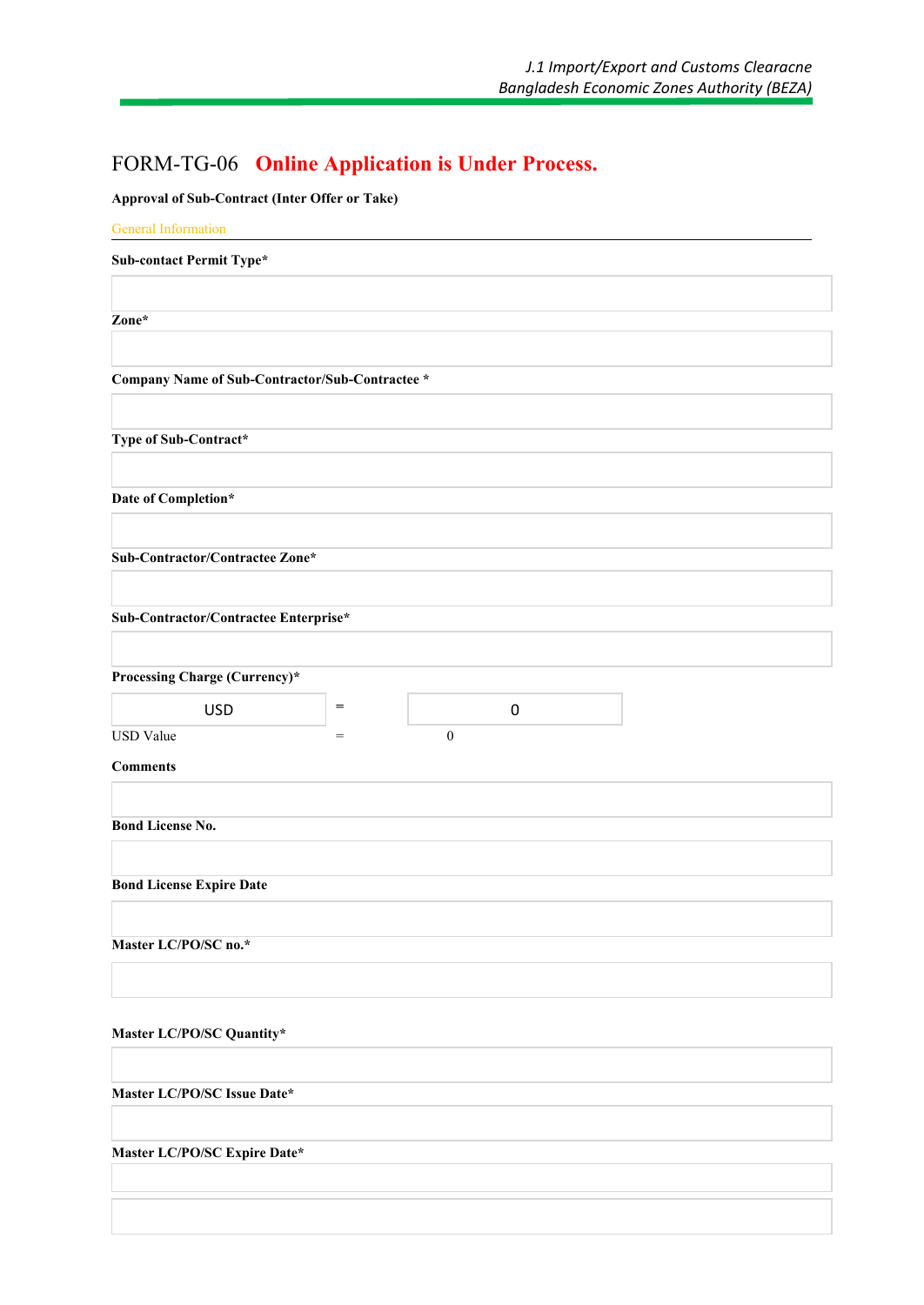| Sub-contract Category*                                |                                                                 |                        |
|-------------------------------------------------------|-----------------------------------------------------------------|------------------------|
|                                                       |                                                                 |                        |
| Description of Items to be produced by Sub-Contractor |                                                                 |                        |
| Product Type*                                         |                                                                 |                        |
|                                                       |                                                                 |                        |
| <b>Product Name*</b>                                  |                                                                 |                        |
|                                                       |                                                                 |                        |
| Rate *                                                |                                                                 |                        |
|                                                       |                                                                 |                        |
| Quantity*                                             |                                                                 |                        |
|                                                       |                                                                 |                        |
| Unit of quantity *                                    |                                                                 |                        |
| Total value *                                         |                                                                 |                        |
|                                                       |                                                                 |                        |
| Raw Materials & Related Accessories                   |                                                                 |                        |
| <b>Raw Materials Description *</b>                    |                                                                 |                        |
|                                                       |                                                                 |                        |
| Quantity *                                            |                                                                 |                        |
|                                                       |                                                                 |                        |
| Unit of Quantity *                                    |                                                                 |                        |
|                                                       |                                                                 |                        |
|                                                       |                                                                 |                        |
|                                                       |                                                                 |                        |
| #Supporting Documents Type                            | Attach Related Supporting Documents (*pdf) (file size max. 1mb) |                        |
|                                                       |                                                                 |                        |
| $\Box$ Others                                         |                                                                 | BrowseBrowse your file |

Prepare Application **Save Application as Draft**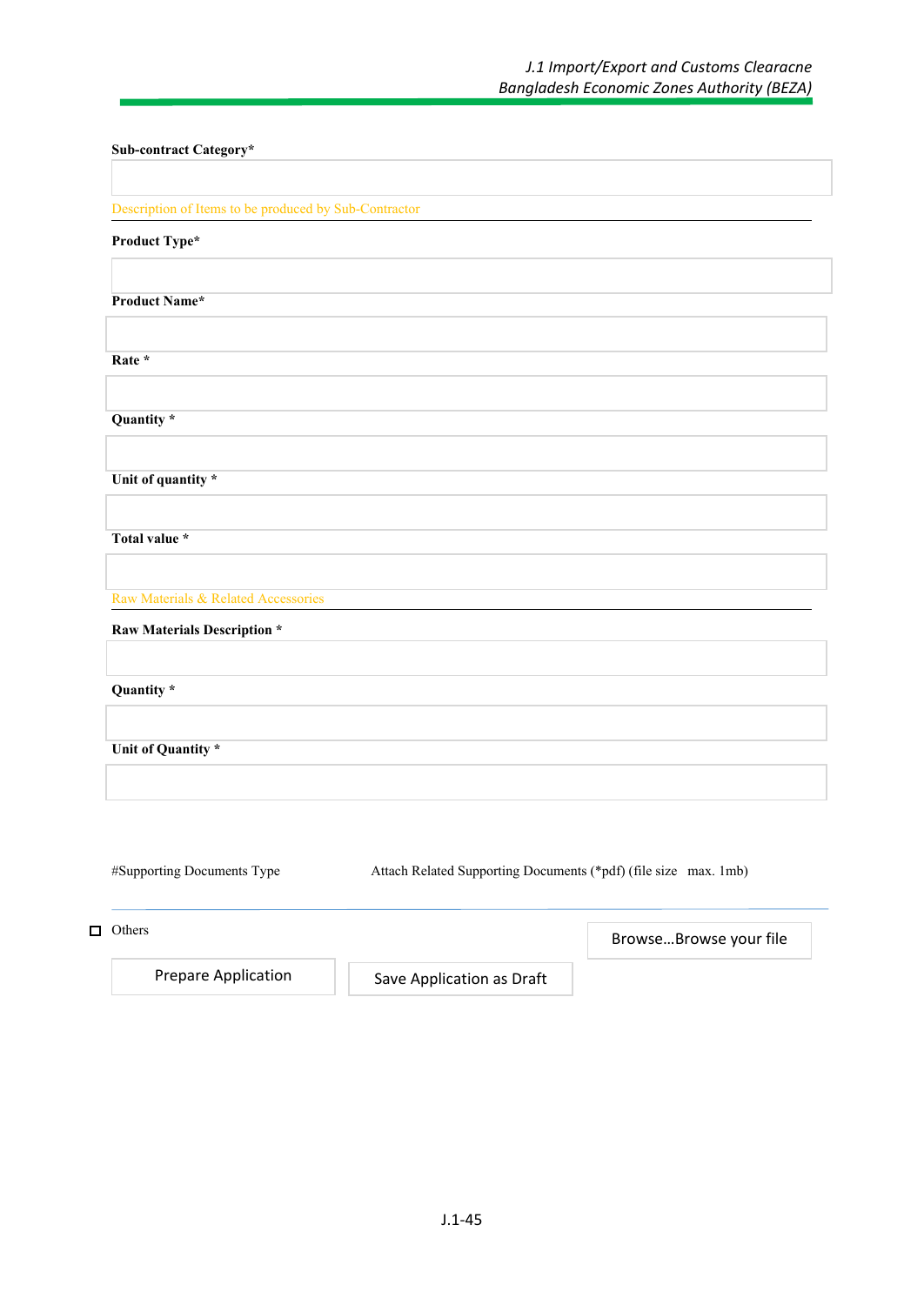# FORM-TG-07 **Online Application is Under Process.**

**Approval of Sub-Contract (Intra Offer or Take)**

| <b>General Information</b>                                                  |
|-----------------------------------------------------------------------------|
|                                                                             |
| Sub-contact Permit Type*                                                    |
|                                                                             |
|                                                                             |
| Zone*                                                                       |
|                                                                             |
|                                                                             |
| Company Name of Sub-Contractor/Sub-Contractee *                             |
|                                                                             |
|                                                                             |
| Type of Sub-Contract*                                                       |
|                                                                             |
|                                                                             |
| Date of Completion*                                                         |
|                                                                             |
| Sub-Contractor/Sub-Contractee Zone*                                         |
|                                                                             |
|                                                                             |
| Sub-Contractor/Sub-Contractee Enterprise*                                   |
|                                                                             |
|                                                                             |
| Processing Charge (Currency)*                                               |
|                                                                             |
| $\qquad \qquad =$<br><b>USD</b><br>$\boldsymbol{0}$                         |
| <b>USD Value</b><br>$\boldsymbol{0}$<br>$\hspace*{0.4em} = \hspace*{0.4em}$ |
|                                                                             |
| <b>Comments</b>                                                             |
|                                                                             |
| <b>Bond License No.</b>                                                     |
|                                                                             |
|                                                                             |
| <b>Bond License Expire Date</b>                                             |
|                                                                             |
|                                                                             |
| Master LC/PO/SC no.*                                                        |
|                                                                             |
|                                                                             |
|                                                                             |
|                                                                             |
| Master LC/PO/SC Quality*                                                    |
|                                                                             |
| Master LC/PO/SC Issue Date*                                                 |
|                                                                             |
|                                                                             |
| Master LC/PO/SC Expire Date*                                                |
|                                                                             |
|                                                                             |
| <b>Expire Date of Agreement*</b>                                            |
|                                                                             |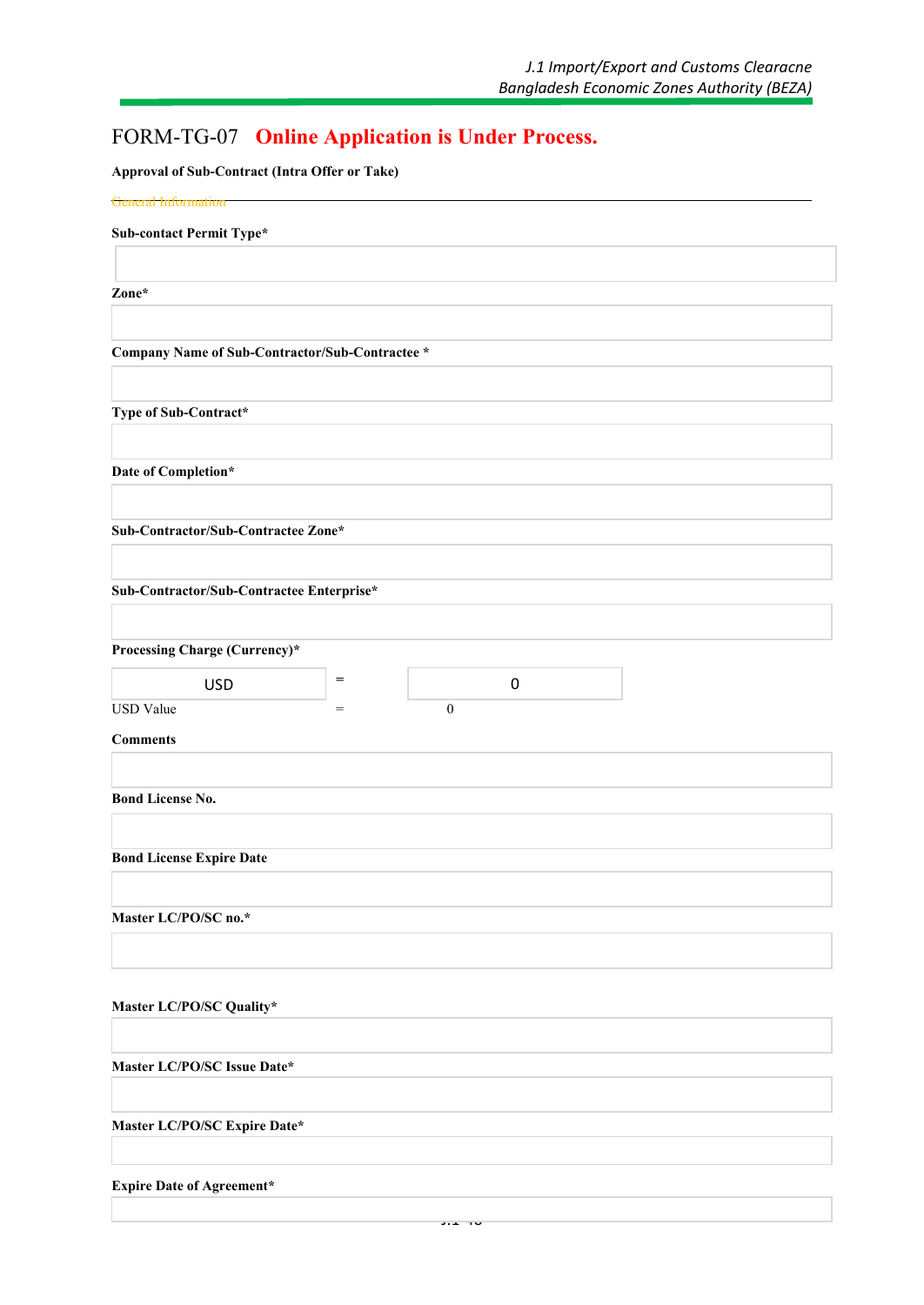| Sub-contract Category*                                                                        |
|-----------------------------------------------------------------------------------------------|
|                                                                                               |
| Description of Items to be produced by Sub-Contractor                                         |
| Product Type*                                                                                 |
|                                                                                               |
| <b>Product Name*</b>                                                                          |
|                                                                                               |
| Rate *                                                                                        |
|                                                                                               |
| Quantity *                                                                                    |
|                                                                                               |
| Unit of quantity *                                                                            |
|                                                                                               |
| Total value *                                                                                 |
|                                                                                               |
| Raw Materials & Related Accessories                                                           |
| <b>Raw Materials Description *</b>                                                            |
|                                                                                               |
| Quantity *                                                                                    |
|                                                                                               |
| Unit of Quantity *                                                                            |
|                                                                                               |
|                                                                                               |
| #Supporting Documents Type<br>Attach Related Supporting Documents (*pdf) (file size max. 1mb) |
|                                                                                               |

□ Others Prepare Application Save Application as Draft Browse…Browse your file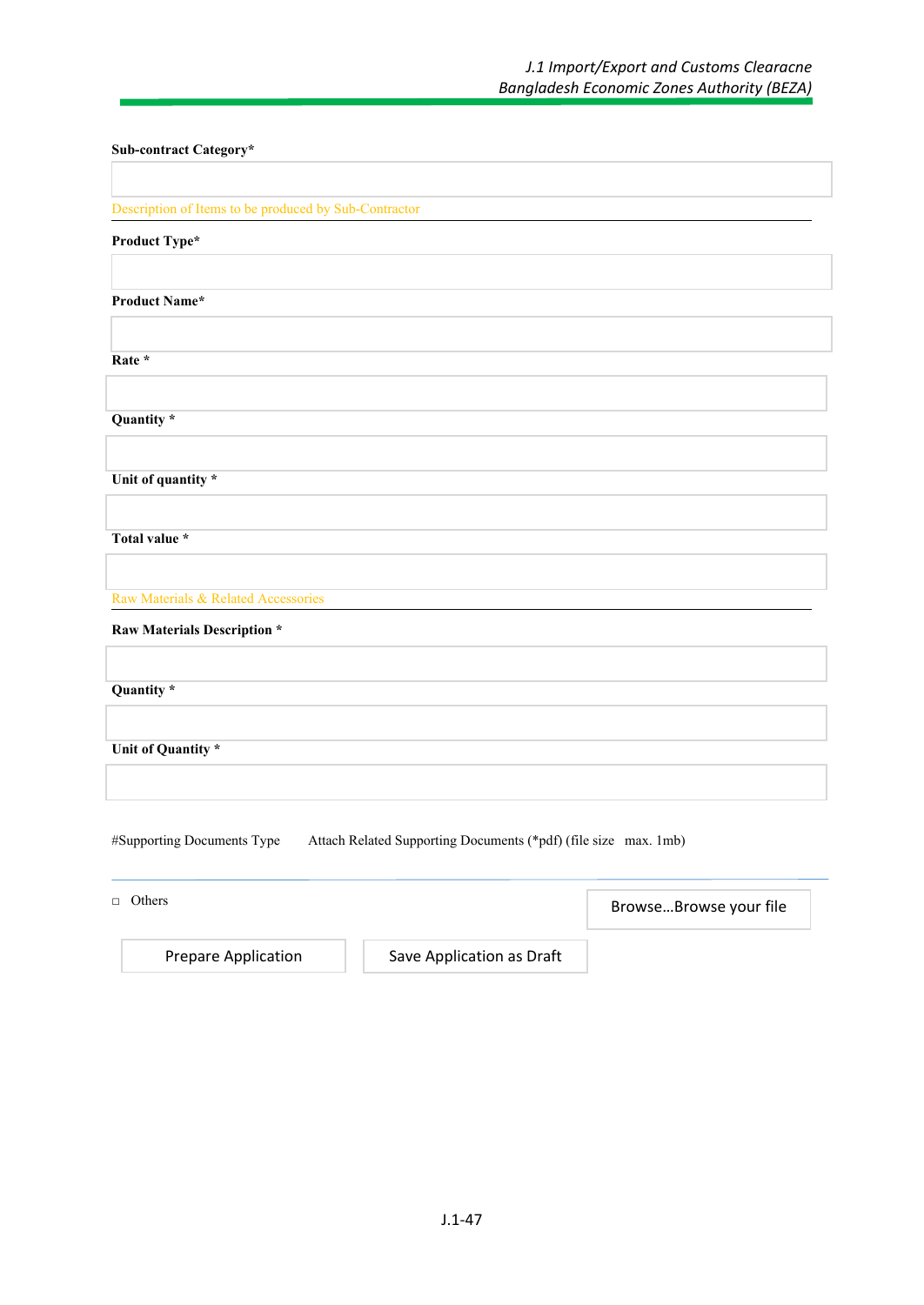FORM-AR-01

**Form**

#### **Advance Ruling Application form for Advance Classification of Goods (Rule 7(1) refers)**

| You will need about 30 minutes to fill out this form. Please read the instructions at the last |  |  |
|------------------------------------------------------------------------------------------------|--|--|
| page before filling out the form. You will require to furnish following information while      |  |  |
| filling out the form: (A) Catalogue/brochure of goods (B) Detailed description or              |  |  |
| specification or data of the goods (C) Ingredients or chemical composition of the goods (D)    |  |  |
| Production process (E) Other characteristics or condition, if any.                             |  |  |
|                                                                                                |  |  |

Taka 2000 to be paid for each form. One application will be applicable for the classification of one type of goods only. The Advance Ruling will be applicable for use inside Bangladesh only. The form duly filled out with all necessary documents attached therewith must be submitted to Advance Ruling Unit (through physical submission/ mail/ courier/ e-mail/ fax)

| <b>Advance Ruling Application No.:</b>                              | Date of accepting the application:                     |
|---------------------------------------------------------------------|--------------------------------------------------------|
| Receipt No.:                                                        | Date of payment of fees:                               |
| Section-1: Particulars of the Applicant                             |                                                        |
| Importer                                                            | Others<br>Exporter                                     |
| Name of Firm/Company/Person                                         | Business Identification No. (BIN),<br>when appropriate |
|                                                                     |                                                        |
| Address of Firm/Company/Person                                      |                                                        |
| <b>Contact Person:</b>                                              | Designation:                                           |
| NID/Passport/Birth Certificate Number (for person)                  | E-mail                                                 |
| Telephone Number (including Mobile No.)                             | Fax No.                                                |
| Section-2: Detailed Description of the Goods                        |                                                        |
| Generic, Commercial and Usual name of Goods                         | Brand/Model No.                                        |
| Country of Origin                                                   | Art No., Part No.                                      |
| Manufacturer                                                        |                                                        |
| Field of use of the Goods under consideration                       |                                                        |
| Form/nature in which the goods under consideration will be imported |                                                        |
| <b>Composition of the Goods</b>                                     |                                                        |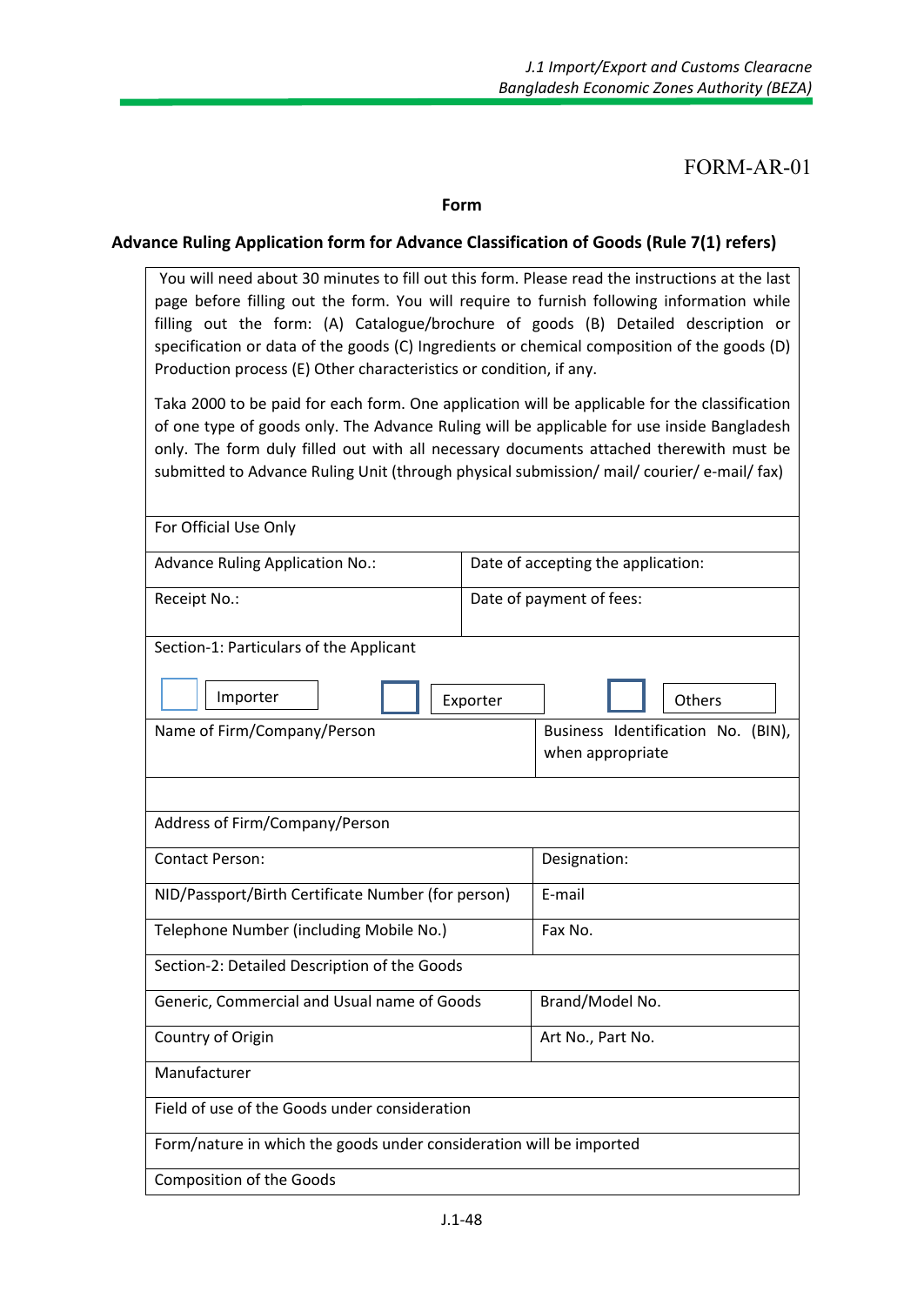| Technical Specification of the goods                                                                                                                   |                                                           |  |  |  |
|--------------------------------------------------------------------------------------------------------------------------------------------------------|-----------------------------------------------------------|--|--|--|
| Details of the manufacturing process of goods (applicable for foods and beverages)                                                                     |                                                           |  |  |  |
| Name of Goods being imported or exported (if known)                                                                                                    |                                                           |  |  |  |
| Particulars of Exporter or Distributor organization (where appropriate)                                                                                |                                                           |  |  |  |
| (A) Name:                                                                                                                                              |                                                           |  |  |  |
| (B) Address:                                                                                                                                           |                                                           |  |  |  |
| (C) E-mail<br>(D) Web Address:                                                                                                                         |                                                           |  |  |  |
| Name of the Customs Station through which the goods under consideration will be<br>imported or exported.                                               |                                                           |  |  |  |
| Name of the bank giving Lien or Letter of Credit (LC) or Contract Note, and Proforma<br>Invoice or Purchase Order No. (where applicable)               |                                                           |  |  |  |
| The chemical or material composition etc. of the goods                                                                                                 |                                                           |  |  |  |
| Are the goods being imported/exported for the first time?                                                                                              |                                                           |  |  |  |
| Yes<br>No                                                                                                                                              |                                                           |  |  |  |
| If the answer is "No", please mention the previously used H.S. Code                                                                                    |                                                           |  |  |  |
| Did you receive any Ruling on the subject before?<br>Whether the IDM<br>(Illustrative                                                                  |                                                           |  |  |  |
| Yes<br>No                                                                                                                                              | Descriptive Material) is attached<br>with the application |  |  |  |
| If yes, please mention the Ruling Number                                                                                                               | Yes<br>No                                                 |  |  |  |
|                                                                                                                                                        |                                                           |  |  |  |
| Whether sample of Goods attached with the application or not                                                                                           |                                                           |  |  |  |
| Yes                                                                                                                                                    | No                                                        |  |  |  |
| Section-3: Opinion of Applicant (attach loose paper sheet if space is found inadequate)                                                                |                                                           |  |  |  |
| Demanded H.S. Code:                                                                                                                                    |                                                           |  |  |  |
| Section-4: Payment of Fees                                                                                                                             |                                                           |  |  |  |
| <b>Demand Draft</b><br>Payment Mode:                                                                                                                   | Pay order                                                 |  |  |  |
| Demand Draft/Pay Order No.                                                                                                                             |                                                           |  |  |  |
| Section-5: Whether applicant intends to give verbal statement                                                                                          |                                                           |  |  |  |
| Yes                                                                                                                                                    | No                                                        |  |  |  |
| Section-6:<br>Whether<br>applicant wants to maintain<br>confidentiality or<br>commercial<br>confidentiality of any commercial or financial information |                                                           |  |  |  |
| Yes                                                                                                                                                    | No                                                        |  |  |  |
|                                                                                                                                                        |                                                           |  |  |  |